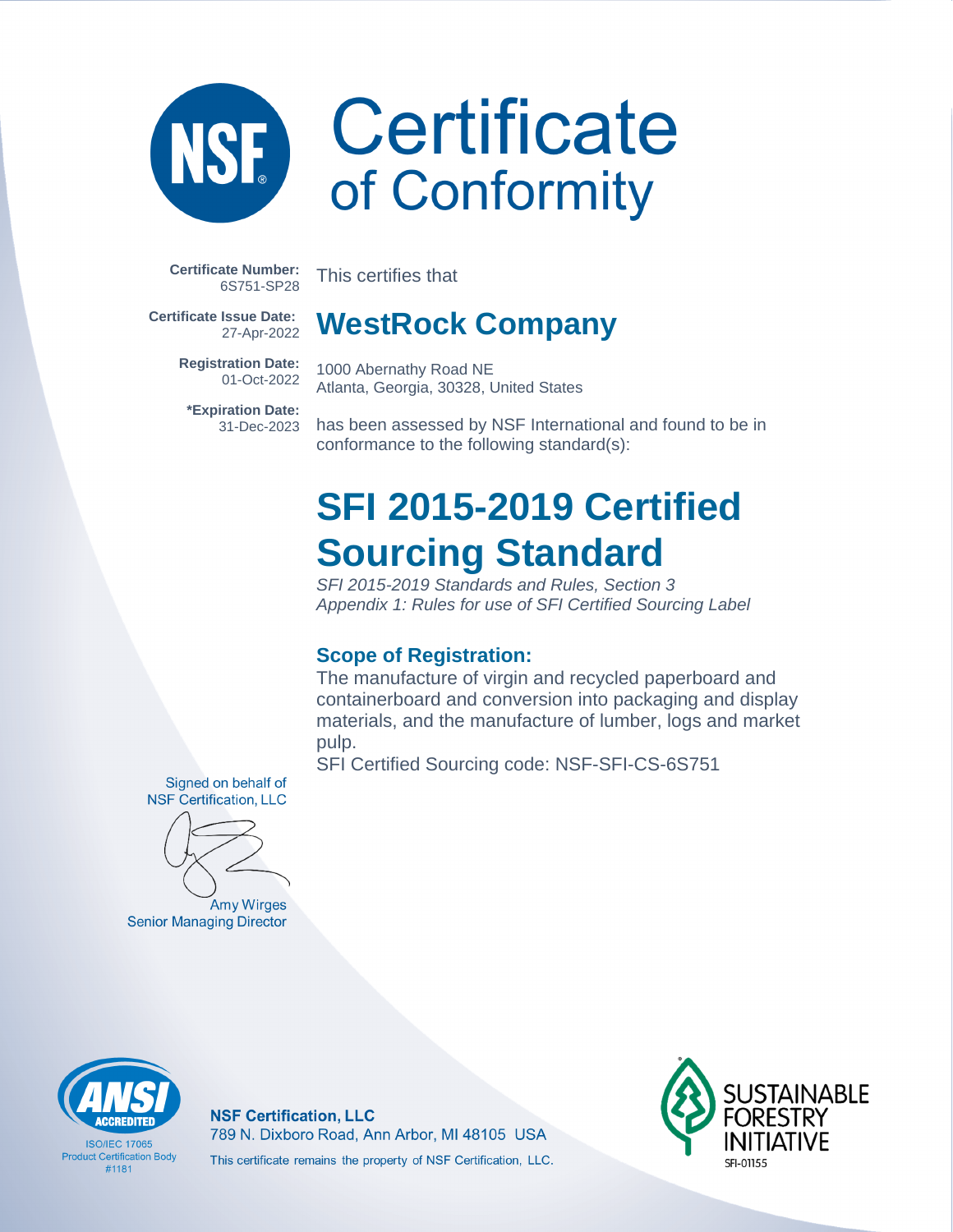

### **Annex Page for Certificate Registration Number 6S751-SP28**

**Certificate Issue Date:** 27-Apr-2022 **Certificate Expiration Date:** 31-Dec-2023

WestRock Company 1000 Abernathy Road NE Atlanta, Georgia, 30328, United States

| <b>Remote Location:</b><br><b>WestRock Company - Chattanooga</b><br><b>Paper Mill - C0050853</b><br><b>701 Manufacturers Road</b><br>Chattanooga, Tennessee, 37405,<br><b>United States</b> | Scope:<br>The manufacture of recycled<br>paperboard and<br>containerboard, kraft paper,<br>saturating kraft, specialty<br>papers and pulp.            |
|---------------------------------------------------------------------------------------------------------------------------------------------------------------------------------------------|-------------------------------------------------------------------------------------------------------------------------------------------------------|
| <b>Remote Location:</b><br><b>WestRock Company - Demopolis</b><br><b>Paper Mill - C0053061</b><br>28270 US Highway 80 West<br>Demopolis, Alabama, 36732, United<br><b>States</b>            | Scope:<br>The manufacture of virgin and<br>recycled paperboard and<br>containerboard, kraft paper,<br>saturating kraft, specialty<br>papers and pulp. |
| <b>Remote Location:</b><br><b>WestRock Company - Battle Creek</b><br><b>Paper Mill - C0053062</b><br><b>177 Angell Street</b><br>Battle Creek, Michigan, 49037, United<br><b>States</b>     | Scope:<br>The manufacture of recycled<br>paperboard and<br>containerboard, kraft paper,<br>saturating kraft, specialty<br>papers and pulp.            |
| <b>Remote Location:</b><br><b>WestRock Company - Dallas Paper</b><br>Mill - C0053063<br><b>1120 East Clarendon Drive</b><br>Dallas, Texas, 75203, United States                             | Scope:<br>The manufacture of recycled<br>paperboard and<br>containerboard, kraft paper,<br>saturating kraft, specialty<br>papers and pulp.            |
| <b>Remote Location:</b><br><b>WestRock Company - Stroudsburg</b><br><b>Paper Mill - C0053064</b><br>1 Paper Mill Road<br>Delaware Water Gap, Pennsylvania.                                  | <b>Scope:</b><br>The manufacture of recycled<br>paperboard and<br>containerboard, kraft paper,<br>saturating kraft, specialty                         |





**Senior Managing Director** 



**ISO/IFC 17065 Product Certification Body** #1181

**NSF Certification, LLC** 789 N. Dixboro Road, Ann Arbor, MI 48105 USA This certificate remains the property of NSF Certification, LLC.

**18327, United States**



**papers and pulp.**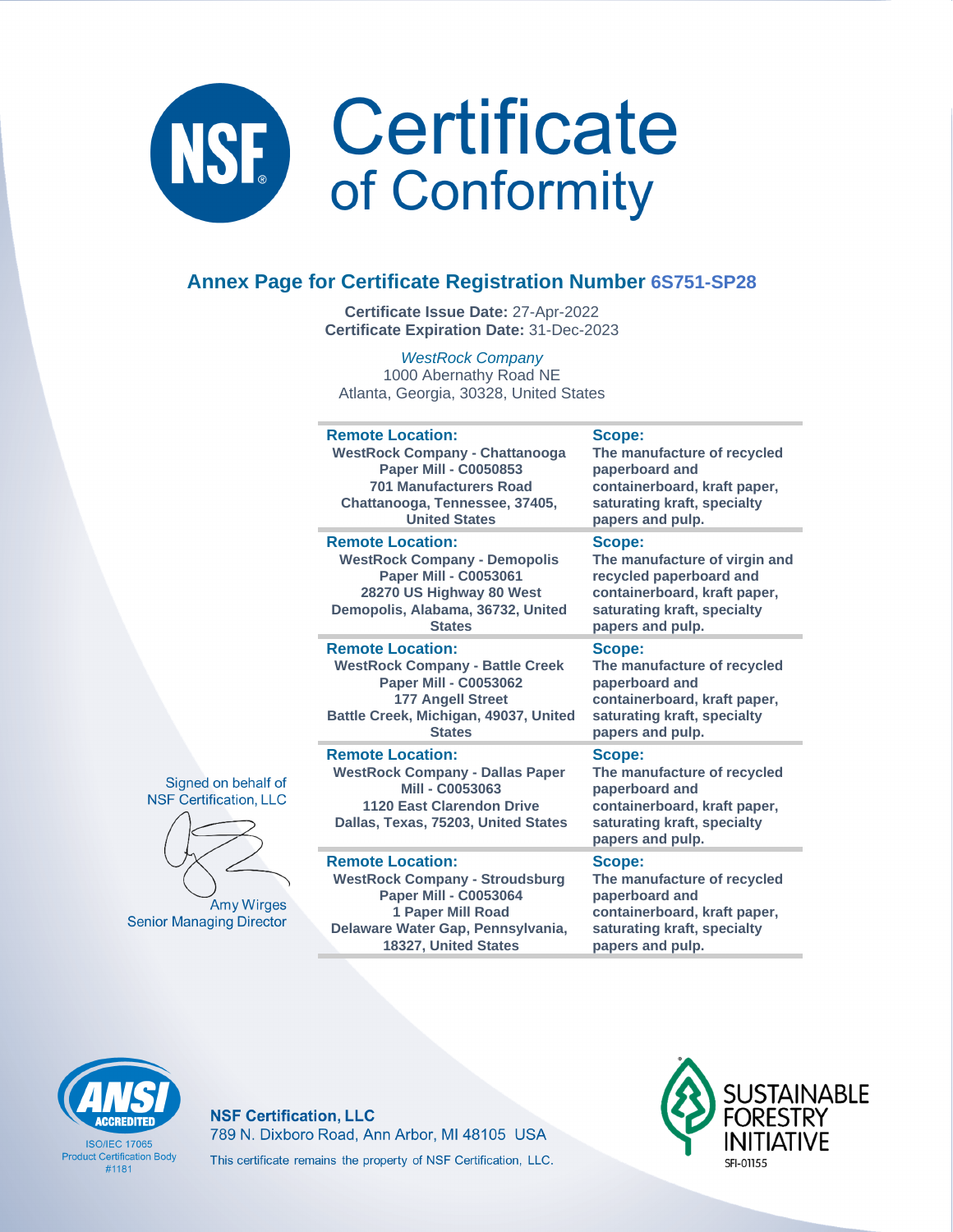| <b>Remote Location:</b><br><b>WestRock Company - Missisquoi</b><br><b>Paper Mill - C0053065</b><br>369 Mill Street<br>Sheldon Springs, Vermont, 05485,<br><b>United States</b>      | Scope:<br>The manufacture of recycled<br>paperboard and<br>containerboard, kraft paper,<br>saturating kraft, specialty<br>papers and pulp.                                          |
|-------------------------------------------------------------------------------------------------------------------------------------------------------------------------------------|-------------------------------------------------------------------------------------------------------------------------------------------------------------------------------------|
| <b>Remote Location:</b><br><b>WestRock Company - Folding Carton</b><br>- Claremont - C0070459<br>2690 Kelly Boulevard<br>Claremont, North Carolina, 28610,<br><b>United States</b>  | Scope:<br>The conversion of virgin and<br>recycled paperboard and<br>containerboard, kraft paper,<br>saturating kraft, specialty<br>papers into packaging and<br>display materials. |
| <b>Remote Location:</b><br><b>WestRock Company - Folding Carton</b><br>- Clinton - C0070460<br>2301 S. 21st Street<br>Clinton, Iowa, 52732, United States                           | Scope:<br>The conversion of virgin and<br>recycled paperboard and<br>containerboard, kraft paper,<br>saturating kraft, specialty<br>papers into packaging and<br>display materials. |
| <b>Remote Location:</b><br><b>WestRock Company - Folding Carton</b><br>- Conover - C0070464<br>214 Conover Boulevard, SE<br>Conover, North Carolina, 28613,<br><b>United States</b> | Scope:<br>The conversion of virgin and<br>recycled paperboard and<br>containerboard, kraft paper,<br>saturating kraft, specialty<br>papers into packaging and<br>display materials. |
| <b>Remote Location:</b><br><b>WestRock Company - Folding Carton</b><br>- Conway - C0070465<br><b>198 Commerce Road</b><br>Conway, Arkansas, 72032, United<br><b>States</b>          | Scope:<br>The conversion of virgin and<br>recycled paperboard and<br>containerboard, kraft paper,<br>saturating kraft, specialty<br>papers into packaging and                       |

display materials.

Signed on behalf of **NSF Certification, LLC** 

Amy Wirges **Senior Managing Director** 



**ISO/IFC 17065 Product Certification Body**  $#1181$ 

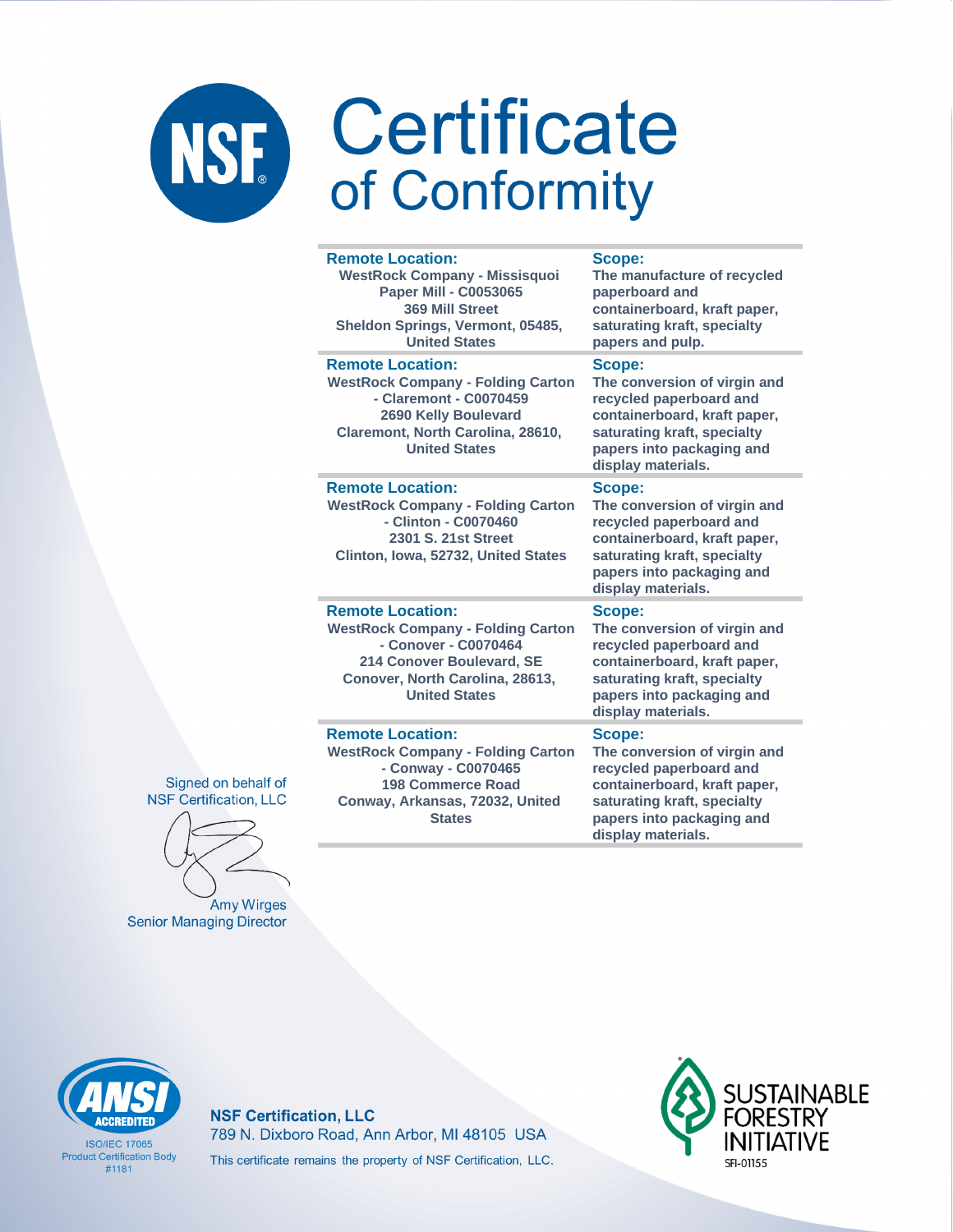|  | <b>Remote Location:</b><br><b>WestRock Company - Folding Carton</b><br>- Eutaw - C0070466<br><b>200 Totem Avenue</b><br>Eutaw, Alabama, 35462, United<br><b>States</b>                | Scope:<br>The conversion of virgin and<br>recycled paperboard and<br>containerboard, kraft paper,<br>saturating kraft, specialty<br>papers into packaging and<br>display materials. |
|--|---------------------------------------------------------------------------------------------------------------------------------------------------------------------------------------|-------------------------------------------------------------------------------------------------------------------------------------------------------------------------------------|
|  | <b>Remote Location:</b><br><b>WestRock Company - Folding Carton</b><br>- Greenville - C0070468<br>6702 Highway 66 West<br>Greenville, Texas, 75402, United<br><b>States</b>           | Scope:<br>The conversion of virgin and<br>recycled paperboard and<br>containerboard, kraft paper,<br>saturating kraft, specialty<br>papers into packaging and<br>display materials. |
|  | <b>Remote Location:</b><br><b>WestRock Company - Folding Carton</b><br>- Harrison - C0070469<br><b>329 Industrial Park Road</b><br>Harrison, Arkansas, 72601, United<br><b>States</b> | Scope:<br>The conversion of virgin and<br>recycled paperboard and<br>containerboard, kraft paper,<br>saturating kraft, specialty<br>papers into packaging and<br>display materials. |
|  | <b>Remote Location:</b><br><b>WestRock Company - Folding Carton</b><br>- Joplin - C0070471<br>4200 East 32nd Street<br>Joplin, Missouri, 64804, United<br><b>States</b>               | Scope:<br>The conversion of virgin and<br>recycled paperboard and<br>containerboard, kraft paper,<br>saturating kraft, specialty<br>papers into packaging and<br>display materials. |
|  | <b>Remote Location:</b><br><b>WestRock Company - Folding Carton</b><br>- Knoxville - C0070474<br><b>1906 Third Creek Road</b><br>Knoxville, Tennessee, 37921, United<br><b>States</b> | Scope:<br>The conversion of virgin and<br>recycled paperboard and<br>containerboard, kraft paper,<br>saturating kraft, specialty<br>papers into packaging and                       |

display materials.





**Amy Wirges Senior Managing Director** 

# **CCREDITED**

**ISO/IFC 17065 Product Certification Body**  $#1181$ 

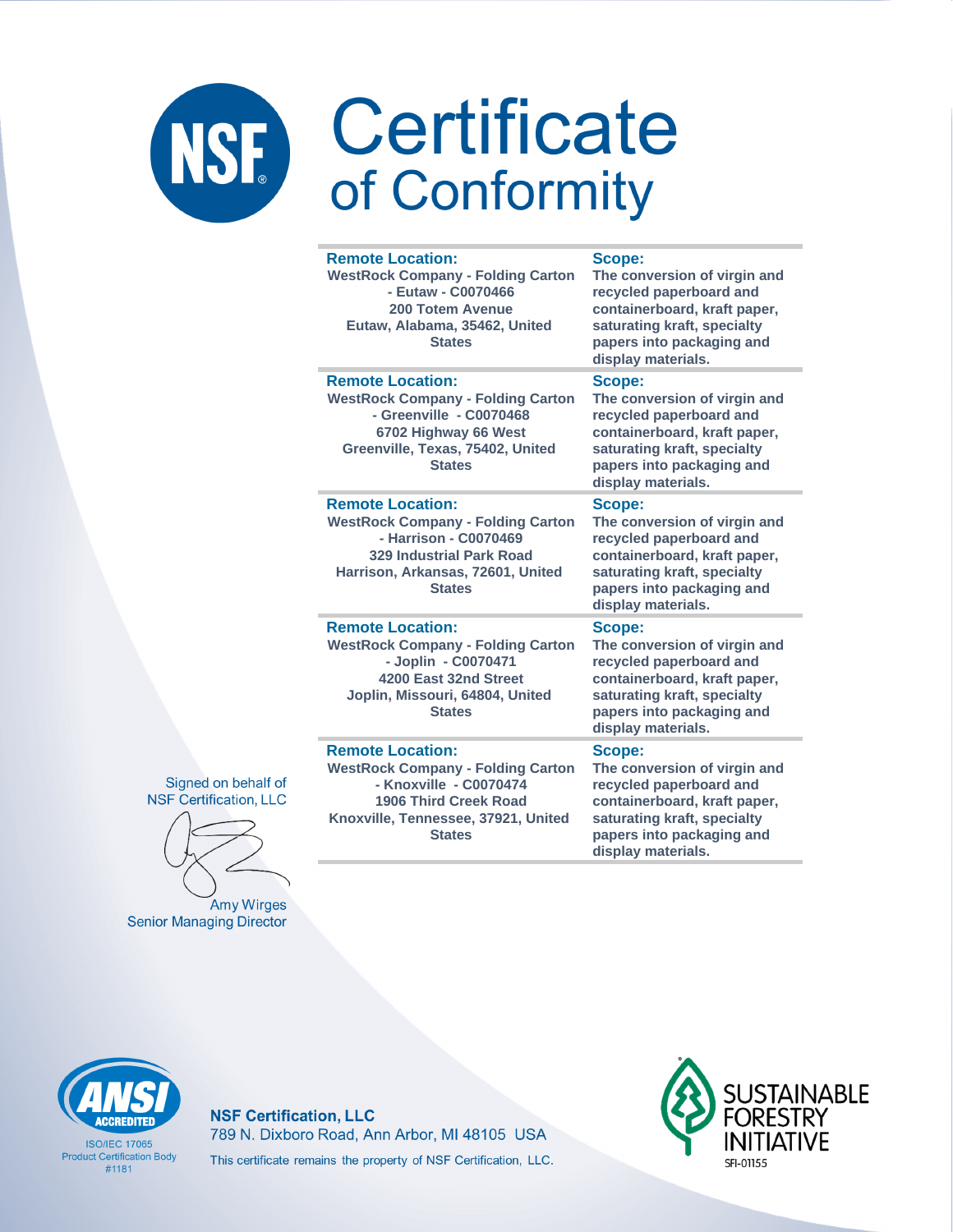|  | <b>Remote Location:</b><br><b>WestRock Company - Folding Carton</b><br>- Lebanon - C0070475<br><b>302 Hartman Drive</b><br>Lebanon, Tennessee, 37087, United<br><b>States</b>          | Scope:<br>The conversion of virgin and<br>recycled paperboard and<br>containerboard, kraft paper,<br>saturating kraft, specialty<br>papers into packaging and<br>display materials. |
|--|----------------------------------------------------------------------------------------------------------------------------------------------------------------------------------------|-------------------------------------------------------------------------------------------------------------------------------------------------------------------------------------|
|  | <b>Remote Location:</b><br><b>WestRock Company - Folding Carton</b><br>- Ajax - C0070476<br><b>281 Fairall Street</b><br>Ajax, Ontario, L1S 1R7, Canada                                | Scope:<br>The conversion of virgin and<br>recycled paperboard and<br>containerboard, kraft paper,<br>saturating kraft, specialty<br>papers into packaging and<br>display materials. |
|  | <b>Remote Location:</b><br><b>WestRock Company - Folding Carton</b><br>- Marion - C0070477<br>1659 E. Court Street<br>Marion, North Carolina, 28752, United<br><b>States</b>           | Scope:<br>The conversion of virgin and<br>recycled paperboard and<br>containerboard, kraft paper,<br>saturating kraft, specialty<br>papers into packaging and<br>display materials. |
|  | <b>Remote Location:</b><br><b>WestRock Company - Folding Carton</b><br>- Hazelton - C0070479<br><b>33 North Powell Drive</b><br>Hazelton, Pennsylvania, 18201,<br><b>United States</b> | Scope:<br>The conversion of virgin and<br>recycled paperboard and<br>containerboard, kraft paper,<br>saturating kraft, specialty<br>papers into packaging and<br>display materials. |
|  | <b>Remote Location:</b><br><b>WestRock Company - Folding Carton</b><br>- Montréal - C0070481<br>180 Avenue d'Iberia<br>Candiac, Québec, J5R 6A7, Canada                                | Scope:<br>The conversion of virgin and<br>recycled paperboard and<br>containerboard, kraft paper,<br>saturating kraft, specialty<br>papers into packaging and<br>display materials. |

Signed on behalf of **NSF Certification, LLC** 

Amy Wirges **Senior Managing Director** 



**ISO/IEC 17065 Product Certification Body**  $#1181$ 

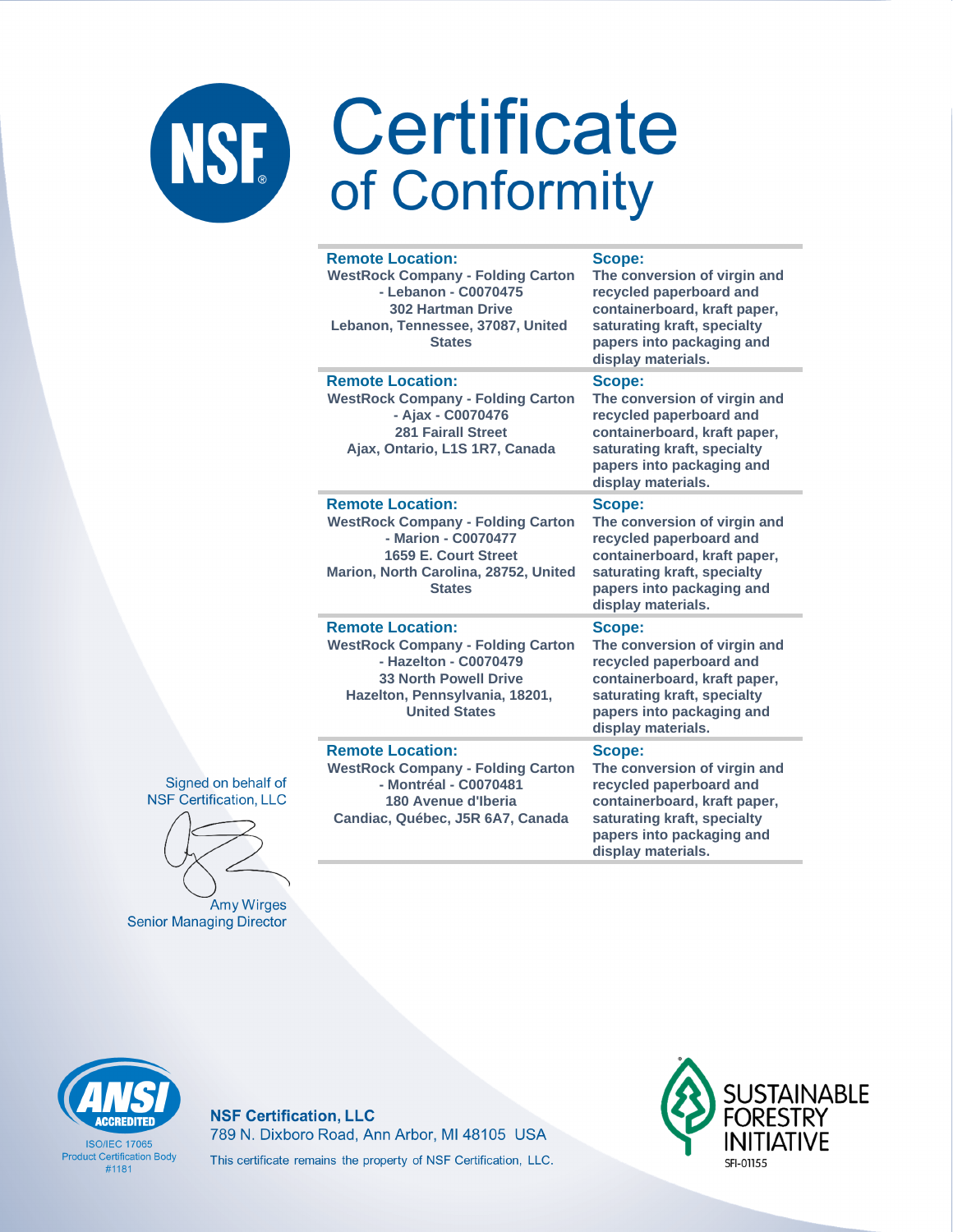|    | <b>Remote Location:</b><br><b>WestRock Company - Folding Carton</b><br>- Nicholasville - C0070484<br><b>200 Stephens Drive</b><br>Nicholasville, Kentucky, 40356,<br><b>United States</b>     | Scope:<br>The conversion of virgin and<br>recycled paperboard and<br>containerboard, kraft paper,<br>saturating kraft, specialty<br>papers into packaging and<br>display materials. |
|----|-----------------------------------------------------------------------------------------------------------------------------------------------------------------------------------------------|-------------------------------------------------------------------------------------------------------------------------------------------------------------------------------------|
|    | <b>Remote Location:</b><br><b>WestRock Company - Folding Carton</b><br>- Saint-Marie - C0070488<br>433, 2 E Avenue, C.P.<br><b>1690 Parc Industrial</b><br>Ste-Marie, Québec, G6E 3C6, Canada | Scope:<br>The conversion of virgin and<br>recycled paperboard and<br>containerboard, kraft paper,<br>saturating kraft, specialty<br>papers into packaging and<br>display materials. |
|    | <b>Remote Location:</b><br><b>WestRock Company - Folding Carton</b><br>- Warwick - C0070489<br>285 Rue St. Louis<br>Warwick, Québec, J0A 1M0, Canada                                          | Scope:<br>The conversion of virgin and<br>recycled paperboard and<br>containerboard, kraft paper,<br>saturating kraft, specialty<br>papers into packaging and<br>display materials. |
|    | <b>Remote Location:</b><br><b>WestRock Company - Folding Carton</b><br>- McDowell - C0070491<br><b>468 Carolina Avenue</b><br>Marion, North Carolina, 28752, United<br><b>States</b>          | Scope:<br>The conversion of virgin and<br>recycled paperboard and<br>containerboard, kraft paper,<br>saturating kraft, specialty<br>papers into packaging and<br>display materials. |
| if | <b>Remote Location:</b><br><b>WestRock Company - Tacoma Paper</b><br>Mill - C0070493<br>801 E. Portland Avenue<br>Tacoma, Washington, 98401, United<br><b>States</b>                          | Scope:<br>The manufacture of virgin and<br>recycled paperboard and<br>containerboard, kraft paper,<br>saturating kraft, specialty<br>papers and pulp.                               |



Amy Wirges **Senior Managing Director** 



**ISO/IEC 17065 Product Certification Body**  $#1181$ 

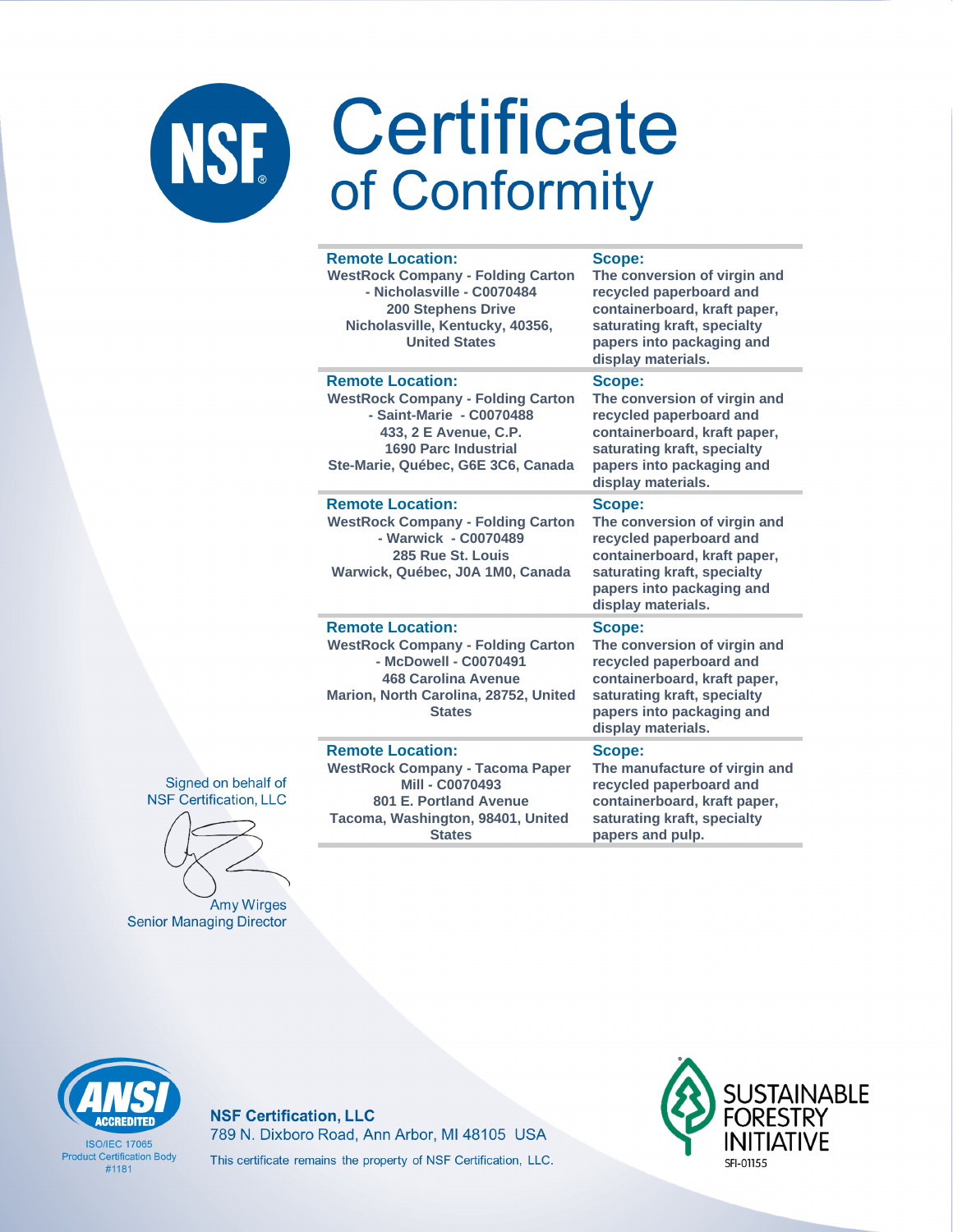| <b>Remote Location:</b><br><b>WestRock Company - Folding Carton</b><br>- Fresno - C0070494<br><b>1854 East Home Avenue</b><br>Fresno, California, 93703, United<br><b>States</b> | Scope:<br>The conversion of virgin and<br>recycled paperboard and<br>containerboard, kraft paper,<br>saturating kraft, specialty<br>papers into packaging and<br>display materials. |
|----------------------------------------------------------------------------------------------------------------------------------------------------------------------------------|-------------------------------------------------------------------------------------------------------------------------------------------------------------------------------------|
| <b>Remote Location:</b><br><b>WestRock Company - Folding Carton</b><br>- Chicago - C0079102<br>9540 S. Dorchester Avenue<br>Chicago, Illinois, 60628, United<br><b>States</b>    | Scope:<br>The conversion of virgin and<br>recycled paperboard and<br>containerboard, kraft paper,<br>saturating kraft, specialty<br>papers into packaging and<br>display materials. |
| <b>Remote Location:</b><br><b>WestRock Company - Eaton Paper</b><br><b>Mill - C0079105</b><br>800 A South Romy Street<br>Eaton, Indiana, 47338, United States                    | Scope:<br>The manufacture of recycled<br>paperboard and<br>containerboard, kraft paper,<br>saturating kraft, specialty<br>papers and pulp.                                          |
| <b>Remote Location:</b><br><b>WestRock Company - Folding Carton</b><br>- Lanett - C0079109<br>3500 45th Street, SW<br>Lanett, Alabama, 36863, United<br><b>States</b>            | Scope:<br>The conversion of virgin and<br>recycled paperboard and<br>containerboard, kraft paper,<br>saturating kraft, specialty<br>papers into packaging and<br>display materials. |
| <b>Remote Location:</b><br><b>WestRock Company - Aurora Paper</b><br>Mill - C0079110<br><b>1601 East Mountain Street</b><br>Aurora, Illinois, 60505, United States               | Scope:<br>The manufacture of recycled<br>paperboard and<br>containerboard, kraft paper,<br>saturating kraft, specialty<br>papers and pulp.                                          |
| <b>Remote Location:</b><br><b>WestRock Company - Fernandina</b><br>Beach Paper Mill - C0089643<br>600 North 8th Street<br>Fernandina Beach, Florida, 32034,                      | Scope:<br>The manufacture of virgin and<br>recycled paperboard and<br>containerboard, kraft paper,<br>saturating kraft, specialty                                                   |

Signed on behalf of **NSF Certification, LLC** 



Amy Wirges **Senior Managing Director** 



**ISO/IFC 17065 Product Certification Body**  $#1181$ 

**NSF Certification, LLC** 789 N. Dixboro Road, Ann Arbor, MI 48105 USA This certificate remains the property of NSF Certification, LLC.

**United States** 



papers and pulp.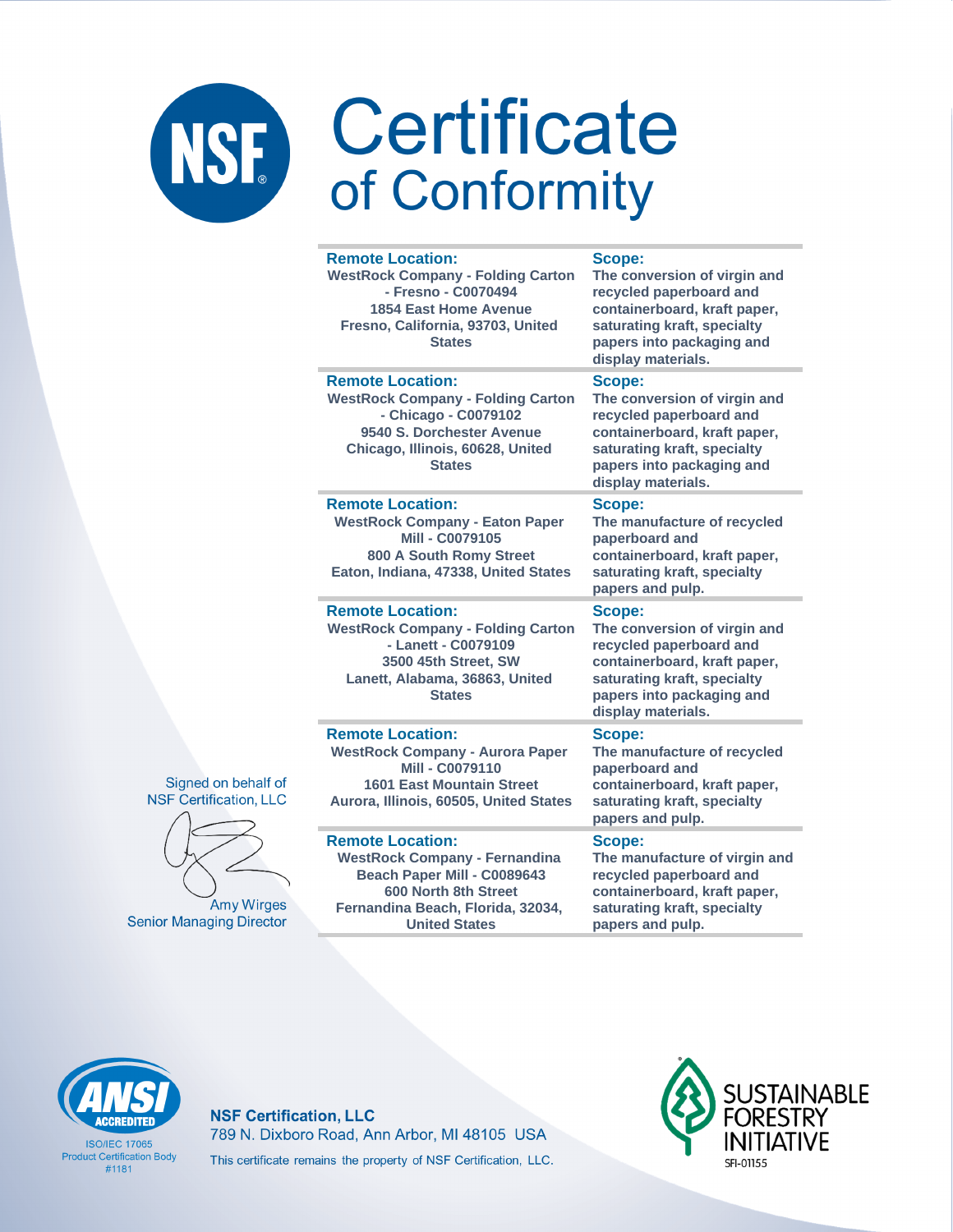| <b>Remote Location:</b>                  | <b>Scope:</b>                 |
|------------------------------------------|-------------------------------|
| <b>WestRock Company - Stevenson</b>      | The manufacture of virgin and |
| <b>Paper Mill - C0089648</b>             | recycled paperboard and       |
| 1611 County Road 85                      | containerboard, kraft paper,  |
| Stevenson, Alabama, 35772, United        | saturating kraft, specialty   |
| <b>States</b>                            | papers and pulp.              |
| <b>Remote Location:</b>                  | Scope:                        |
| <b>WestRock Company - West Point</b>     | The manufacture of virgin and |
| <b>Paper Mill - C0089650</b>             | recycled paperboard and       |
| 1901 Main Street                         | containerboard, kraft paper,  |
| West Point, Virginia, 23181, United      | saturating kraft, specialty   |
| <b>States</b>                            | papers and pulp.              |
| <b>Remote Location:</b>                  | Scope:                        |
| <b>WestRock Company - Hodge Paper</b>    | The manufacture of virgin and |
| Mill - C0089651                          | recycled paperboard and       |
| <b>100 Mill Street</b>                   | containerboard, kraft paper,  |
| Hodge, Louisiana, 71247, United          | saturating kraft, specialty   |
| <b>States</b>                            | papers and pulp.              |
| <b>Remote Location:</b>                  | Scope:                        |
| <b>WestRock Company - Hopewell</b>       | The manufacture of virgin and |
| <b>Paper Mill - C0089654</b>             | recycled paperboard and       |
| 910 Industrial Street                    | containerboard, kraft paper,  |
| Hopewell, Virginia, 23860, United        | saturating kraft, specialty   |
| <b>States</b>                            | papers and pulp.              |
| <b>Remote Location:</b>                  | Scope:                        |
| <b>WestRock Company - Florence Paper</b> | The manufacture of virgin and |
| Mill - C0089655                          | recycled paperboard and       |
| <b>7320 Papermill Road</b>               | containerboard, kraft paper,  |
| Florence, South Carolina, 29506,         | saturating kraft, specialty   |
| <b>United States</b>                     | papers and pulp.              |

Signed on behalf of **NSF Certification, LLC** 

Amy Wirges **Senior Managing Director** 

**ACCREDITED** 

**ISO/IEC 17065 Product Certification Body** 

 $#1181$ 

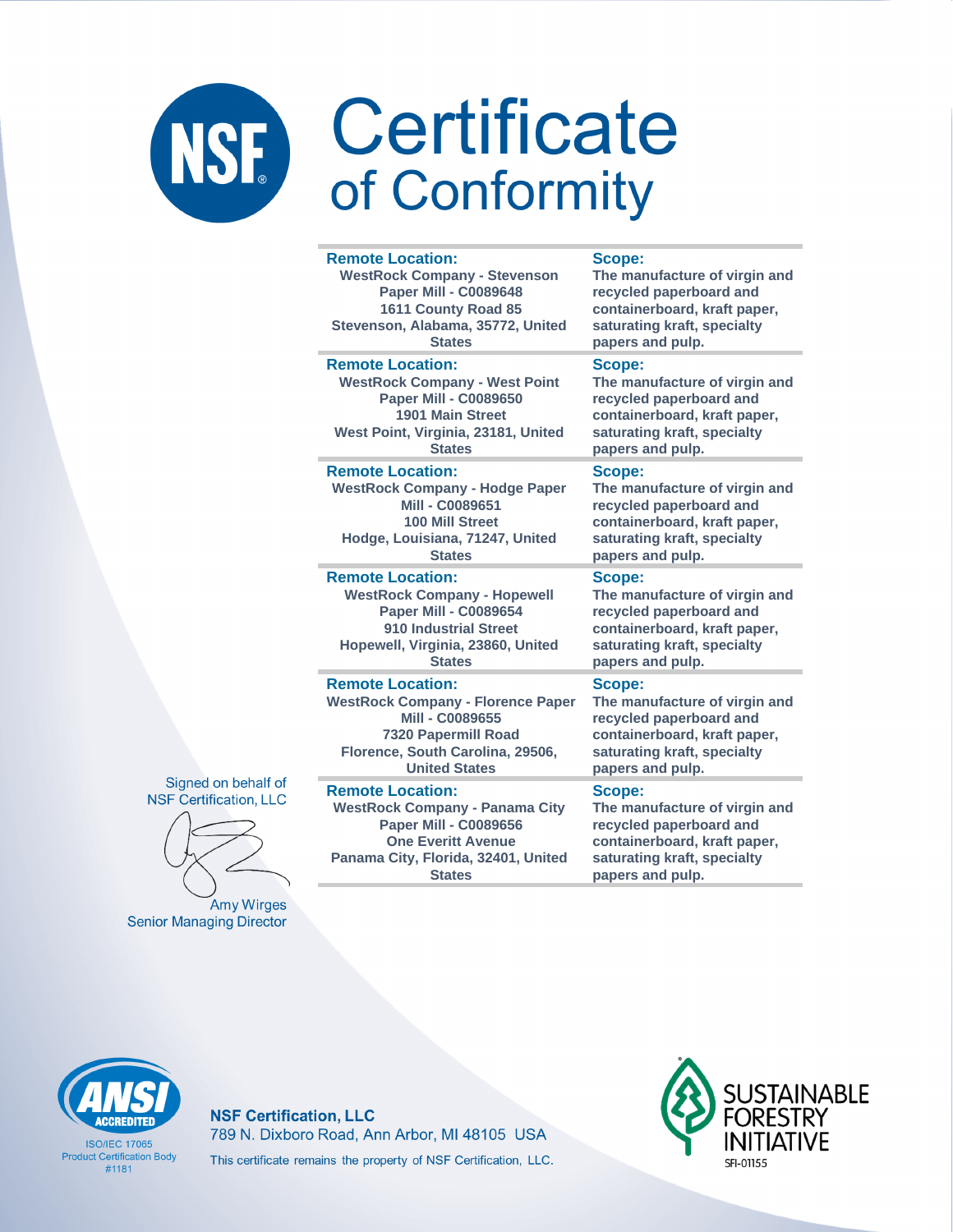|  | <b>Remote Location:</b><br><b>WestRock Company - Folding Carton</b><br>- Mebane - C0089657<br><b>7411 Oakwood Street Extension</b><br>Mebane, North Carolina, 27302,<br><b>United States</b> | Scope:<br>The conversion of virgin and<br>recycled paperboard and<br>containerboard, kraft paper,<br>saturating kraft, specialty<br>papers into packaging and<br>display materials. |
|--|----------------------------------------------------------------------------------------------------------------------------------------------------------------------------------------------|-------------------------------------------------------------------------------------------------------------------------------------------------------------------------------------|
|  | <b>Remote Location:</b><br><b>WestRock Company - East Dublin</b><br><b>Paper Mill - C0090655</b><br><b>709 Papermill Road</b><br>East Dublin, Georgia, 31207, United<br><b>States</b>        | Scope:<br>The manufacture of recycled<br>paperboard and<br>containerboard, kraft paper,<br>saturating kraft, specialty<br>papers and pulp.                                          |
|  | <b>Remote Location:</b><br><b>WestRock Company - La Tuque</b><br><b>Paper Mill - C0090657</b><br>1000 Chemin de l'Usine<br>La Tuque, Québec, G9X 3P8, Canada                                 | Scope:<br>The manufacture of virgin and<br>recycled paperboard and<br>containerboard, kraft paper,<br>saturating kraft, specialty<br>papers and pulp.                               |
|  | <b>Remote Location:</b><br><b>WestRock Company - Seminole</b><br>(Jacksonville) Paper Mill - C0090663<br>9469 Eastport Road<br>Jacksonville, Florida, 32218, United<br><b>States</b>         | Scope:<br>The manufacture of recycled<br>paperboard and<br>containerboard, kraft paper,<br>saturating kraft, specialty<br>papers and pulp.                                          |
|  | <b>Remote Location:</b><br><b>WestRock Company - St. Paul Paper</b><br><b>Mill - C0090668</b><br>2250 Wabash Avenue<br>St. Paul, Minnesota, 55114, United<br><b>States</b>                   | Scope:<br>The manufacture of recycled<br>paperboard and<br>containerboard, kraft paper,<br>saturating kraft, specialty<br>papers and pulp.                                          |
|  | <b>Remote Location:</b><br><b>WestRock Company - Solvay Paper</b><br><b>Mill - C0090669</b>                                                                                                  | Scope:<br>The manufacture of recycled<br>paperboard and                                                                                                                             |

Signed on behalf of **NSF Certification, LLC** 



Amy Wirges **Senior Managing Director** 

**53 Industrial Drive Syracuse, New York, 13204, United**  **paperboard and containerboard, kraft paper, saturating kraft, specialty papers and pulp.**



**ISO/IFC 17065 Product Certification Body** #1181

**NSF Certification, LLC** 789 N. Dixboro Road, Ann Arbor, MI 48105 USA This certificate remains the property of NSF Certification, LLC.

**States**

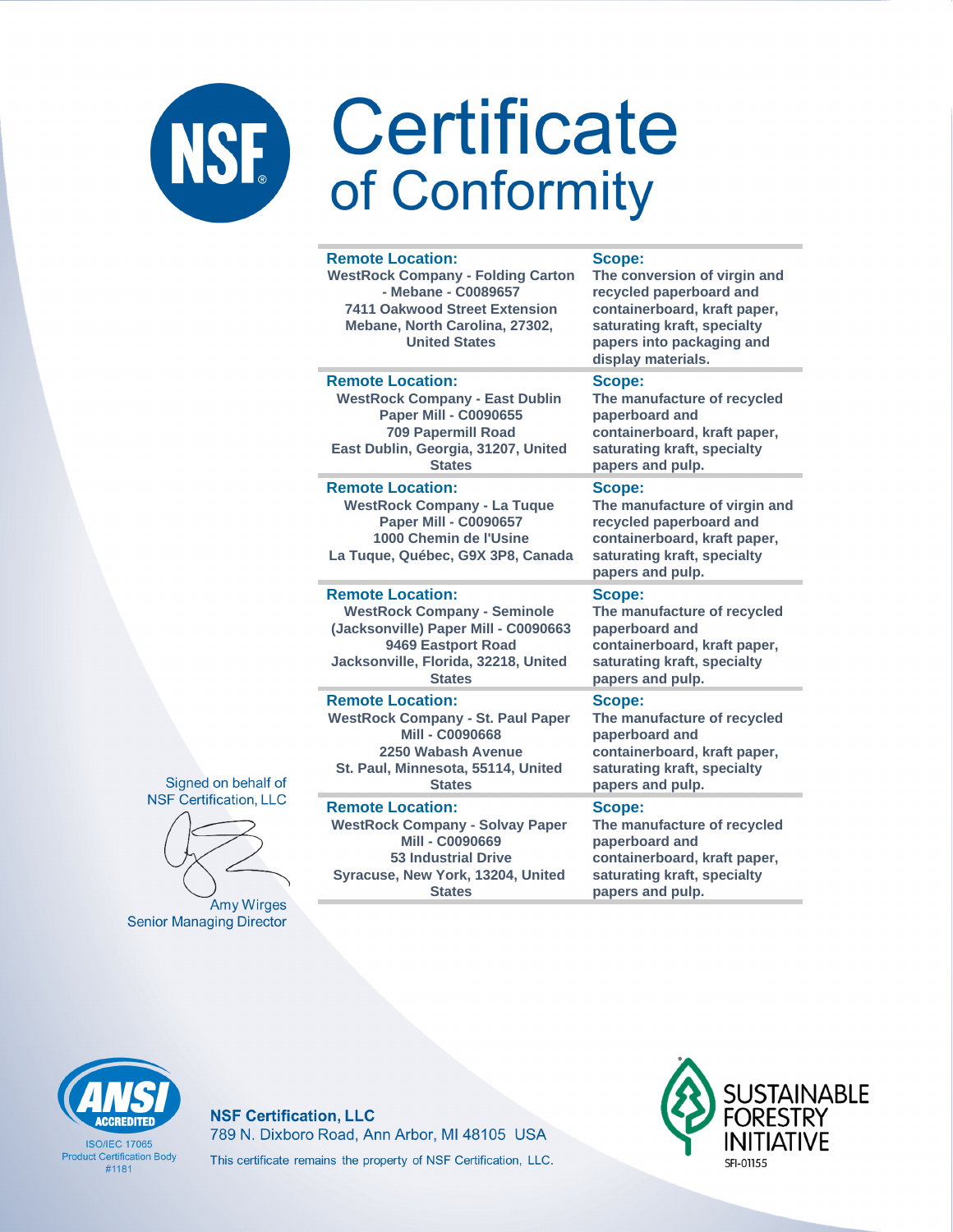| <b>Remote Location:</b><br><b>WestRock Company - Corrugated -</b><br>Atlanta Pre-Print - C0094105<br><b>600 Riverside Parkway</b><br>Lithia Springs, Georgia, 30135,<br><b>United States</b>          | Scope:<br>The conversion of virgin and<br>recycled paperboard and<br>containerboard, kraft paper,<br>saturating kraft, specialty<br>papers into packaging and<br>display materials. |
|-------------------------------------------------------------------------------------------------------------------------------------------------------------------------------------------------------|-------------------------------------------------------------------------------------------------------------------------------------------------------------------------------------|
| <b>Remote Location:</b><br><b>WestRock Company - Corrugated -</b><br><b>Baltimore South Box Plant -</b><br>C0094106<br><b>725 Pittman Road</b><br>Baltimore, Maryland, 21226, United<br><b>States</b> | Scope:<br>The conversion of virgin and<br>recycled paperboard and<br>containerboard, kraft paper,<br>saturating kraft, specialty<br>papers into packaging and<br>display materials. |
| <b>Remote Location:</b><br><b>WestRock Company - Corrugated -</b><br><b>Bedford Park Sheet Feeder -</b><br>C0094107<br>6131 W 74th Street<br>Bedford Park, Illinois, 60638, United<br><b>States</b>   | Scope:<br>The conversion of virgin and<br>recycled paperboard and<br>containerboard, kraft paper,<br>saturating kraft, specialty<br>papers into packaging and<br>display materials. |
| <b>Remote Location:</b><br><b>WestRock Company - Corrugated -</b><br><b>Beloit Sheet Plant - C0094108</b><br>2350 Springbrook Court<br>Beloit, Wisconsin, 53511, United<br><b>States</b>              | Scope:<br>The conversion of virgin and<br>recycled paperboard and<br>containerboard, kraft paper,<br>saturating kraft, specialty<br>papers into packaging and<br>display materials. |
| <b>Remote Location:</b><br><b>WestRock Company - Cottonton Saw</b><br><b>Mill - C0094110</b><br>145 Highway 165 South<br>Cottonton, Alabama, 36581, United                                            | Scope:<br>The manufacture of lumber,<br>logs and chips.                                                                                                                             |

Signed on behalf of **NSF Certification, LLC** 

Amy Wirges **Senior Managing Director** 



**ISO/IFC 17065 Product Certification Body**  $#1181$ 

**NSF Certification, LLC** 789 N. Dixboro Road, Ann Arbor, MI 48105 USA This certificate remains the property of NSF Certification, LLC.

**States** 

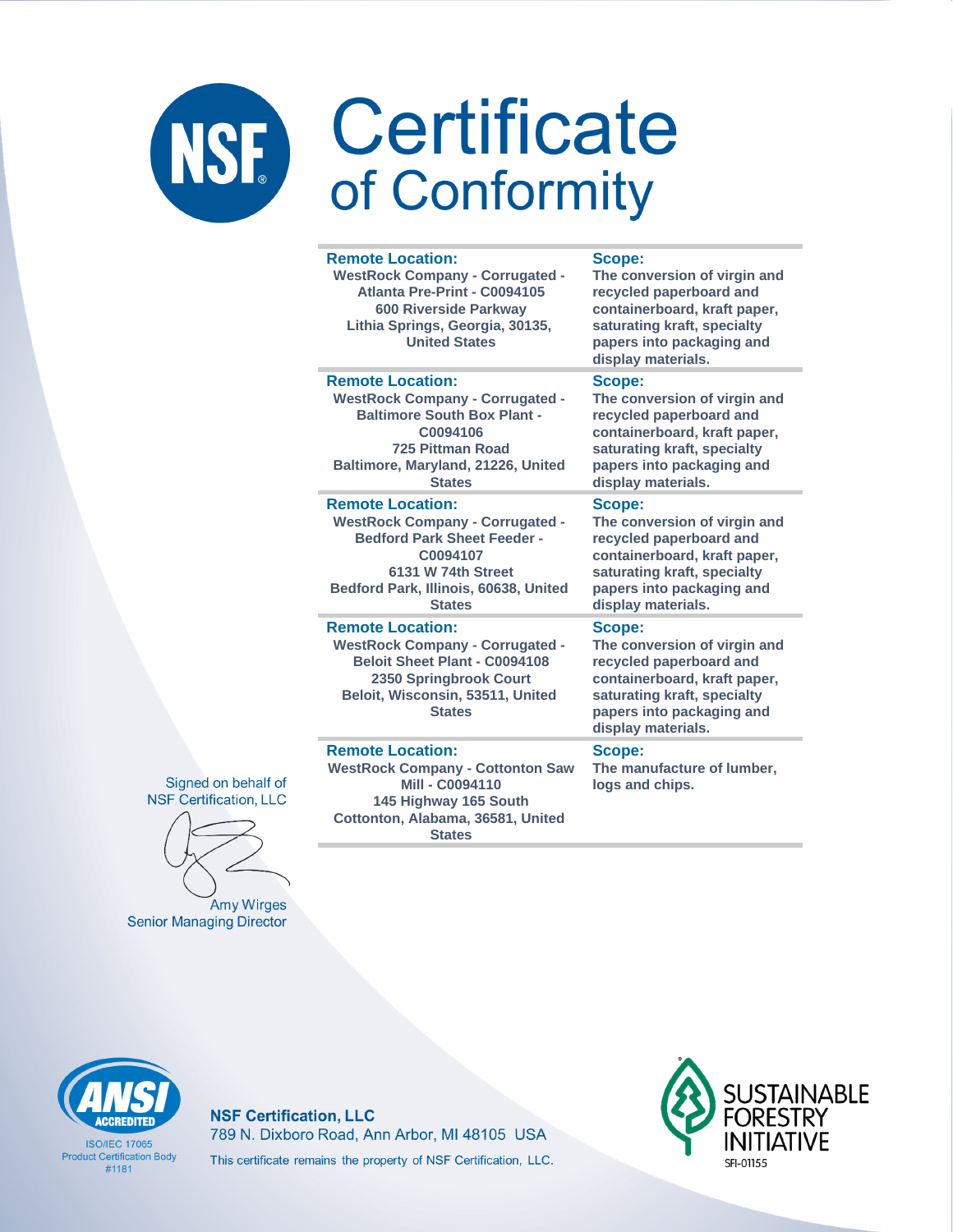| <b>Remote Location:</b>                                                                                                                                                                           | <b>Scope:</b>                                                                                                                                                                       |
|---------------------------------------------------------------------------------------------------------------------------------------------------------------------------------------------------|-------------------------------------------------------------------------------------------------------------------------------------------------------------------------------------|
| <b>WestRock Company - Corrugated -</b>                                                                                                                                                            | The conversion of virgin and                                                                                                                                                        |
| <b>Blue Springs Sheet Feeder -</b>                                                                                                                                                                | recycled paperboard and                                                                                                                                                             |
| C0094111                                                                                                                                                                                          | containerboard, kraft paper,                                                                                                                                                        |
| <b>100 South Avenue</b>                                                                                                                                                                           | saturating kraft, specialty                                                                                                                                                         |
| Blue Springs, Missouri, 64015,                                                                                                                                                                    | papers into packaging and                                                                                                                                                           |
| <b>United States</b>                                                                                                                                                                              | display materials.                                                                                                                                                                  |
| <b>Remote Location:</b><br><b>WestRock Company - Corrugated -</b><br><b>Bradenton Box Plant - C0094112</b><br><b>1675 Ninth Street East</b><br>Bradenton, Florida, 34208, United<br><b>States</b> | Scope:<br>The conversion of virgin and<br>recycled paperboard and<br>containerboard, kraft paper,<br>saturating kraft, specialty<br>papers into packaging and<br>display materials. |
| <b>Remote Location:</b>                                                                                                                                                                           | Scope:                                                                                                                                                                              |
| <b>WestRock Company - Corrugated -</b>                                                                                                                                                            | The conversion of virgin and                                                                                                                                                        |
| <b>Bridgeview North Box Plant -</b>                                                                                                                                                               | recycled paperboard and                                                                                                                                                             |
| C0094113                                                                                                                                                                                          | containerboard, kraft paper,                                                                                                                                                        |
| 7601 South 78th Avenue                                                                                                                                                                            | saturating kraft, specialty                                                                                                                                                         |
| Bridgeview, Illinois, 60455, United                                                                                                                                                               | papers into packaging and                                                                                                                                                           |
| <b>States</b>                                                                                                                                                                                     | display materials.                                                                                                                                                                  |
| <b>Remote Location:</b><br><b>WestRock Company - Corrugated -</b><br>Calgary Box Plant - C0094115<br>1115 34th Avenue SE<br>Calgary, Alberta, T2G 1V5, Canada                                     | Scope:<br>The conversion of virgin and<br>recycled paperboard and<br>containerboard, kraft paper,<br>saturating kraft, specialty<br>papers into packaging and<br>display materials. |
| <b>Remote Location:</b>                                                                                                                                                                           | Scope:                                                                                                                                                                              |
| <b>WestRock Company - Folding Carton</b>                                                                                                                                                          | The conversion of virgin and                                                                                                                                                        |
| - Mississauga - C0094117                                                                                                                                                                          | recycled paperboard and                                                                                                                                                             |
| <b>3270 American Drive</b>                                                                                                                                                                        | containerboard, kraft paper,                                                                                                                                                        |
| Mississauga, Ontario, L4V 1B5,                                                                                                                                                                    | saturating kraft, specialty                                                                                                                                                         |
| Canada                                                                                                                                                                                            | papers into packaging and                                                                                                                                                           |

Signed on behalf of **NSF Certification, LLC** 

Amy Wirges **Senior Managing Director** 

**CCREDITED** 

**ISO/IFC 17065 Product Certification Body** 

 $#1181$ 

**NSF Certification, LLC** 789 N. Dixboro Road, Ann Arbor, MI 48105 USA This certificate remains the property of NSF Certification, LLC.



display materials.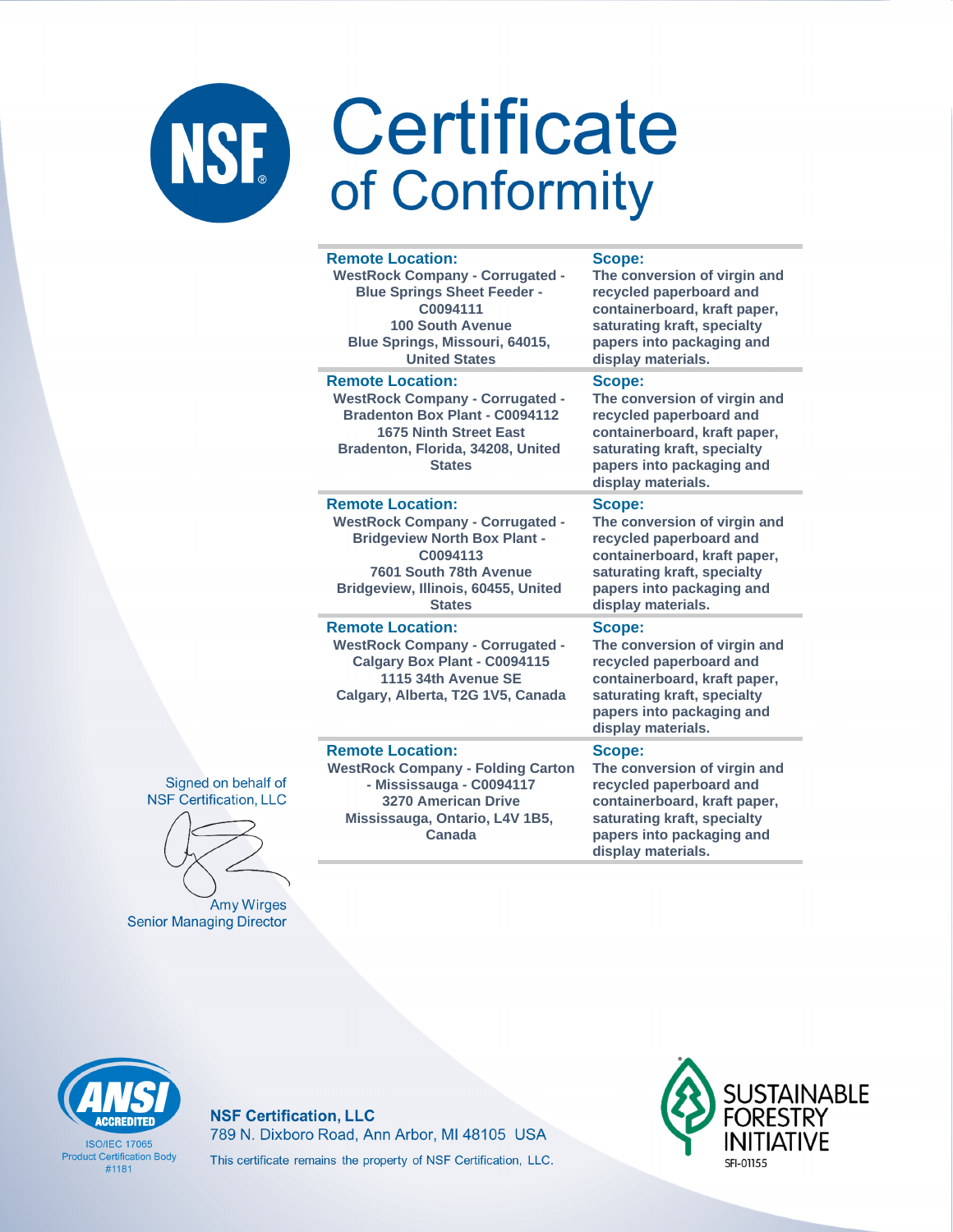| <b>Remote Location:</b><br><b>WestRock Company - Corrugated -</b><br>Cerritos Box Plant - C0094118<br><b>18021 Valley View Avenue</b><br>Cerritos, California, 90703-7007,<br><b>United States</b>   | Scope:<br>The conversion of virgin and<br>recycled paperboard and<br>containerboard, kraft paper,<br>saturating kraft, specialty<br>papers into packaging and<br>display materials. |
|------------------------------------------------------------------------------------------------------------------------------------------------------------------------------------------------------|-------------------------------------------------------------------------------------------------------------------------------------------------------------------------------------|
| <b>Remote Location:</b><br><b>WestRock Company - Corrugated -</b><br>Chattanooga Box Plant - C0094119<br>3800 Tag Road<br>Chattanooga, Tennessee, 37416,<br><b>United States</b>                     | Scope:<br>The conversion of virgin and<br>recycled paperboard and<br>containerboard, kraft paper,<br>saturating kraft, specialty<br>papers into packaging and<br>display materials. |
| <b>Remote Location:</b><br><b>WestRock Company - Corrugated -</b><br><b>Chesterfield Box Plant - C0094120</b><br><b>577 Goddard Avenue</b><br>Chesterfield, Missouri, 63005, United<br><b>States</b> | Scope:<br>The conversion of virgin and<br>recycled paperboard and<br>containerboard, kraft paper,<br>saturating kraft, specialty<br>papers into packaging and<br>display materials. |
| <b>Remote Location:</b><br><b>WestRock Company - Corrugated -</b><br>Cincinnati (Blue Ash) Box Plant -<br>C0094121<br>9960 Alliance Road<br>Cincinnati, Ohio, 45242, United<br><b>States</b>         | Scope:<br>The conversion of virgin and<br>recycled paperboard and<br>containerboard, kraft paper,<br>saturating kraft, specialty<br>papers into packaging and<br>display materials. |
| <b>Remote Location:</b><br><b>WestRock Company - Mahrt Paper</b><br><b>Mill - C0094122</b><br>145 Highway 165 South<br>Cottonton, Alabama, 36581, United<br><b>States</b>                            | Scope:<br>The manufacture of virgin and<br>recycled paperboard and<br>containerboard, kraft paper,<br>saturating kraft, specialty<br>papers and pulp.                               |

Signed on behalf of **NSF Certification, LLC** 

Amy Wirges **Senior Managing Director** 



**ISO/IFC 17065 Product Certification Body**  $#1181$ 

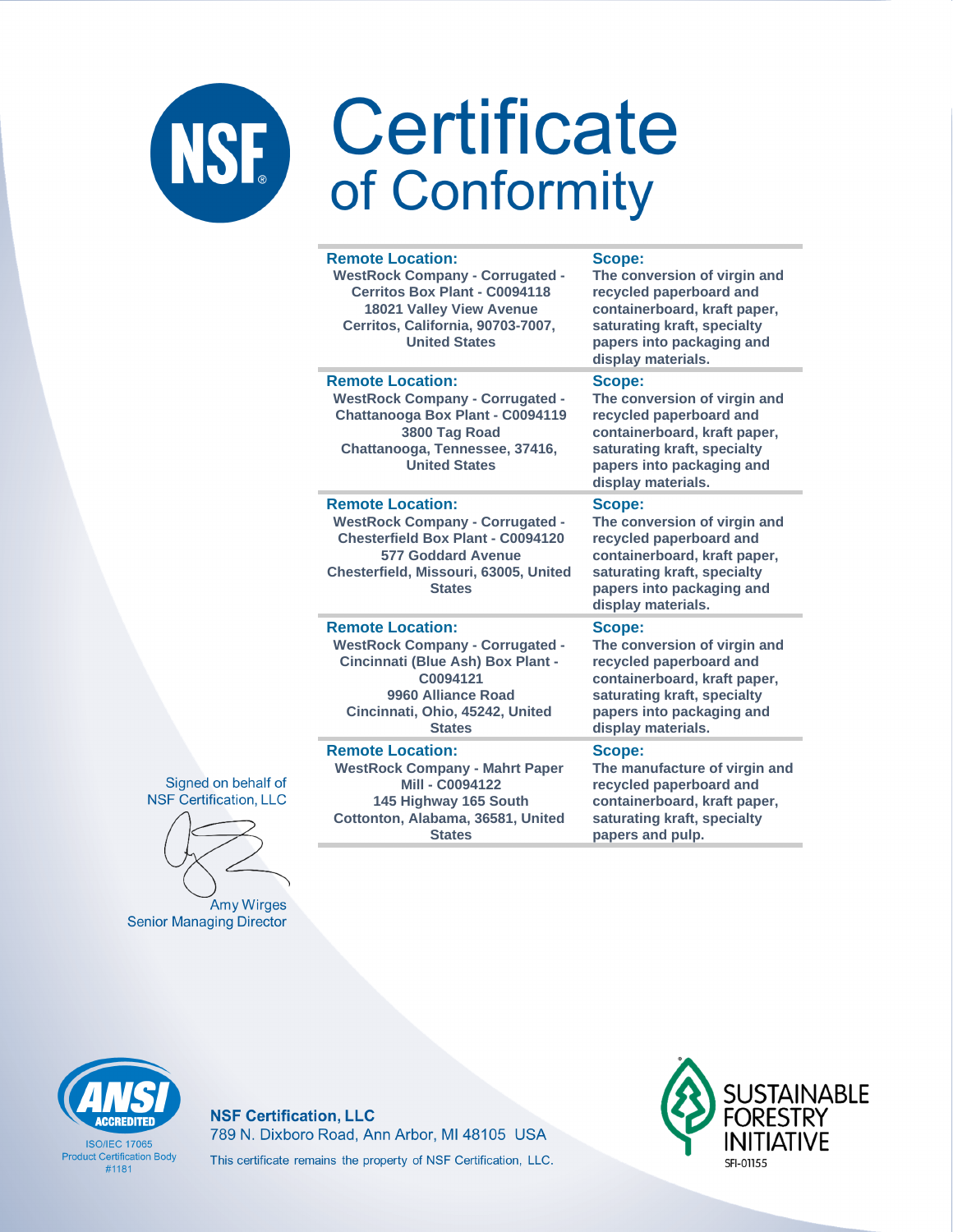|  | <b>Remote Location:</b><br><b>WestRock Company - Corrugated -</b><br>Columbus Box Plant - C0094123<br>3101 State Street<br>Columbus, Indiana, 47202, United<br><b>States</b>                | Scope:<br>The conversion of virgin and<br>recycled paperboard and<br>containerboard, kraft paper,<br>saturating kraft, specialty<br>papers into packaging and<br>display materials. |
|--|---------------------------------------------------------------------------------------------------------------------------------------------------------------------------------------------|-------------------------------------------------------------------------------------------------------------------------------------------------------------------------------------|
|  | <b>Remote Location:</b><br><b>WestRock Company - Corrugated -</b><br>Corona Box Plant - C0094124<br><b>185 North Smith Avenue</b><br>Corona, California, 91720, United<br><b>States</b>     | Scope:<br>The conversion of virgin and<br>recycled paperboard and<br>containerboard, kraft paper,<br>saturating kraft, specialty<br>papers into packaging and<br>display materials. |
|  | <b>Remote Location:</b><br><b>WestRock Company - Corrugated -</b><br><b>Covington Box Plant - C0094125</b><br>6180 Jersey Alcovy Road<br>Covington, Georgia, 30014, United<br><b>States</b> | Scope:<br>The conversion of virgin and<br>recycled paperboard and<br>containerboard, kraft paper,<br>saturating kraft, specialty<br>papers into packaging and<br>display materials. |
|  | <b>Remote Location:</b><br><b>WestRock Company - Corrugated -</b><br>Denver Box Plant - C0094126<br>5050 E. 50th Avenue<br>Denver, Colorado, 80216, United<br><b>States</b>                 | Scope:<br>The conversion of virgin and<br>recycled paperboard and<br>containerboard, kraft paper,<br>saturating kraft, specialty<br>papers into packaging and<br>display materials. |
|  | <b>Remote Location:</b><br><b>WestRock Company - Corrugated -</b><br>Des Moines Sheet Plant - C0094127<br><b>3800 Dixon Street</b><br>Des Moines, Iowa, 50313, United                       | Scope:<br>The conversion of virgin and<br>recycled paperboard and<br>containerboard, kraft paper,<br>saturating kraft, specialty                                                    |

Signed on behalf of **NSF Certification, LLC** 

Amy Wirges **Senior Managing Director** 

**CCREDITED** 

**ISO/IEC 17065 Product Certification Body**  $#1181$ 

**NSF Certification, LLC** 789 N. Dixboro Road, Ann Arbor, MI 48105 USA This certificate remains the property of NSF Certification, LLC.

**States** 



papers into packaging and

display materials.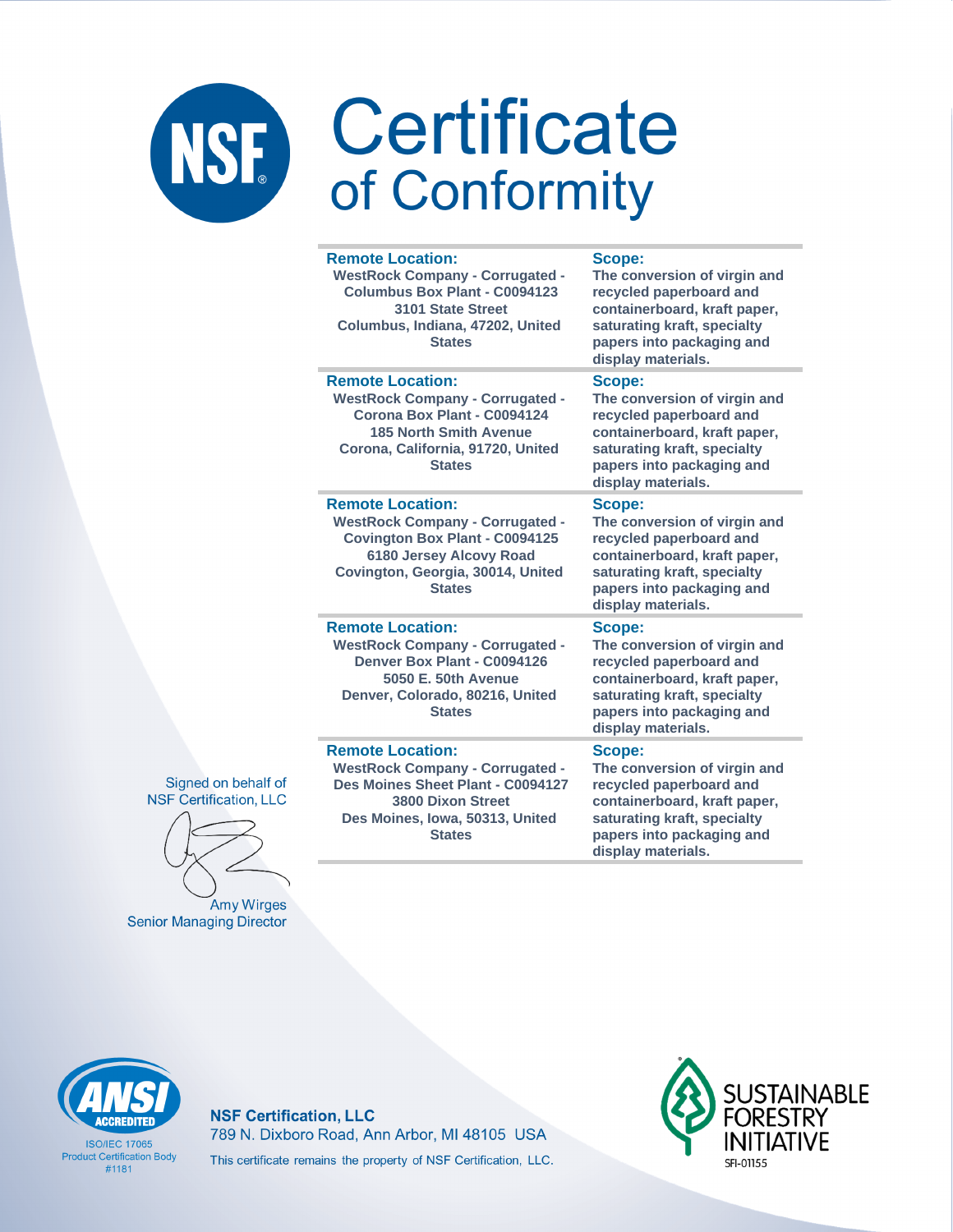| <b>Remote Location:</b><br><b>WestRock Company - Corrugated - El</b><br>Paso East Plant - C0094128<br>7350 Stiles Road<br>El Paso, Texas, 79915, United States                                           | Scope:<br>The conversion of virgin and<br>recycled paperboard and<br>containerboard, kraft paper,<br>saturating kraft, specialty<br>papers into packaging and<br>display materials. |
|----------------------------------------------------------------------------------------------------------------------------------------------------------------------------------------------------------|-------------------------------------------------------------------------------------------------------------------------------------------------------------------------------------|
| <b>Remote Location:</b><br><b>WestRock Company - Corrugated -</b><br>Fargo Box Plant - C0094129<br>4637 16th Avenue NW<br>Fargo, North Dakota, 58102, United<br><b>States</b>                            | Scope:<br>The conversion of virgin and<br>recycled paperboard and<br>containerboard, kraft paper,<br>saturating kraft, specialty<br>papers into packaging and<br>display materials. |
| <b>Remote Location:</b><br><b>WestRock Company - Corrugated -</b><br><b>Fernandina Beach Box Plant -</b><br>C0094130<br>600 North 8th Street<br>Fernandina Beach, Florida, 32034-<br>3321, United States | Scope:<br>The conversion of virgin and<br>recycled paperboard and<br>containerboard, kraft paper,<br>saturating kraft, specialty<br>papers into packaging and<br>display materials. |
| <b>Remote Location:</b><br><b>WestRock Company - Corrugated -</b><br>Fort Smith Sheet Plant - C0094131<br>4600 Newton Road<br>Fort Smith, Arkansas, 72914, United<br><b>States</b>                       | Scope:<br>The conversion of virgin and<br>recycled paperboard and<br>containerboard, kraft paper,<br>saturating kraft, specialty<br>papers into packaging and<br>display materials. |
| <b>Remote Location:</b><br><b>WestRock Company - Corrugated -</b><br>Fort Worth Box Plant - C0094132<br>6701 South Freeway<br>Fort Worth, Texas, 76134, United<br><b>States</b>                          | Scope:<br>The conversion of virgin and<br>recycled paperboard and<br>containerboard, kraft paper,<br>saturating kraft, specialty<br>papers into packaging and                       |



Amy Wirges **Senior Managing Director** 



**ISO/IFC 17065 Product Certification Body**  $#1181$ 

**NSF Certification, LLC** 789 N. Dixboro Road, Ann Arbor, MI 48105 USA This certificate remains the property of NSF Certification, LLC.



display materials.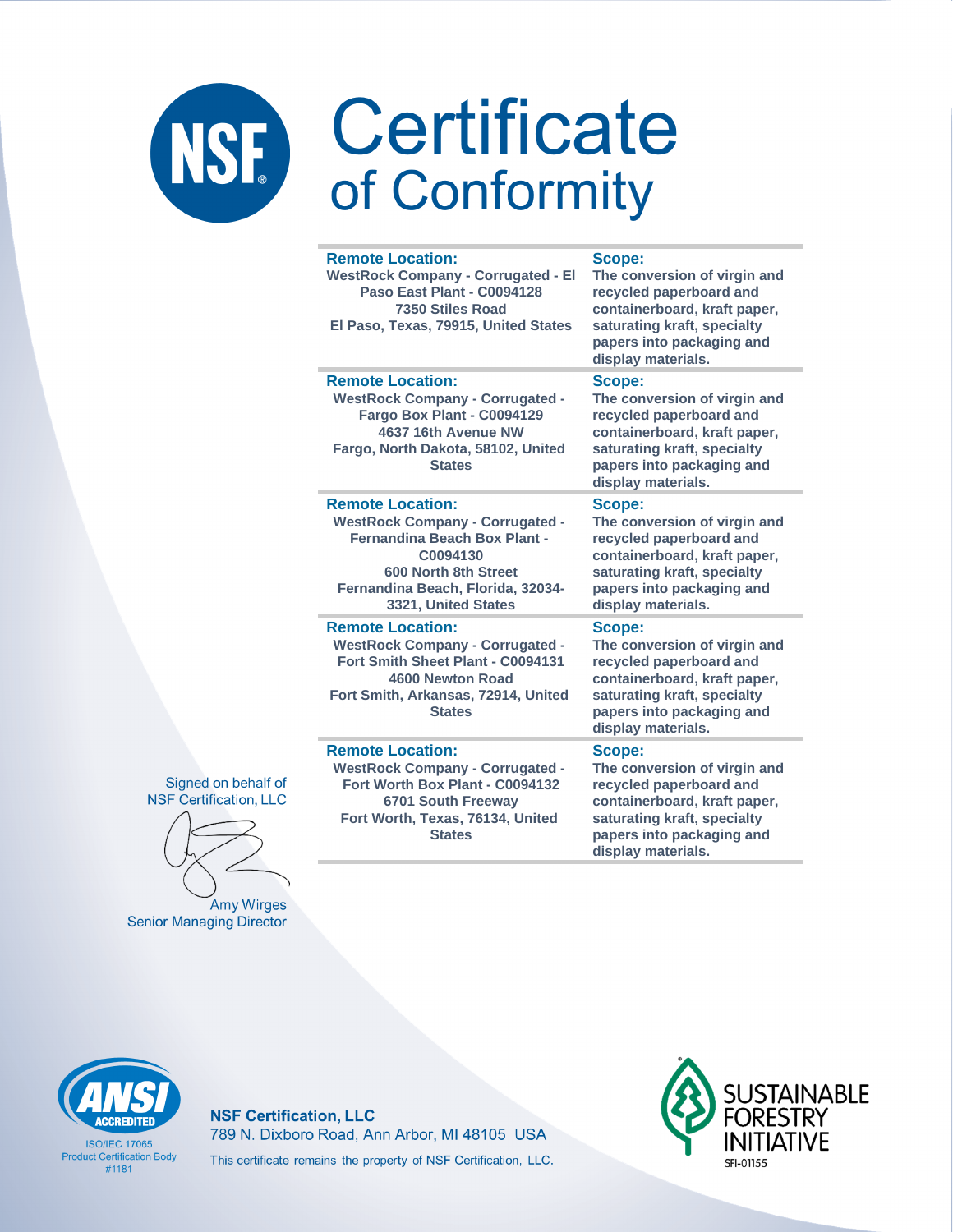| <b>Remote Location:</b><br><b>WestRock Company - Corrugated -</b><br>Fresno Box Plant - C0094133<br>3366 East Muscat Avenue<br>Fresno, California, 93725-2624,<br><b>United States</b>           | Scope:<br>The conversion of virgin and<br>recycled paperboard and<br>containerboard, kraft paper,<br>saturating kraft, specialty<br>papers into packaging and<br>display materials. |
|--------------------------------------------------------------------------------------------------------------------------------------------------------------------------------------------------|-------------------------------------------------------------------------------------------------------------------------------------------------------------------------------------|
| <b>Remote Location:</b><br><b>WestRock Company - Corrugated -</b><br>Galesburg Box Plant - C0094134<br><b>775 South Linwood Road</b><br>Galesburg, Illinois, 61402-1268,<br><b>United States</b> | Scope:<br>The conversion of virgin and<br>recycled paperboard and<br>containerboard, kraft paper,<br>saturating kraft, specialty<br>papers into packaging and<br>display materials. |
| <b>Remote Location:</b><br><b>WestRock Company - Corrugated -</b><br>Germantown Box Plant - C0094135<br>11900 N. River Lane<br>Germantown, Wisconsin, 53022,<br><b>United States</b>             | Scope:<br>The conversion of virgin and<br>recycled paperboard and<br>containerboard, kraft paper,<br>saturating kraft, specialty<br>papers into packaging and<br>display materials. |
| <b>Remote Location:</b><br><b>WestRock Company - Corrugated -</b><br>Glendale Box Plant - C0094136<br>6902 W. Northern Avenue<br>Glendale, Arizona, 85303, United<br><b>States</b>               | Scope:<br>The conversion of virgin and<br>recycled paperboard and<br>containerboard, kraft paper,<br>saturating kraft, specialty<br>papers into packaging and<br>display materials. |
| <b>Remote Location:</b><br><b>WestRock Company - Corrugated -</b><br>Guelph Box Plant - C0094138<br>390 Woodlawn Road W<br>Guelph, Ontario, N1H 7K3, Canada                                      | Scope:<br>The conversion of virgin and<br>recycled paperboard and<br>containerboard, kraft paper,<br>saturating kraft, specialty<br>papers into packaging and<br>display materials. |

Signed on behalf of **NSF Certification, LLC** 

Amy Wirges **Senior Managing Director** 



**ISO/IFC 17065 Product Certification Body**  $#1181$ 

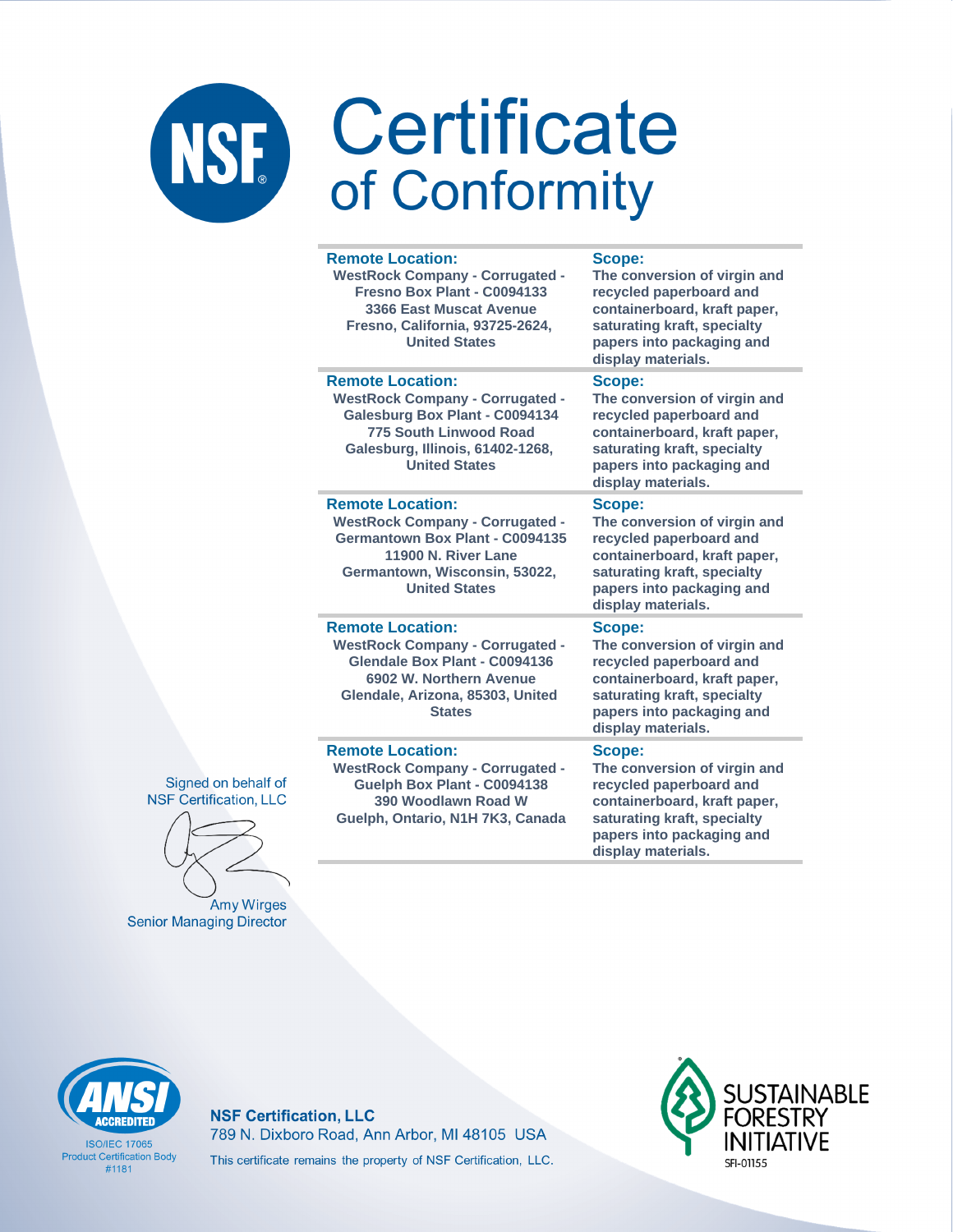|   | <b>Remote Location:</b><br><b>WestRock Company - Corrugated -</b><br><b>Hanover Park Sheet Feeder -</b><br>C0094139<br><b>965 Muirfield Drive</b><br>Hanover Park, Illinois, 60103, United<br><b>States</b> | <b>Scope:</b><br>The conversion of virgin and<br>recycled paperboard and<br>containerboard, kraft paper,<br>saturating kraft, specialty<br>papers into packaging and<br>display materials. |
|---|-------------------------------------------------------------------------------------------------------------------------------------------------------------------------------------------------------------|--------------------------------------------------------------------------------------------------------------------------------------------------------------------------------------------|
|   | <b>Remote Location:</b><br><b>WestRock Company - Corrugated -</b><br><b>Highland Box Plant - C0094140</b><br><b>501 Zschokke Street</b><br>Highland, Illinois, 62249, United<br><b>States</b>               | Scope:<br>The conversion of virgin and<br>recycled paperboard and<br>containerboard, kraft paper,<br>saturating kraft, specialty<br>papers into packaging and<br>display materials.        |
|   | <b>Remote Location:</b><br><b>WestRock Company - Corrugated -</b><br><b>Houston South Sheet Plant -</b><br>C0094141<br><b>8440 Tewantin Drive</b><br>Houston, Texas, 77061, United States                   | Scope:<br>The conversion of virgin and<br>recycled paperboard and<br>containerboard, kraft paper,<br>saturating kraft, specialty<br>papers into packaging and<br>display materials.        |
|   | <b>Remote Location:</b><br><b>WestRock Company - Corrugated -</b><br>Humboldt Box Plant - C0094142<br><b>1720 Ninth Avenue</b><br>Humboldt, Tennessee, 38343, United<br><b>States</b>                       | Scope:<br>The conversion of virgin and<br>recycled paperboard and<br>containerboard, kraft paper,<br>saturating kraft, specialty<br>papers into packaging and<br>display materials.        |
| f | <b>Remote Location:</b><br><b>WestRock Company - Corrugated -</b><br>Jacksonville Pre-Print - C0094143<br>1400 W. Tradeport Drive<br>Jacksonville, Florida, 32218, United<br><b>States</b>                  | Scope:<br>The conversion of virgin and<br>recycled paperboard and<br>containerboard, kraft paper,<br>saturating kraft, specialty<br>papers into packaging and                              |

Signed on behalf of **NSF Certification, LLC** 

Amy Wirges **Senior Managing Director** 

**CCREDITED** 

**ISO/IFC 17065 Product Certification Body**  $#1181$ 

**NSF Certification, LLC** 789 N. Dixboro Road, Ann Arbor, MI 48105 USA This certificate remains the property of NSF Certification, LLC.



display materials.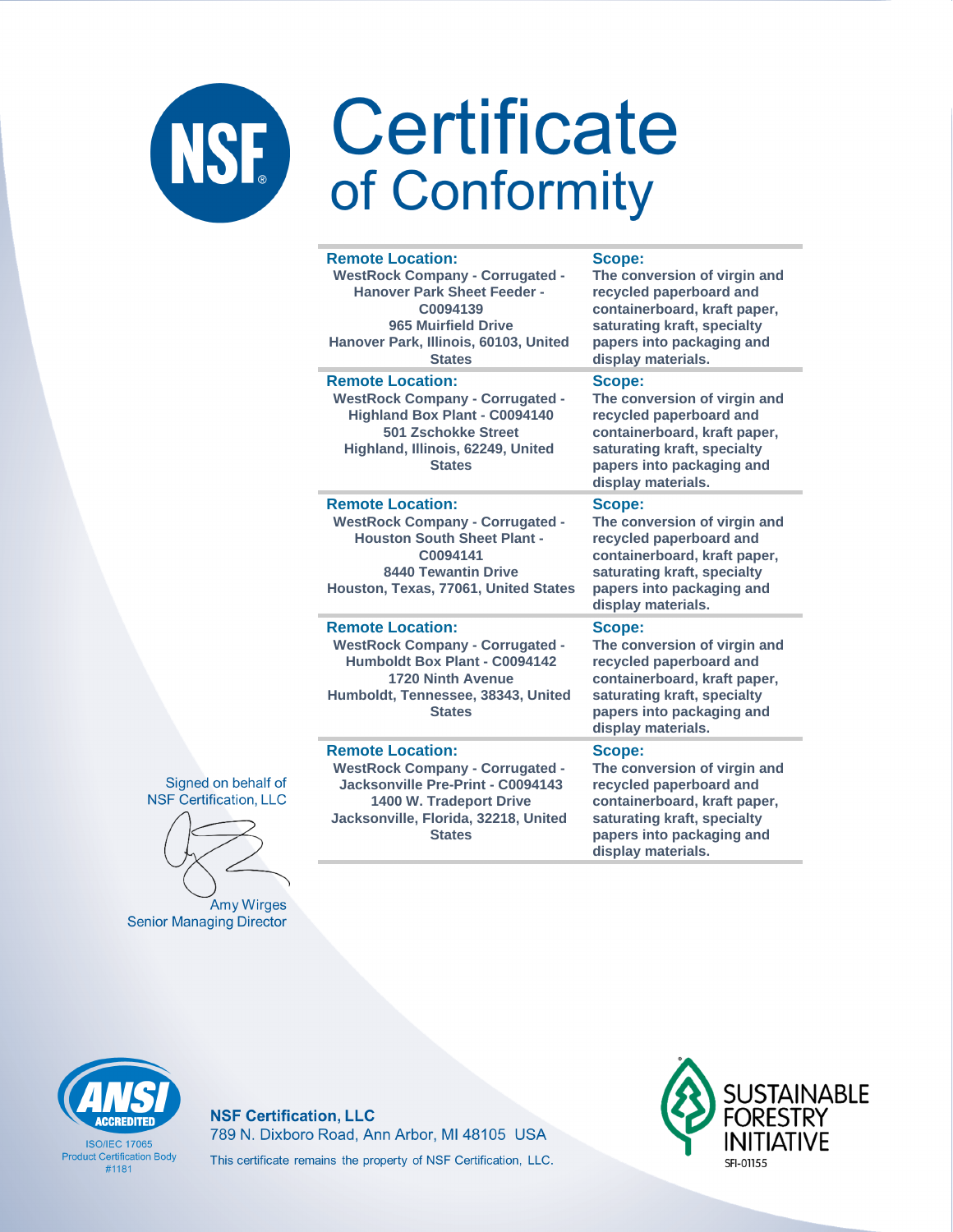| <b>Remote Location:</b><br><b>WestRock Company - Corrugated -</b><br>Las Vegas Preprint - C0094144<br>4545 W Diablo Drive<br><b>Unit A</b><br>Las Vegas, Nevada, 89118, United<br><b>States</b>              | <b>Scope:</b><br>The conversion of virgin and<br>recycled paperboard and<br>containerboard, kraft paper,<br>saturating kraft, specialty<br>papers into packaging and<br>display materials. |
|--------------------------------------------------------------------------------------------------------------------------------------------------------------------------------------------------------------|--------------------------------------------------------------------------------------------------------------------------------------------------------------------------------------------|
| <b>Remote Location:</b><br><b>WestRock Company - Parhams</b><br>Woodyard - C0094146<br>7360 Parham Landing Road<br>West Point, Virginia, 23181, United<br><b>States</b>                                      | Scope:<br>The processing of logs.                                                                                                                                                          |
| <b>Remote Location:</b><br><b>WestRock Company - Gauley Mill -</b><br>C0094147<br>11014 Midland Trail, W<br>Rupert, West Virginia, 25984, United<br><b>States</b>                                            | Scope:<br>The processing of logs.                                                                                                                                                          |
| <b>Remote Location:</b><br><b>WestRock Company - Corrugated -</b><br>Lewisburg Box Plant - C0094148<br><b>700 Garrett Parkway</b><br>Lewisburg, Tennessee, 37091, United<br><b>States</b>                    | <b>Scope:</b><br>The conversion of virgin and<br>recycled paperboard and<br>containerboard, kraft paper,<br>saturating kraft, specialty<br>papers into packaging and<br>display materials. |
| <b>Remote Location:</b><br><b>WestRock Company - Corrugated -</b><br><b>Lexington Sheet Plant - C0094149</b><br><b>170 Lisle Industrial Boulevard</b><br>Lexington, Kentucky, 40511, United<br><b>States</b> | Scope:<br>The conversion of virgin and<br>recycled paperboard and<br>containerboard, kraft paper,<br>saturating kraft, specialty<br>papers into packaging and<br>display materials.        |
| <b>Remote Location:</b><br><b>WestRock Company - Corrugated -</b><br>Liberty Box Plant - C0094150<br>933 S. Kent Street<br>Liberty, Missouri, 64068, United<br><b>States</b>                                 | Scope:<br>The conversion of virgin and<br>recycled paperboard and<br>containerboard, kraft paper,<br>saturating kraft, specialty<br>papers into packaging and                              |





**Amy Wirges Senior Managing Director** 



**ISO/IFC 17065 Product Certification Body**  $#1181$ 

**NSF Certification, LLC** 789 N. Dixboro Road, Ann Arbor, MI 48105 USA This certificate remains the property of NSF Certification, LLC.



display materials.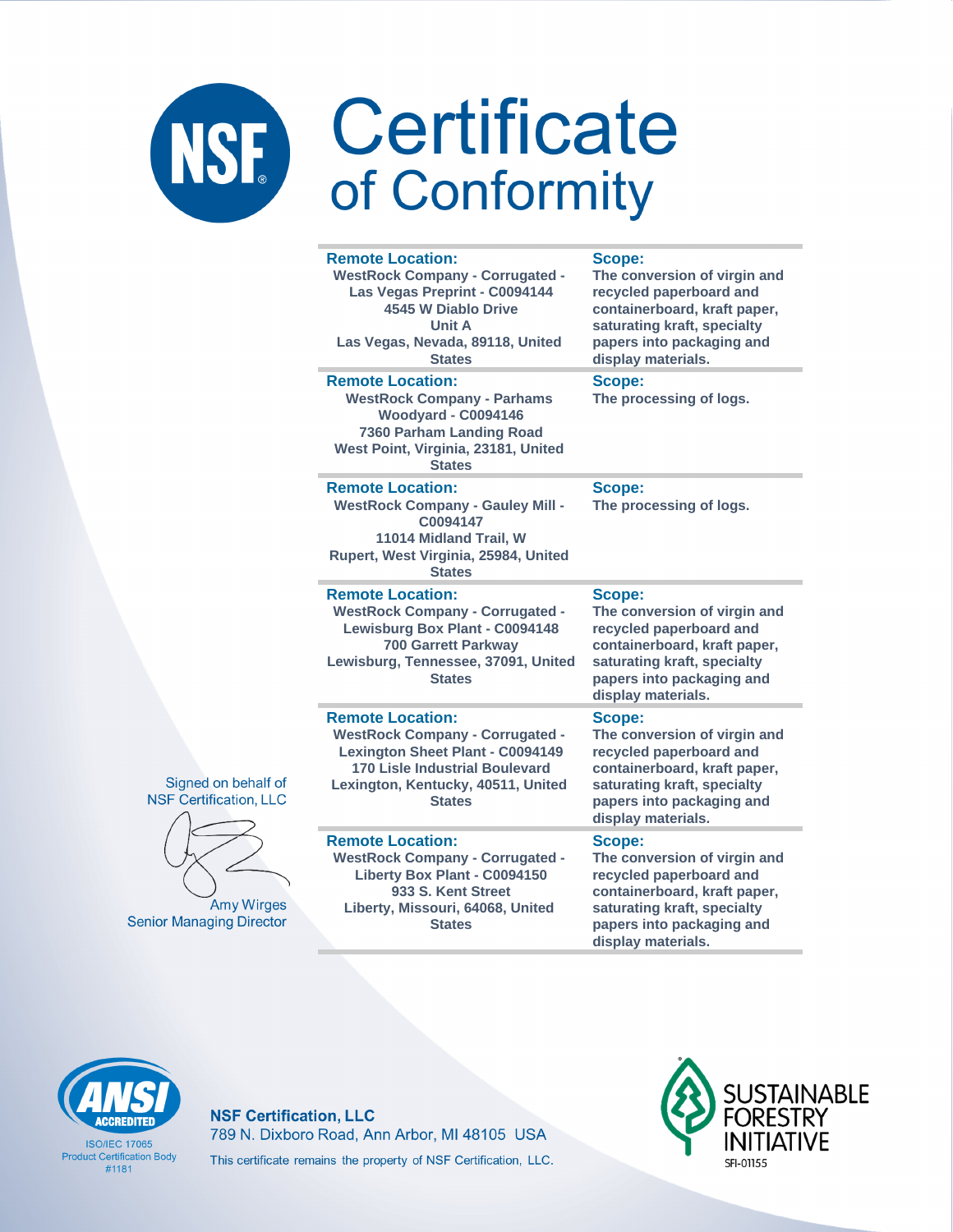### **Remote Location:**

**WestRock Company - Highland Mill - C0094151 6162 Potomac River Road Monterey, Virginia, 24465, United States**

### **Remote Location:**

**WestRock Company - Folding Carton - Santo Domingo - C0094152 Edificio 41, Parque Industrial Itabo Carretera Sanchez KM 18.5 Haina, San Cristóbal, Dominican Republic**

### **Remote Location:**

**WestRock Company - Corrugated - Milpitas Box Plant - C0094153 201 South Hillview Drive Milpitas, California, 95035, United States**

### **Remote Location:**

**WestRock Company - Corrugated - Milton Box Plant - C0094154 8150 Parkhill Road Milton, Ontario, L9T 5V7, Canada**

### **containerboard, kraft paper,**

**Scope:**

**Scope:**

**Scope:**

**Scope:**

**display materials.**

**display materials.**

**The processing of logs.**

**The conversion of virgin and recycled paperboard and containerboard, kraft paper, saturating kraft, specialty papers into packaging and** 

**The conversion of virgin and recycled paperboard and containerboard, kraft paper, saturating kraft, specialty papers into packaging and** 

**The conversion of virgin and recycled paperboard and** 

**saturating kraft, specialty papers into packaging and display materials.**

### **Remote Location:**

**WestRock Company - Corrugated - Milwaukee (IPC) Sheet Feeder - C0094156 9400 W. Heather Court Milwaukee, Wisconsin, 53224, United States**

### **Scope:**

**The conversion of virgin and recycled paperboard and containerboard, kraft paper, saturating kraft, specialty papers into packaging and display materials.**





**Amy Wirges Senior Managing Director** 



**ISO/IFC 17065 Product Certification Body** #1181

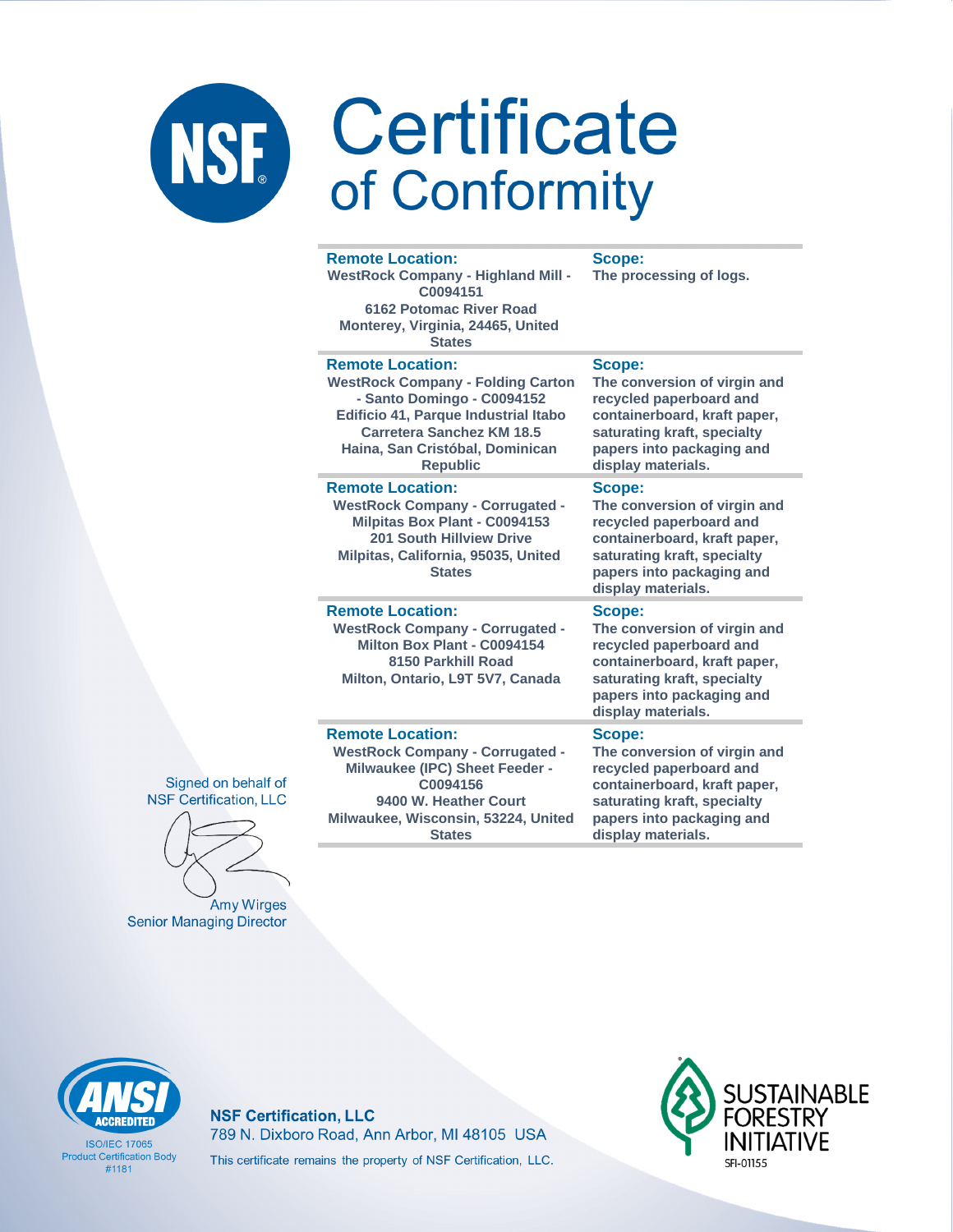| <b>Remote Location:</b><br><b>WestRock Company - Corrugated -</b><br><b>Minneapolis Box Plant - C0094157</b><br>50 37th Avenue NE<br>Minneapolis, Minnesota, 55421,<br><b>United States</b>                                   | Scope:<br>The conversion of virgin and<br>recycled paperboard and<br>containerboard, kraft paper,<br>saturating kraft, specialty<br>papers into packaging and<br>display materials. |
|-------------------------------------------------------------------------------------------------------------------------------------------------------------------------------------------------------------------------------|-------------------------------------------------------------------------------------------------------------------------------------------------------------------------------------|
| <b>Remote Location:</b><br><b>WestRock Company - Corrugated -</b><br>Mishawaka Box Plant - C0094158<br>1925 Stone Court<br>Mishawaka, Indiana, 46544, United<br><b>States</b>                                                 | Scope:<br>The conversion of virgin and<br>recycled paperboard and<br>containerboard, kraft paper,<br>saturating kraft, specialty<br>papers into packaging and<br>display materials. |
| <b>Remote Location:</b><br><b>WestRock Company - Abbeville Chip</b><br>Mill - C0094159<br>173 Highway 173<br>Newville, Alabama, 36353, United<br><b>States</b>                                                                | Scope:<br>The manufacture of pine<br>chips and hardwood chips.                                                                                                                      |
| <b>Remote Location:</b><br><b>WestRock Company - Corrugated -</b><br>Montgomery Box Plant - C0094161<br><b>111 Folmar Parkway</b><br><b>Interstate Industrial Park</b><br>Montgomery, Alabama, 36105, United<br><b>States</b> | Scope:<br>The conversion of virgin and<br>recycled paperboard and<br>containerboard, kraft paper,<br>saturating kraft, specialty<br>papers into packaging and<br>display materials. |
| <b>Remote Location:</b><br><b>WestRock Company - Bear Creek</b><br><b>Chip Mill - C0094162</b><br>977 Arcadia Highway<br>Quitman, Louisiana, 71268, United<br><b>States</b>                                                   | <b>Scope:</b><br>The manufacture of pine<br>chips and hardwood chips.                                                                                                               |
| <b>Remote Location:</b><br><b>WestRock Company - Corrugated -</b><br>Neenah Sheet Plant - C0094163                                                                                                                            | <b>Scope:</b><br>The conversion of virgin and<br>recycled paperboard and                                                                                                            |

Signed on behalf o **NSF Certification, LL** 



Amy Wirges **Senior Managing Director** 

### **2419 Industrial Drive Neenah, Wisconsin, 54956, United States**

**containerboard, kraft paper, saturating kraft, specialty papers into packaging and display materials.**



**ISO/IFC 17065 Product Certification Body** #1181

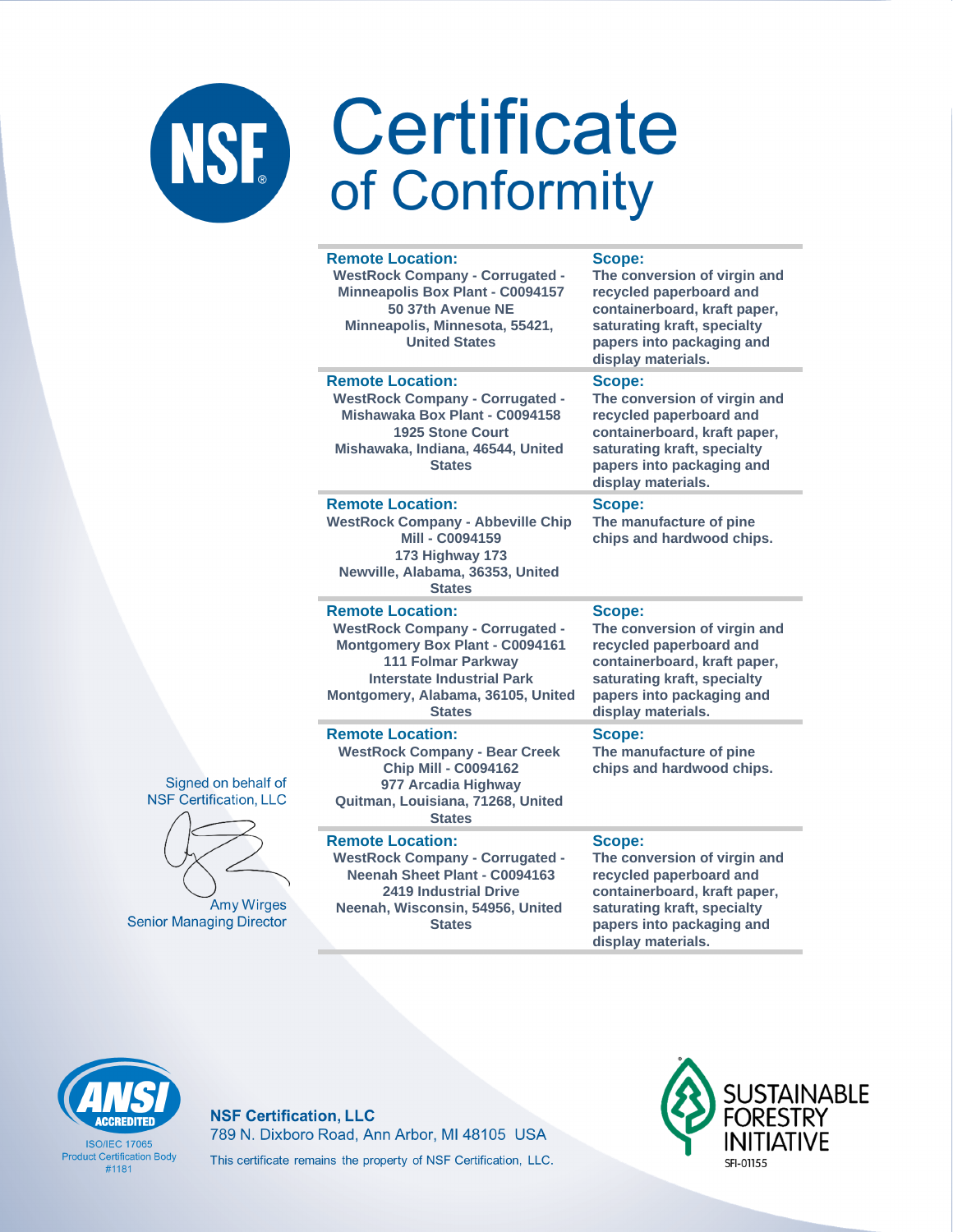| <b>Remote Location:</b><br><b>WestRock Company - Gold Hill Chip</b><br><b>Mill - C0094164</b><br>21771 North James Madison<br><b>Highway</b><br>Dillwyn, Virginia, 23936, United<br><b>States</b> | Scope:<br>The manufacture of pine<br>chips and hardwood chips.                                                                                                                      |
|---------------------------------------------------------------------------------------------------------------------------------------------------------------------------------------------------|-------------------------------------------------------------------------------------------------------------------------------------------------------------------------------------|
| <b>Remote Location:</b><br><b>WestRock Company - Corrugated -</b><br>New Lenox Box Plant - C0094165<br>2251 Berens Drive<br>New Lenox, Illinois, 60451, United<br><b>States</b>                   | Scope:<br>The conversion of virgin and<br>recycled paperboard and<br>containerboard, kraft paper,<br>saturating kraft, specialty<br>papers into packaging and<br>display materials. |
| <b>Remote Location:</b><br><b>WestRock Company - Keysville Chip</b><br>Mill - C0094166<br>6367 Kings Highway<br>Keysville, Virginia, 23947, United<br><b>States</b>                               | Scope:<br>The manufacture of pine<br>chips and hardwood chips.                                                                                                                      |
| <b>Remote Location:</b><br><b>WestRock Company - Corrugated -</b><br>North Chicago Box Plant - C0094167<br>1900 Foss Park Avenue<br>North Chicago, Illinois, 60064, United<br><b>States</b>       | Scope:<br>The conversion of virgin and<br>recycled paperboard and<br>containerboard, kraft paper,<br>saturating kraft, specialty<br>papers into packaging and<br>display materials. |
| <b>Remote Location:</b><br><b>WestRock Company - Corrugated -</b><br><b>North Tonawanda Box Plant -</b><br>C0094168<br><b>51 Robinson Street</b><br>North Tonawanda, New York, 14120,             | Scope:<br>The conversion of virgin and<br>recycled paperboard and<br>containerboard, kraft paper,<br>saturating kraft, specialty<br>papers into packaging and                       |

display materials.

### Signed on behalf of **NSF Certification, LLC**

Amy Wirges **Senior Managing Director** 



**ISO/IFC 17065 Product Certification Body**  $#1181$ 

### **NSF Certification, LLC** 789 N. Dixboro Road, Ann Arbor, MI 48105 USA This certificate remains the property of NSF Certification, LLC.

**United States** 

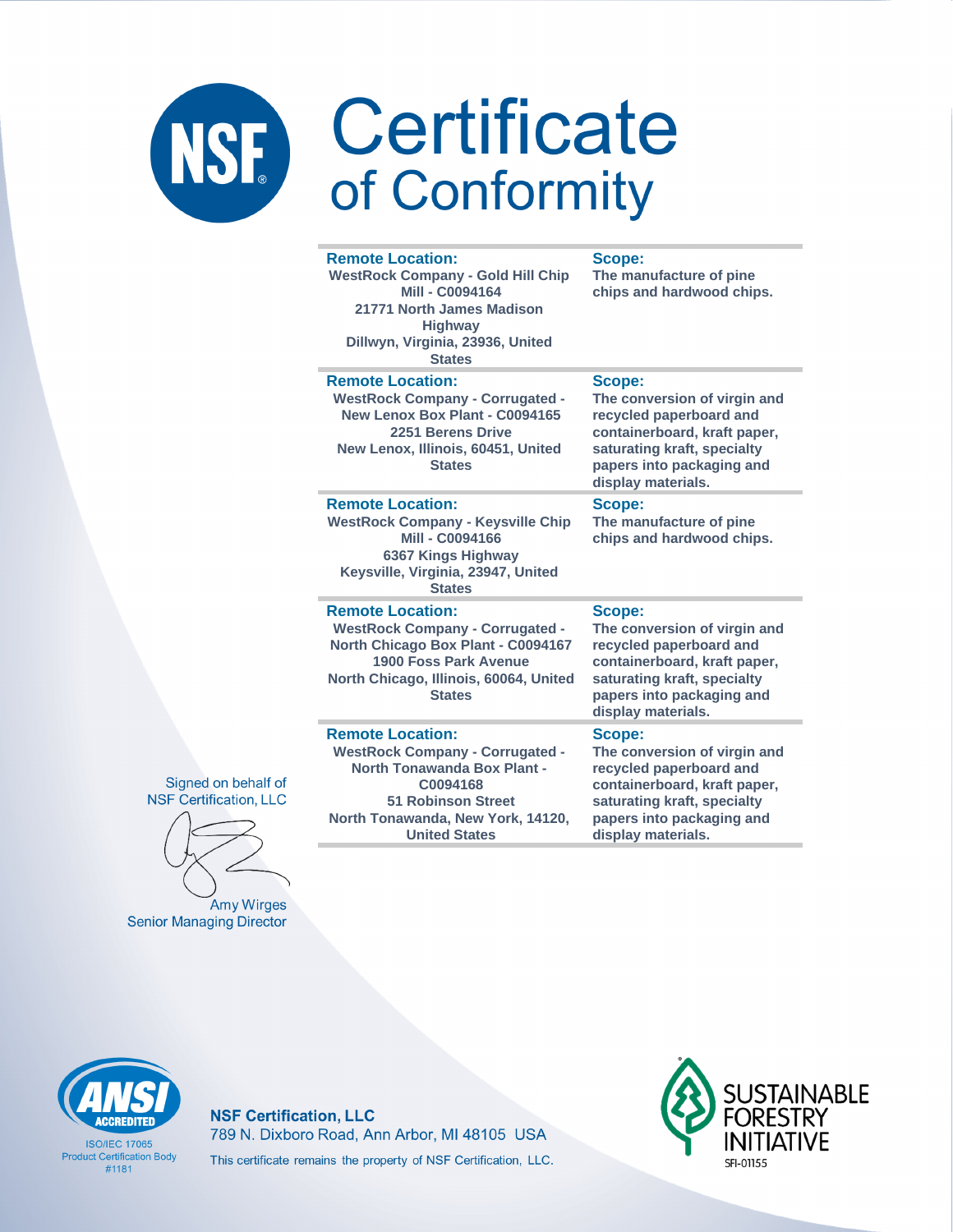|                                                      | <b>Remote Location:</b><br><b>WestRock Company - Corrugated -</b><br>Philadelphia (Aston) Box Plant -<br>C0094169<br><b>100 McDonald Boulevard</b><br>Aston, Pennsylvania, 19014, United<br><b>States</b> | Scope:<br>The conversion of virgin and<br>recycled paperboard and<br>containerboard, kraft paper,<br>saturating kraft, specialty<br>papers into packaging and<br>display materials. |
|------------------------------------------------------|-----------------------------------------------------------------------------------------------------------------------------------------------------------------------------------------------------------|-------------------------------------------------------------------------------------------------------------------------------------------------------------------------------------|
|                                                      | <b>Remote Location:</b><br><b>WestRock Company - Maxville Chip</b><br><b>Mill - C0094170</b><br><b>1360 Chipmill Road</b><br>Jacksonville, Florida, 32234, United<br><b>States</b>                        | Scope:<br>The manufacture of pine<br>chips and hardwood chips.                                                                                                                      |
|                                                      | <b>Remote Location:</b><br><b>WestRock Company - Corrugated -</b><br>Portland Box Plant - C0094171<br>9930 N. Burgard Way<br>Portland, Oregon, 97203, United<br><b>States</b>                             | Scope:<br>The conversion of virgin and<br>recycled paperboard and<br>containerboard, kraft paper,<br>saturating kraft, specialty<br>papers into packaging and<br>display materials. |
|                                                      | <b>Remote Location:</b><br><b>WestRock Company - Rooster Bridge</b><br><b>Chip Mill - C0094172</b><br><b>2201 Sumter CR 25</b><br>Coatopa, Alabama, 35470, United<br><b>States</b>                        | Scope:<br>The manufacture of pine<br>chips and hardwood chips.                                                                                                                      |
| Signed on behalf of<br><b>NSF Certification, LLC</b> | <b>Remote Location:</b><br><b>WestRock Company - Corrugated -</b><br>Ravenna Box Plant - C0094173<br>975 North Freedom Street<br>Ravenna, Ohio, 44266, United States                                      | Scope:<br>The conversion of virgin and<br>recycled paperboard and<br>containerboard, kraft paper,<br>saturating kraft, specialty<br>papers into packaging and<br>display materials. |
| <b>Amy Wirges</b><br><b>Senior Managing Director</b> | <b>Remote Location:</b><br><b>WestRock Company - Corrugated -</b><br><b>Richmond Box Plant - C0094175</b><br>5710 S. Laburnum Avenue<br>Richmond, Virginia, 23231, United<br><b>States</b>                | Scope:<br>The conversion of virgin and<br>recycled paperboard and<br>containerboard, kraft paper,<br>saturating kraft, specialty<br>papers into packaging and<br>display materials. |



**ISO/IEC 17065 Product Certification Body**  $#1181$ 

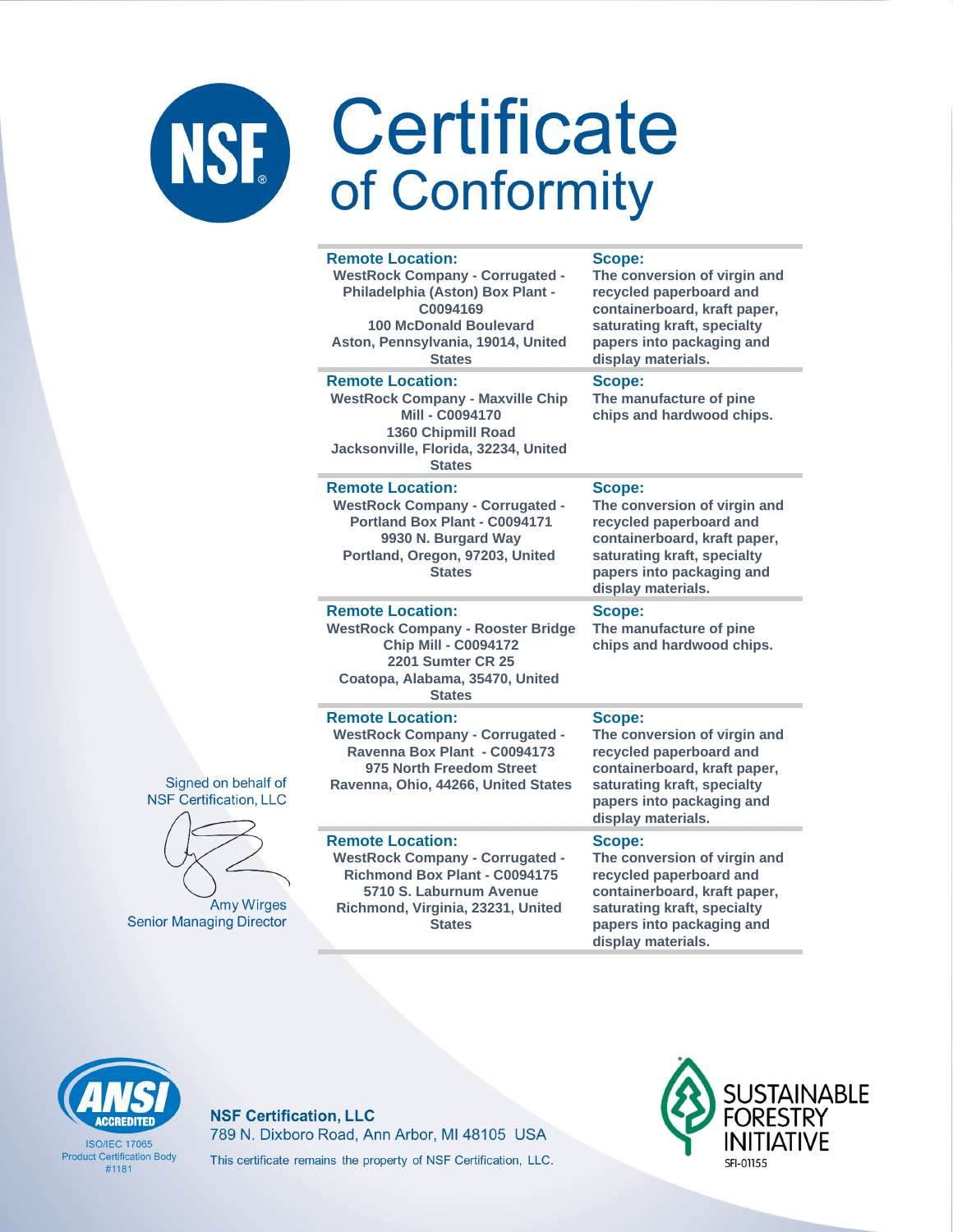#### **Remote Location:**

**WestRock Company - Saltwell Chip Mill - C0094176 301 Industrial Park Road Demopolis, Alabama, 36732, United States**

#### **Remote Location:**

**WestRock Company - Corrugated - Rogers Box Plant - C0094177 2021 South 5th Street Rogers, Arkansas, 72756, United States**

### **Remote Location:**

**WestRock Company - Corrugated - Salinas Box Plant - C0094178 1078 Merril Street Salinas, California, 93901, United States**

### **Remote Location:**

**WestRock Company - Corrugated - San Juan Box Plant - C0094179 47 Amelia Street Amelia Industrial Park Guaynabo, Puerto Rico, 00968-8003, Puerto Rico**

#### **Remote Location:**

**WestRock Company - West Point Chip Mill - C0094181 200 14th Street West Point, Virginia, 23181, United States**

#### **Remote Location:**

**WestRock Company - Corrugated - Sioux City South Box Plant - C0094182 2300 Bridgeport Drive Sioux City, Iowa, 51111, United States**

### **Scope:**

**The manufacture of pine chips and hardwood chips.**

### **Scope:**

**The conversion of virgin and recycled paperboard and containerboard, kraft paper, saturating kraft, specialty papers into packaging and display materials.**

#### **Scope:**

**The conversion of virgin and recycled paperboard and containerboard, kraft paper, saturating kraft, specialty papers into packaging and display materials.**

#### **Scope:**

**The conversion of virgin and recycled paperboard and containerboard, kraft paper, saturating kraft, specialty papers into packaging and display materials.**

### **Scope:**

**The manufacture of pine chips and hardwood chips.**

#### **Scope:**

**The conversion of virgin and recycled paperboard and containerboard, kraft paper, saturating kraft, specialty papers into packaging and display materials.**



**ISO/IEC 17065 Product Certification Body** #1181

### **NSF Certification, LLC** 789 N. Dixboro Road, Ann Arbor, MI 48105 USA This certificate remains the property of NSF Certification, LLC.



Signed on behalf of **NSF Certification, LLC** 

**Amy Wirges Senior Managing Director**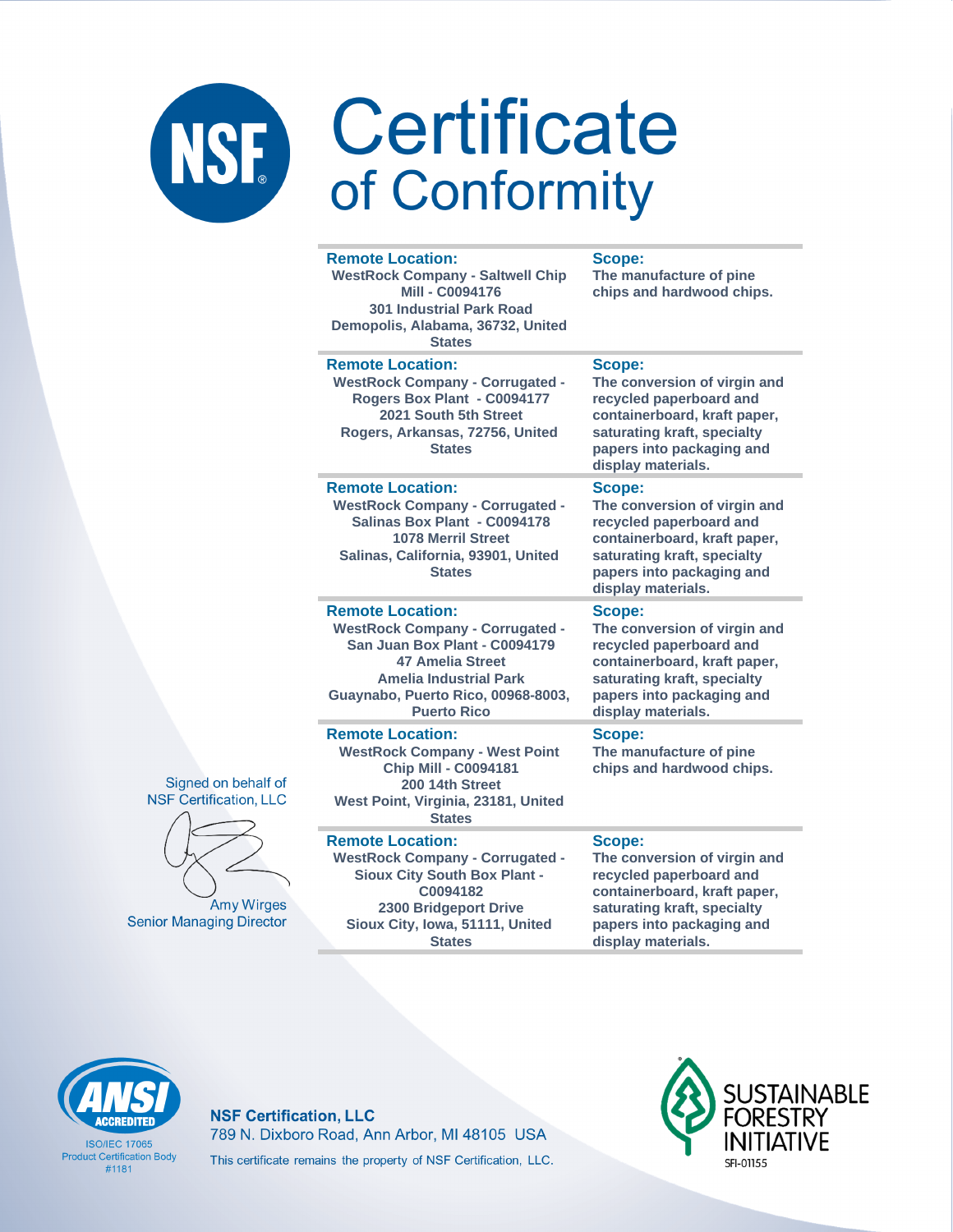#### **Remote Location:** Scope: **WestRock Company - Corrugated -**The conversion of virgin and Sioux Falls Box Plant - C0094183 recycled paperboard and 100 E. Benson Road containerboard, kraft paper, Sioux Falls, South Dakota, 57101, saturating kraft, specialty **United States** papers into packaging and display materials. **Remote Location:** Scope: **WestRock Company - Corrugated -**The conversion of virgin and **Springfield (MA) Sheet Plant** recycled paperboard and containerboard, kraft paper, C0094184 **320 Parker Street** saturating kraft, specialty Springfield, Massachusetts, 01129, papers into packaging and **United States** display materials. Scope: **Remote Location:** The conversion of virgin and **WestRock Company - Corrugated -Springfield (MO) Box Plant** recycled paperboard and C0094185 containerboard, kraft paper, 2705 West Battlefield Road saturating kraft, specialty Springfield, Missouri, 65808, United papers into packaging and **States** display materials. **Remote Location:** Scope: **WestRock Company - Corrugated -**The conversion of virgin and **Springfield (MO) Sheet Plant** recycled paperboard and containerboard, kraft paper. C0094186 **460 N. Belcrest Avenue** saturating kraft, specialty Springfield, Missouri, 65802, United papers into packaging and display materials. **States Remote Location:** Scope: **WestRock Company - Corrugated -**The conversion of virgin and St. Cloud Box Plant - C0094187 recycled paperboard and containerboard, kraft paper, 655 41st Avenue North St. Cloud, Minnesota, 56303, United saturating kraft, specialty **States** papers into packaging and

display materials.

Signed on behalf of **NSF Certification, LLC** 

**Amy Wirges Senior Managing Director** 

**ISO/IFC 17065 Product Certification Body** #1181

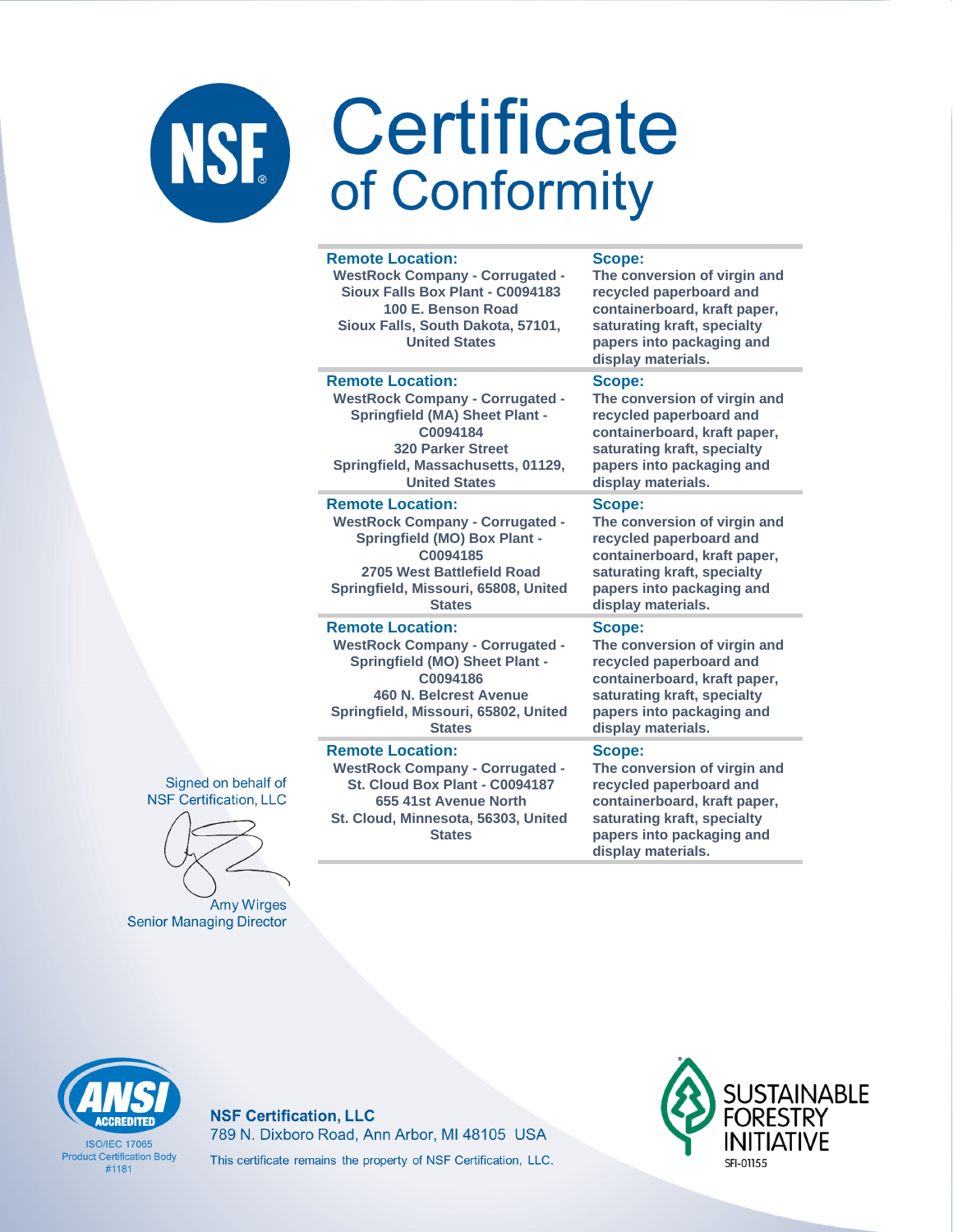| <b>Remote Location:</b><br><b>WestRock Company - Corrugated -</b><br>Lancaster Plant - C0094188<br>1290 Campground Road<br>Lancaster, Ohio, 45130, United<br><b>States</b>                    | Scope:<br>The conversion of virgin and<br>recycled paperboard and<br>containerboard, kraft paper,<br>saturating kraft, specialty<br>papers into packaging and<br>display materials. |
|-----------------------------------------------------------------------------------------------------------------------------------------------------------------------------------------------|-------------------------------------------------------------------------------------------------------------------------------------------------------------------------------------|
| <b>Remote Location:</b><br><b>WestRock Company - Corrugated -</b><br>Coal Center Plant - C0094189<br><b>400 Technology Drive</b><br>Coal Center, Pennsylvania, 15423,<br><b>United States</b> | Scope:<br>The conversion of virgin and<br>recycled paperboard and<br>containerboard, kraft paper,<br>saturating kraft, specialty<br>papers into packaging and<br>display materials. |
| <b>Remote Location:</b>                                                                                                                                                                       | Scope:                                                                                                                                                                              |
| <b>WestRock Company - Corrugated -</b>                                                                                                                                                        | The conversion of virgin and                                                                                                                                                        |
| Town of Mt. Royal (TMR) Box Plant -                                                                                                                                                           | recycled paperboard and                                                                                                                                                             |
| C0094190                                                                                                                                                                                      | containerboard, kraft paper,                                                                                                                                                        |
| 5550 Royalmount Avenue                                                                                                                                                                        | saturating kraft, specialty                                                                                                                                                         |
| Town of Mt. Royal, Québec, H4P 1H7,                                                                                                                                                           | papers into packaging and                                                                                                                                                           |
| Canada                                                                                                                                                                                        | display materials.                                                                                                                                                                  |
| <b>Remote Location:</b>                                                                                                                                                                       | Scope:                                                                                                                                                                              |
| <b>WestRock Company - Corrugated -</b>                                                                                                                                                        | The conversion of virgin and                                                                                                                                                        |
| Tupelo (Saltillo) Box Plant -                                                                                                                                                                 | recycled paperboard and                                                                                                                                                             |
| C0094191                                                                                                                                                                                      | containerboard, kraft paper,                                                                                                                                                        |
| <b>324 Turner Industrial Park</b>                                                                                                                                                             | saturating kraft, specialty                                                                                                                                                         |
| Saltillo, Mississippi, 38866, United                                                                                                                                                          | papers into packaging and                                                                                                                                                           |
| <b>States</b>                                                                                                                                                                                 | display materials.                                                                                                                                                                  |
| <b>Remote Location:</b>                                                                                                                                                                       | Scope:                                                                                                                                                                              |
| <b>WestRock Company - Corrugated -</b>                                                                                                                                                        | The conversion of virgin and                                                                                                                                                        |
| <b>Frenchtown RTS Converting -</b>                                                                                                                                                            | recycled paperboard and                                                                                                                                                             |
| C0094192                                                                                                                                                                                      | containerboard, kraft paper,                                                                                                                                                        |
| 869 Frenchtown-Flemington Road                                                                                                                                                                | saturating kraft, specialty                                                                                                                                                         |
| Frenchtown, New Jersey, 08825,                                                                                                                                                                | papers into packaging and                                                                                                                                                           |
| <b>United States</b>                                                                                                                                                                          | display materials.                                                                                                                                                                  |





Amy Wirges **Senior Managing Director** 



**ISO/IFC 17065 Product Certification Body**  $#1181$ 

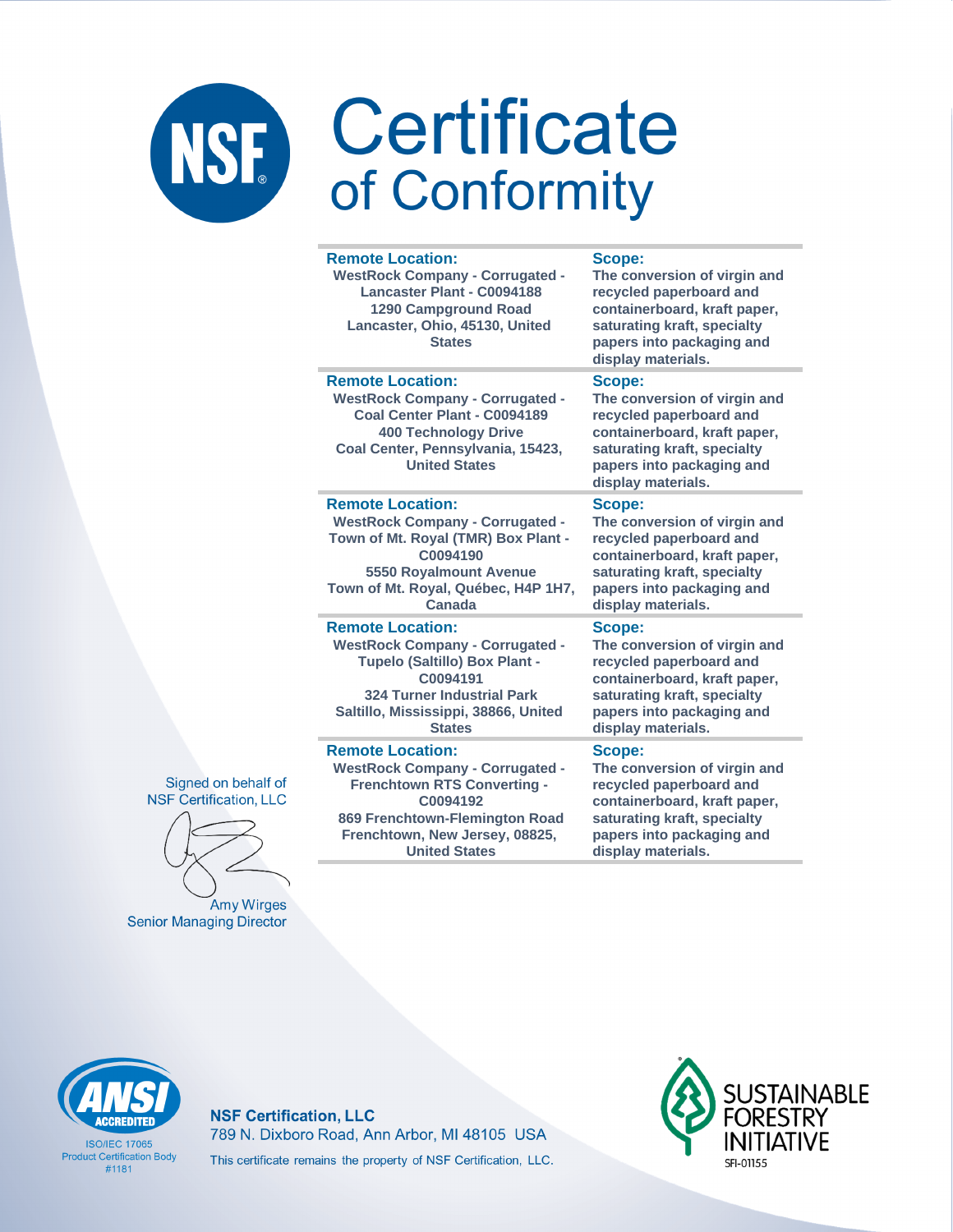| <b>Remote Location:</b>                                                                                                                                                       | Scope:                                                                                                                                                                              |
|-------------------------------------------------------------------------------------------------------------------------------------------------------------------------------|-------------------------------------------------------------------------------------------------------------------------------------------------------------------------------------|
| <b>WestRock Company - Corrugated -</b>                                                                                                                                        | The conversion of virgin and                                                                                                                                                        |
| <b>Wakefield Box Plant - C0094193</b>                                                                                                                                         | recycled paperboard and                                                                                                                                                             |
| 365 Audubon Road                                                                                                                                                              | containerboard, kraft paper,                                                                                                                                                        |
| <b>Wakefield Industrial Park</b>                                                                                                                                              | saturating kraft, specialty                                                                                                                                                         |
| Wakefield, Massachusetts, 01880,                                                                                                                                              | papers into packaging and                                                                                                                                                           |
| <b>United States</b>                                                                                                                                                          | display materials.                                                                                                                                                                  |
| <b>Remote Location:</b>                                                                                                                                                       | Scope:                                                                                                                                                                              |
| <b>WestRock Company - Merchandising</b>                                                                                                                                       | The conversion of virgin and                                                                                                                                                        |
| Display - West Chester - C0094195                                                                                                                                             | recycled paperboard and                                                                                                                                                             |
| 9266 Meridian Way, Building 3                                                                                                                                                 | containerboard, kraft paper,                                                                                                                                                        |
| <b>World Park at Union Centre</b>                                                                                                                                             | saturating kraft, specialty                                                                                                                                                         |
| West Chester, Ohio, 45069, United                                                                                                                                             | papers into packaging and                                                                                                                                                           |
| <b>States</b>                                                                                                                                                                 | display materials.                                                                                                                                                                  |
| <b>Remote Location:</b><br><b>WestRock Company - Corrugated -</b><br><b>Winnipeg Box Plant - C0094197</b><br>1360 Inkster Boulevard<br>Winnipeg, Manitoba, R3C 3J4,<br>Canada | Scope:<br>The conversion of virgin and<br>recycled paperboard and<br>containerboard, kraft paper,<br>saturating kraft, specialty<br>papers into packaging and<br>display materials. |
| <b>Remote Location:</b>                                                                                                                                                       | <b>Scope:</b>                                                                                                                                                                       |
| <b>WestRock Company - Merchandising</b>                                                                                                                                       | The conversion of virgin and                                                                                                                                                        |
| Display - Castle Rock (Adams) -                                                                                                                                               | recycled paperboard and                                                                                                                                                             |
| C0099634                                                                                                                                                                      | containerboard, kraft paper,                                                                                                                                                        |
| 201 W. Grove Street                                                                                                                                                           | saturating kraft, specialty                                                                                                                                                         |
| Adams, Wisconsin, 53910, United                                                                                                                                               | papers into packaging and                                                                                                                                                           |
| <b>States</b>                                                                                                                                                                 | display materials.                                                                                                                                                                  |
| <b>Remote Location:</b><br><b>WestRock Company - Merchandising</b><br>Display - Toledo - C0099635<br><b>1635 Coining Drive</b><br>Toledo, Ohio, 43612, United States          | Scope:<br>The conversion of virgin and<br>recycled paperboard and<br>containerboard, kraft paper,<br>saturating kraft, specialty<br>papers into packaging and                       |

display materials.

Signed on behalf of **NSF Certification, LLC** 

Amy Wirges **Senior Managing Director** 



**ISO/IEC 17065 Product Certification Body**  $#1181$ 

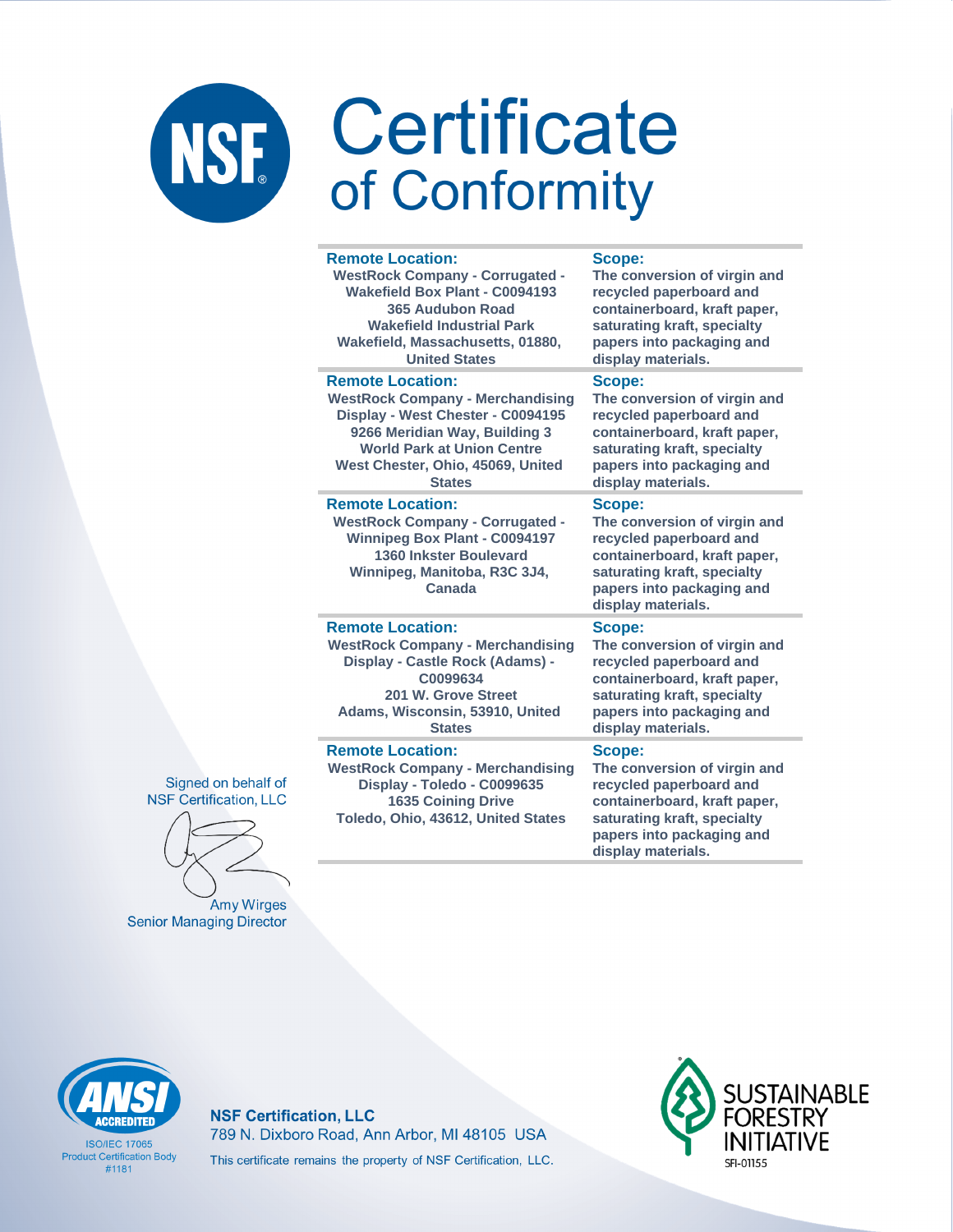### **Remote Location:**

**WestRock Company - Merchandising Display - Etobicoke - C0099636 730 Islington Avenue Etobicoke, Ontario, M8Z 4N8, Canada**

#### **Scope:**

**The conversion of virgin and recycled paperboard and containerboard, kraft paper, saturating kraft, specialty papers into packaging and display materials.**

**The processing of logs.**

### **Remote Location:**

**WestRock Company - Sparta Mill - C0099637 7976 Spencer Highway Sparta, Tennessee, 38583, United States**

#### **Remote Location:**

**WestRock Company - Chattanooga Large Format Offset - C0099638 1001 Latta Street Chattanooga, Tennessee, 37406, United States**

### **Remote Location:**

**WestRock Company - Las Vegas Large Format Digital - C0099639 4545 West Diablo Drive Las Vegas, Nevada, 89118, United States**

### **Remote Location:**

**WestRock Company - Corrugated - Winston-Salem Box Plant - C0099641 8080 North Point Boulevard Winston-Salem, North Carolina, 27106, United States**

### **Scope:**

**Scope:**

**The conversion of virgin and recycled paperboard and containerboard, kraft paper, saturating kraft, specialty papers into packaging and display materials.**

#### **Scope:**

**The conversion of virgin and recycled paperboard and containerboard, kraft paper, saturating kraft, specialty papers into packaging and display materials.**

#### **Scope:**

**The conversion of virgin and recycled paperboard and containerboard, kraft paper, saturating kraft, specialty papers into packaging and display materials.**

Signed on behalf of **NSF Certification, LLC** 

**Amy Wirges Senior Managing Director** 



**ISO/IFC 17065 Product Certification Body** #1181

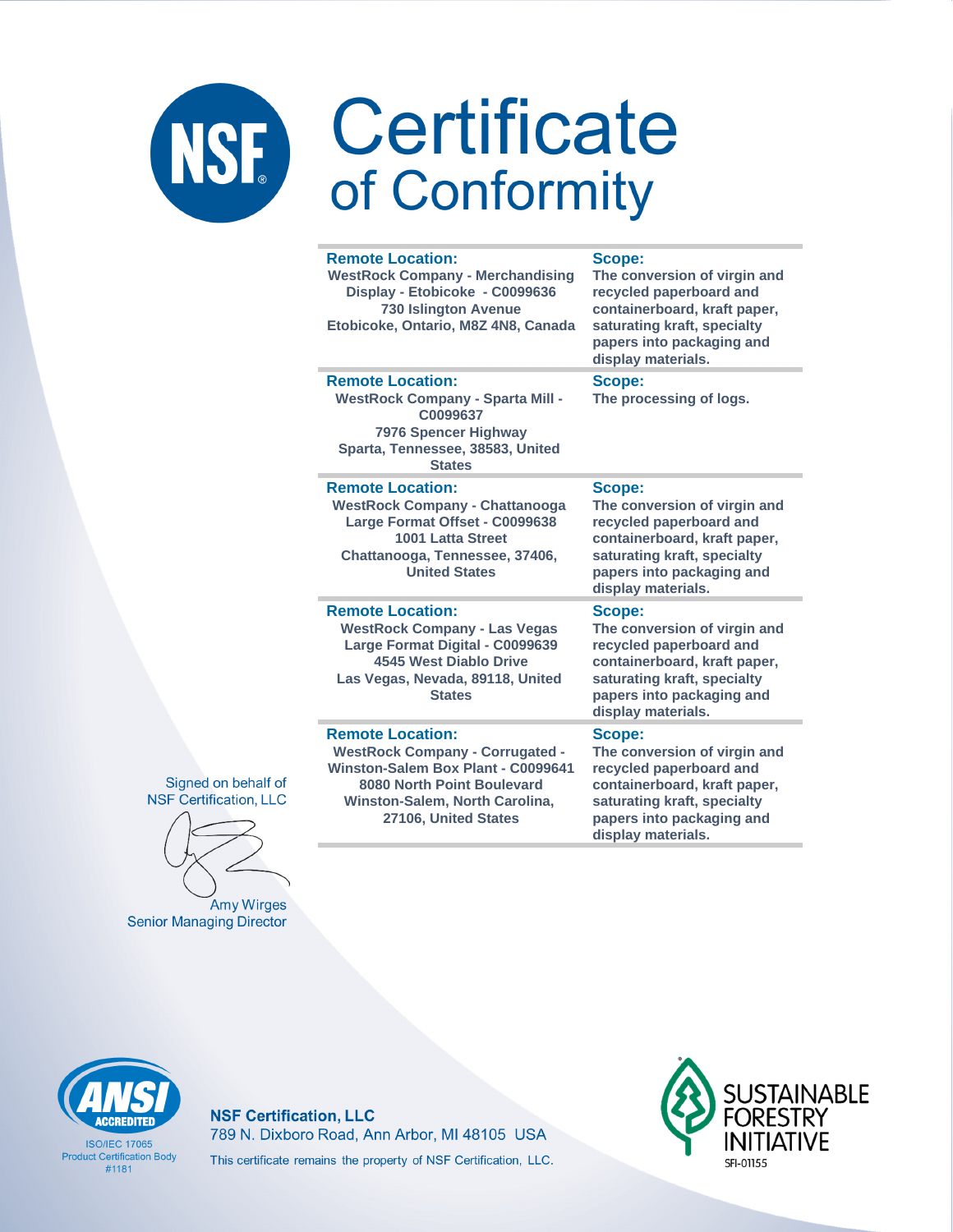| <b>Remote Location:</b><br><b>WestRock Company - Corrugated -</b><br>Athens Sheet Feeder - C0121435<br><b>1720 Wilkinson Street</b><br>Athens, Alabama, 35611, United<br><b>States</b>               | Scope:<br>The conversion of virgin and<br>recycled paperboard and<br>containerboard, kraft paper,<br>saturating kraft, specialty<br>papers into packaging and<br>display materials. |
|------------------------------------------------------------------------------------------------------------------------------------------------------------------------------------------------------|-------------------------------------------------------------------------------------------------------------------------------------------------------------------------------------|
| <b>Remote Location:</b><br><b>WestRock Company - Corrugated -</b><br>Deer Park Box Plant - C0121437<br><b>140 W. Industry Court</b><br>Deer Park, New York, 11729, United<br><b>States</b>           | Scope:<br>The conversion of virgin and<br>recycled paperboard and<br>containerboard, kraft paper,<br>saturating kraft, specialty<br>papers into packaging and<br>display materials. |
| <b>Remote Location:</b><br><b>WestRock Company - Corrugated -</b><br>Devens Box Plant - C0121442<br>51 Independence Drive<br>Devens, Massachusetts, 01434,<br><b>United States</b>                   | Scope:<br>The conversion of virgin and<br>recycled paperboard and<br>containerboard, kraft paper,<br>saturating kraft, specialty<br>papers into packaging and<br>display materials. |
| <b>Remote Location:</b><br><b>WestRock Company - Corrugated -</b><br>Gallatin Sheet Plant - C0121443<br><b>1211 Hartsville Pike</b><br>Gallatin, Tennessee, 37066, United<br><b>States</b>           | Scope:<br>The conversion of virgin and<br>recycled paperboard and<br>containerboard, kraft paper,<br>saturating kraft, specialty<br>papers into packaging and<br>display materials. |
| <b>Remote Location:</b><br><b>WestRock Company - Corrugated -</b><br><b>Lancaster Box Plant - C0121447</b><br><b>500 Richardson Drive</b><br>Lancaster, Pennsylvania, 17603,<br><b>United States</b> | Scope:<br>The conversion of virgin and<br>recycled paperboard and<br>containerboard, kraft paper,<br>saturating kraft, specialty<br>papers into packaging and                       |

display materials.

Signed on behalf of **NSF Certification, LLC** 

Amy Wirges **Senior Managing Director** 



**ISO/IFC 17065 Product Certification Body**  $#1181$ 

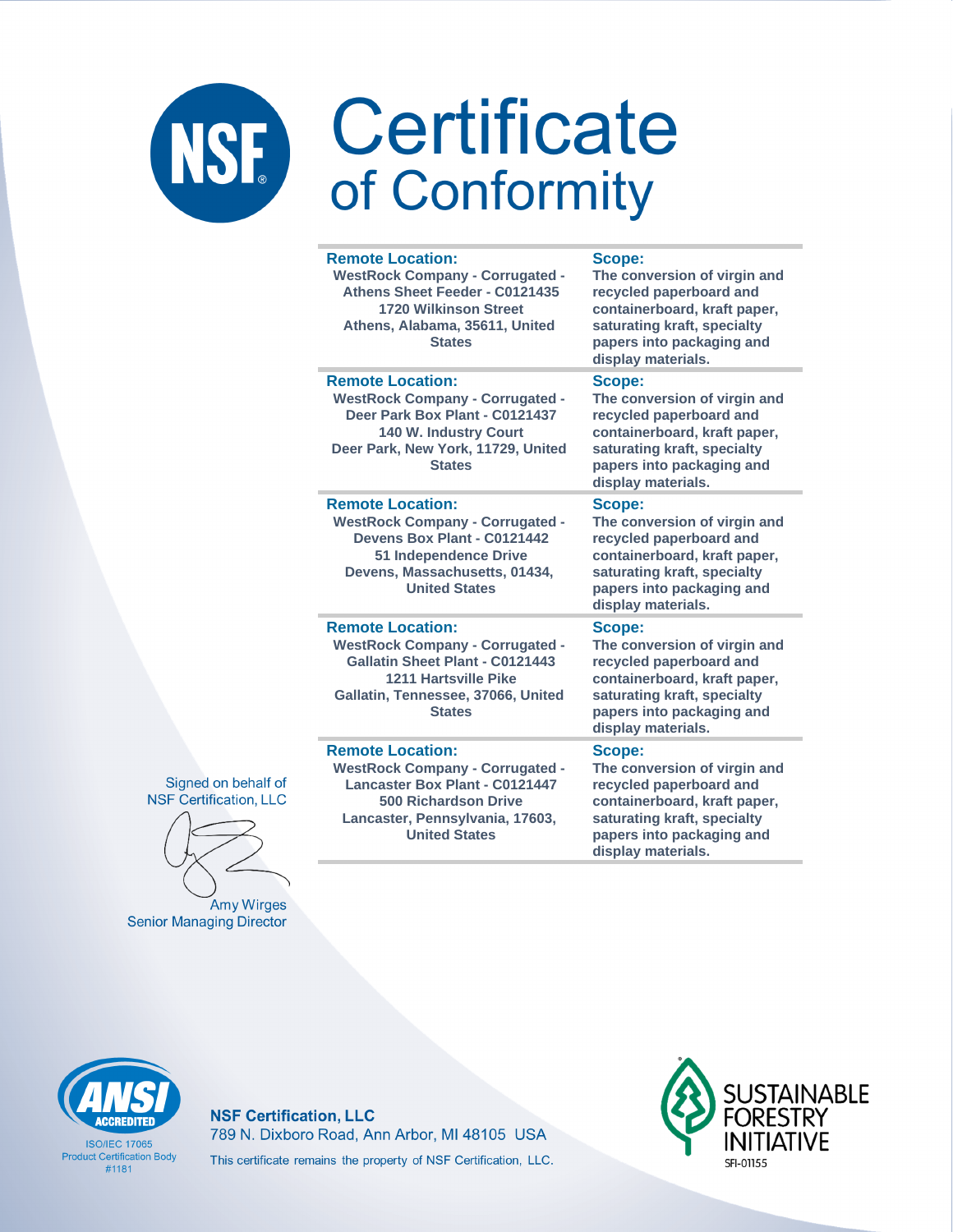×.

×.

| <b>Remote Location:</b><br><b>WestRock Company - Corrugated -</b><br>Mooresville Box Plant - C0121450<br>279 Mooresville Road<br>Mooresville, North Carolina, 28115,<br><b>United States</b>        | Scope:<br>The conversion of virgin and<br>recycled paperboard and<br>containerboard, kraft paper,<br>saturating kraft, specialty<br>papers into packaging and<br>display materials. |
|-----------------------------------------------------------------------------------------------------------------------------------------------------------------------------------------------------|-------------------------------------------------------------------------------------------------------------------------------------------------------------------------------------|
| <b>Remote Location:</b><br><b>WestRock Company - Corrugated -</b><br>Murfreesboro Box Plant - C0121451<br>370 South Rutherford Boulevard<br>Murfreesboro, Tennessee, 37130,<br><b>United States</b> | Scope:<br>The conversion of virgin and<br>recycled paperboard and<br>containerboard, kraft paper,<br>saturating kraft, specialty<br>papers into packaging and<br>display materials. |
| <b>Remote Location:</b><br><b>WestRock Company - Corrugated -</b><br>Norcross Box Plant - C0121452<br>4464 S. Old Peachtree Road<br>Norcross, Georgia, 30071, United<br><b>States</b>               | Scope:<br>The conversion of virgin and<br>recycled paperboard and<br>containerboard, kraft paper,<br>saturating kraft, specialty<br>papers into packaging and<br>display materials. |
| <b>Remote Location:</b><br><b>WestRock Company - Corrugated -</b><br>Hebron Pre-Print - C0121454<br><b>1770 World Wide Boulevard</b><br>Hebron, Kentucky, 41048, United<br><b>States</b>            | Scope:<br>The conversion of virgin and<br>recycled paperboard and<br>containerboard, kraft paper,<br>saturating kraft, specialty<br>papers into packaging and<br>display materials. |
| <b>Remote Location:</b><br><b>WestRock Company - Corrugated -</b><br><b>Spartanburg Sheet Plant - C0121456</b><br>2060 New Cut Road<br>Spartanburg, South Carolina, 29303,<br><b>United States</b>  | Scope:<br>The conversion of virgin and<br>recycled paperboard and<br>containerboard, kraft paper,<br>saturating kraft, specialty<br>papers into packaging and                       |

display materials.

Signed on behalf of **NSF Certification, LLC** 

Amy Wirges **Senior Managing Director** 



**ISO/IFC 17065 Product Certification Body** #1181

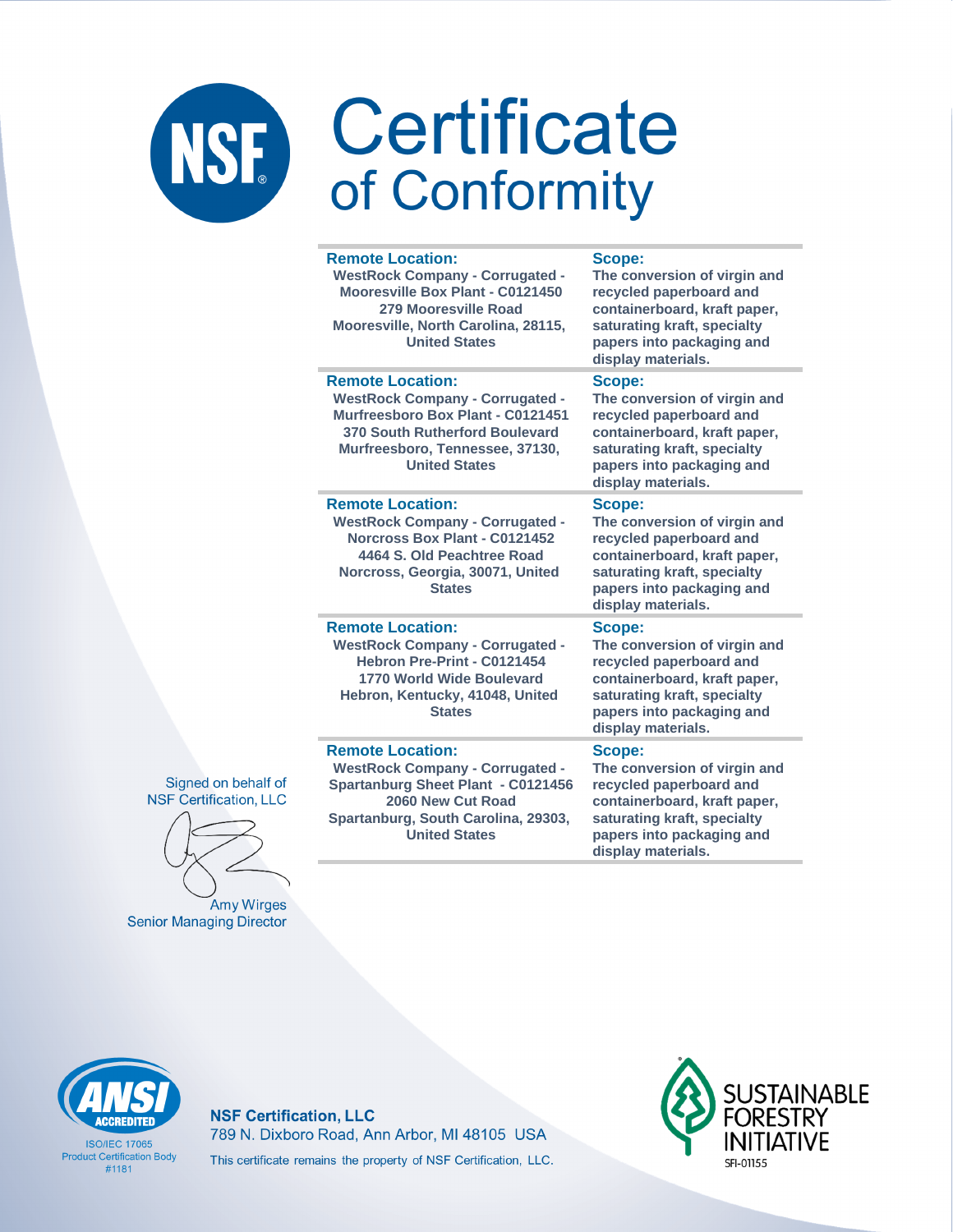#### **Remote Location:**

**WestRock Company - Corrugated - Syracuse Box Plant - C0121457 100 Southern Drive Camillus, New York, 13031, United States**

### **Scope:**

**Scope:**

**Scope:**

**The conversion of virgin and recycled paperboard and containerboard, kraft paper, saturating kraft, specialty papers into packaging and display materials.**

**The sale of virgin and recycled paperboard, containerboard, kraft paper, saturating kraft, specialty** 

**papers and pulp.**

**display materials.**

### **Remote Location:**

**WestRock Company - Richmond Sales Office - C0121459 501 South 5th Street Richmond, Virginia, 23219, United States**

#### **Remote Location:**

**WestRock Company - Silsbee Coating - C0121460 4594 Old Evadale Road Silsbee, Texas, 77656, United States**

### **Remote Location:**

**WestRock Company - Merchandising Display - Winston-Salem Assembly - C0124765 5950 Grassy Creek Boulevard Winston-Salem, North Carolina, 27105, United States**

#### **Remote Location:**

**WestRock Company - Francobec Chip Mill - C0142778 200 Site Vallieres, Ville La Tuque, Québec, G9X 3N7, Canada**

### **Remote Location:**

**WestRock Company - Point Aux Trembles Coating - C0142781 15400 Sherbrooke East Montréal, Québec, H1A 3S2, Canada**

### **Scope:**

**The conversion of virgin and recycled paperboard and containerboard, kraft paper, saturating kraft, specialty papers into packaging and display materials.**

**The conversion of virgin and recycled paperboard and containerboard, kraft paper, saturating kraft, specialty papers into packaging and** 

### **Scope:**

**The manufacture of pine chips and hardwood chips.**

#### **Scope:**

**The conversion of virgin and recycled paperboard and containerboard, kraft paper, saturating kraft, specialty papers into packaging and display materials.**



**ISO/IFC 17065 Product Certification Body** #1181

**NSF Certification, LLC** 789 N. Dixboro Road, Ann Arbor, MI 48105 USA This certificate remains the property of NSF Certification, LLC.





Signed on behalf of

**Amy Wirges Senior Managing Director**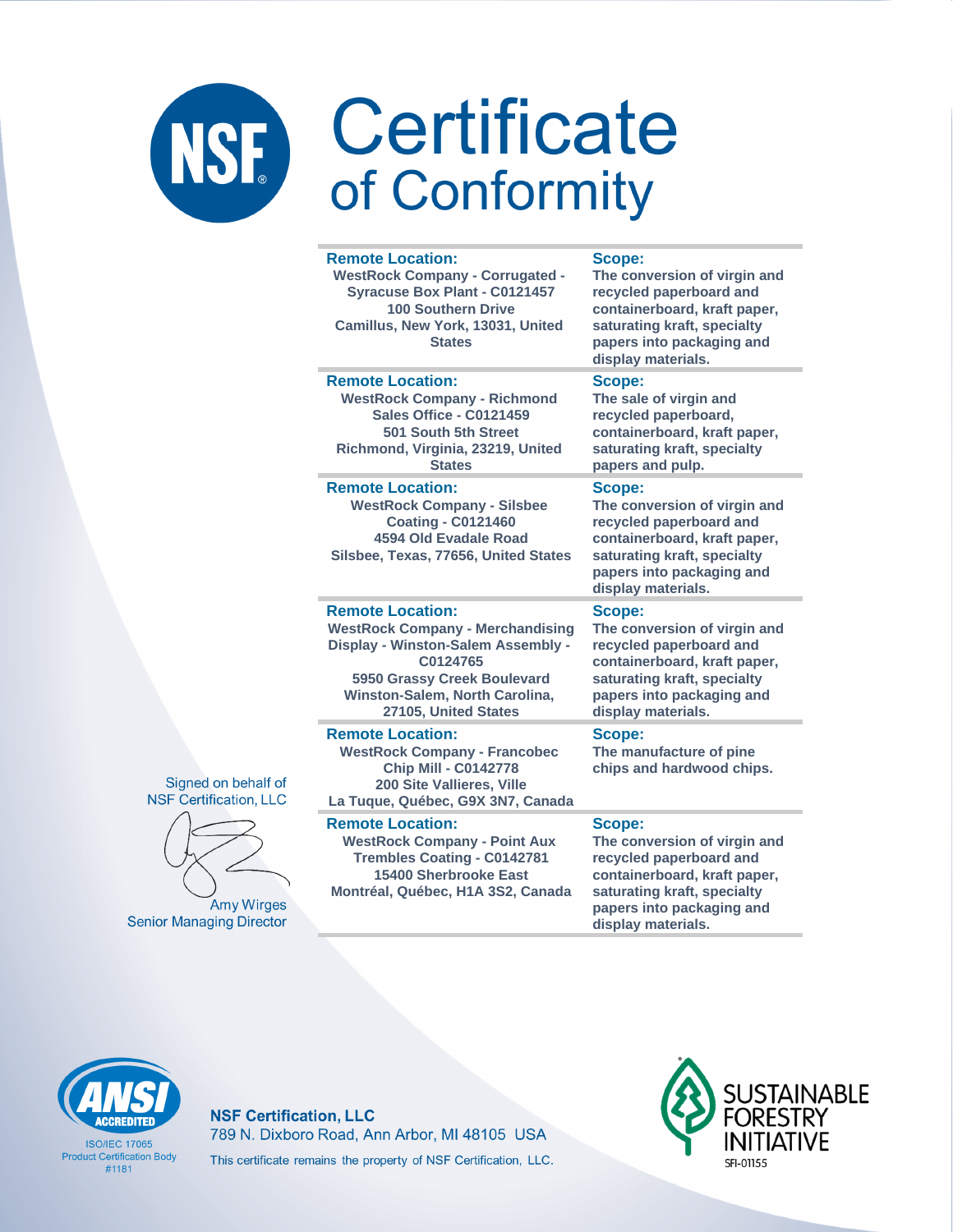| <b>Remote Location:</b><br><b>WestRock Company - Corrugated -</b><br>Atlanta Food Service - C0142782<br><b>6090 Purdue Drive</b><br>Atlanta, Georgia, 30336, United<br><b>States</b>                | Scope:<br>The conversion of virgin and<br>recycled paperboard and<br>containerboard, kraft paper,<br>saturating kraft, specialty<br>papers into packaging and<br>display materials. |
|-----------------------------------------------------------------------------------------------------------------------------------------------------------------------------------------------------|-------------------------------------------------------------------------------------------------------------------------------------------------------------------------------------|
| <b>Remote Location:</b><br><b>WestRock Company - Corrugated -</b><br>Cullman Box Plant - C0142783<br>1622 22nd Street SE<br>Cullman, Alabama, 35055, United<br><b>States</b>                        | Scope:<br>The conversion of virgin and<br>recycled paperboard and<br>containerboard, kraft paper,<br>saturating kraft, specialty<br>papers into packaging and<br>display materials. |
| <b>Remote Location:</b><br><b>WestRock Company - Corrugated -</b><br>Knox Food Service - C0142786<br>6596 E. Highway 10<br>Knox, Indiana, 46534, United States                                      | Scope:<br>The conversion of virgin and<br>recycled paperboard and<br>containerboard, kraft paper,<br>saturating kraft, specialty<br>papers into packaging and<br>display materials. |
| <b>Remote Location:</b><br><b>WestRock Company - Corrugated -</b><br><b>Olive Branch Box Plant - C0142787</b><br>10333 High Point Road<br>Olive Branch, Mississippi, 38654,<br><b>United States</b> | Scope:<br>The conversion of virgin and<br>recycled paperboard and<br>containerboard, kraft paper,<br>saturating kraft, specialty<br>papers into packaging and<br>display materials. |
| <b>Remote Location:</b><br><b>WestRock Company - Corrugated -</b><br><b>Plymouth Food Service - C0142788</b><br>1000 Pidco Drive<br>Plymouth, Indiana, 46563, United<br><b>States</b>               | Scope:<br>The conversion of virgin and<br>recycled paperboard and<br>containerboard, kraft paper,<br>saturating kraft, specialty<br>papers into packaging and                       |

display materials.

Signed on behalf of **NSF Certification, LLC** 

Amy Wirges **Senior Managing Director** 

**CCREDITED** 

**ISO/IFC 17065 Product Certification Body**  $#1181$ 

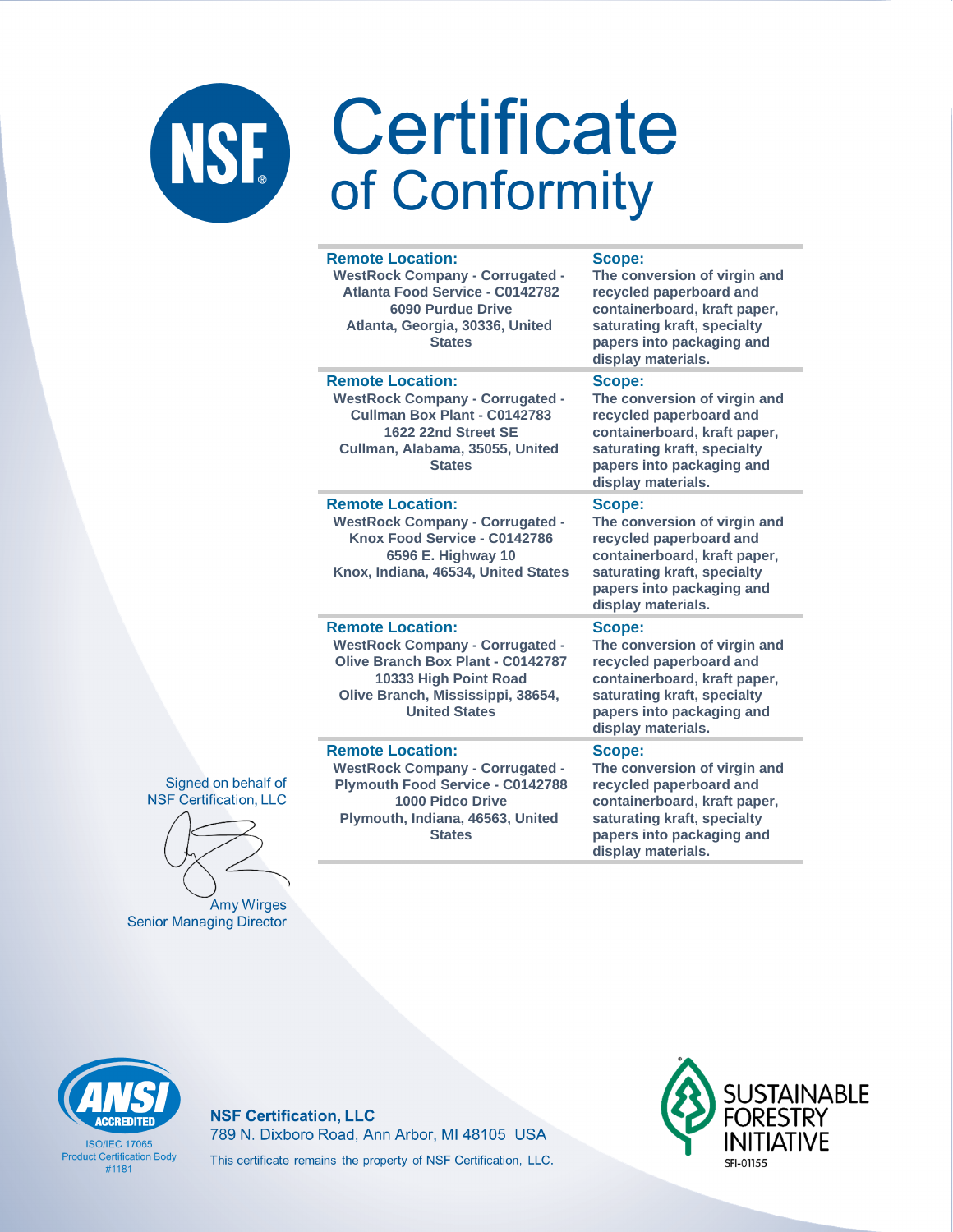| <b>Remote Location:</b><br><b>WestRock Company - Corrugated -</b><br>St. Louis Food Service - C0142793<br><b>7526 Broadway Street</b><br>St. Louis, Missouri, 63147, United<br><b>States</b>    | Scope:<br>The conversion of virgin and<br>recycled paperboard and<br>containerboard, kraft paper,<br>saturating kraft, specialty<br>papers into packaging and<br>display materials. |
|-------------------------------------------------------------------------------------------------------------------------------------------------------------------------------------------------|-------------------------------------------------------------------------------------------------------------------------------------------------------------------------------------|
| <b>Remote Location:</b><br><b>WestRock Company - Corrugated -</b><br>Tulare Food Service - C0142794<br><b>701 East Continental Avenue</b><br>Tulare, California, 93274, United<br><b>States</b> | Scope:<br>The conversion of virgin and<br>recycled paperboard and<br>containerboard, kraft paper,<br>saturating kraft, specialty<br>papers into packaging and<br>display materials. |
| <b>Remote Location:</b><br><b>WestRock Company - Merchandising</b><br>Display - Bolingbrook - C0142796<br><b>365 Crossing Road</b><br>Bolingbrook, Illinois, 60440, United<br><b>States</b>     | Scope:<br>The conversion of virgin and<br>recycled paperboard and<br>containerboard, kraft paper,<br>saturating kraft, specialty<br>papers into packaging and<br>display materials. |
| <b>Remote Location:</b><br><b>WestRock Company - Merchandising</b><br>Display - Dekalb - C0142866<br><b>800 Nestle Court</b><br>Dekalb, Illinois, 60615, United States                          | Scope:<br>The conversion of virgin and<br>recycled paperboard and<br>containerboard, kraft paper,<br>saturating kraft, specialty<br>papers into packaging and<br>display materials. |
| <b>Remote Location:</b><br><b>WestRock Company - Merchandising</b><br>Display - Edwardsville - C0142867<br><b>1 Gateway Commerce Center Drive</b><br>W<br><b>Suite B</b>                        | Scope:<br>The conversion of virgin and<br>recycled paperboard and<br>containerboard, kraft paper,<br>saturating kraft, specialty<br>papers into packaging and                       |

display materials.

Signed on behalf of **NSF Certification, LLC** 



Amy Wirges **Senior Managing Director** 

**CCREDITED** 

**ISO/IFC 17065 Product Certification Body** 

#1181

**NSF Certification, LLC** 789 N. Dixboro Road, Ann Arbor, MI 48105 USA This certificate remains the property of NSF Certification, LLC.

Edwardsville, Illinois, 62025, United

**States** 

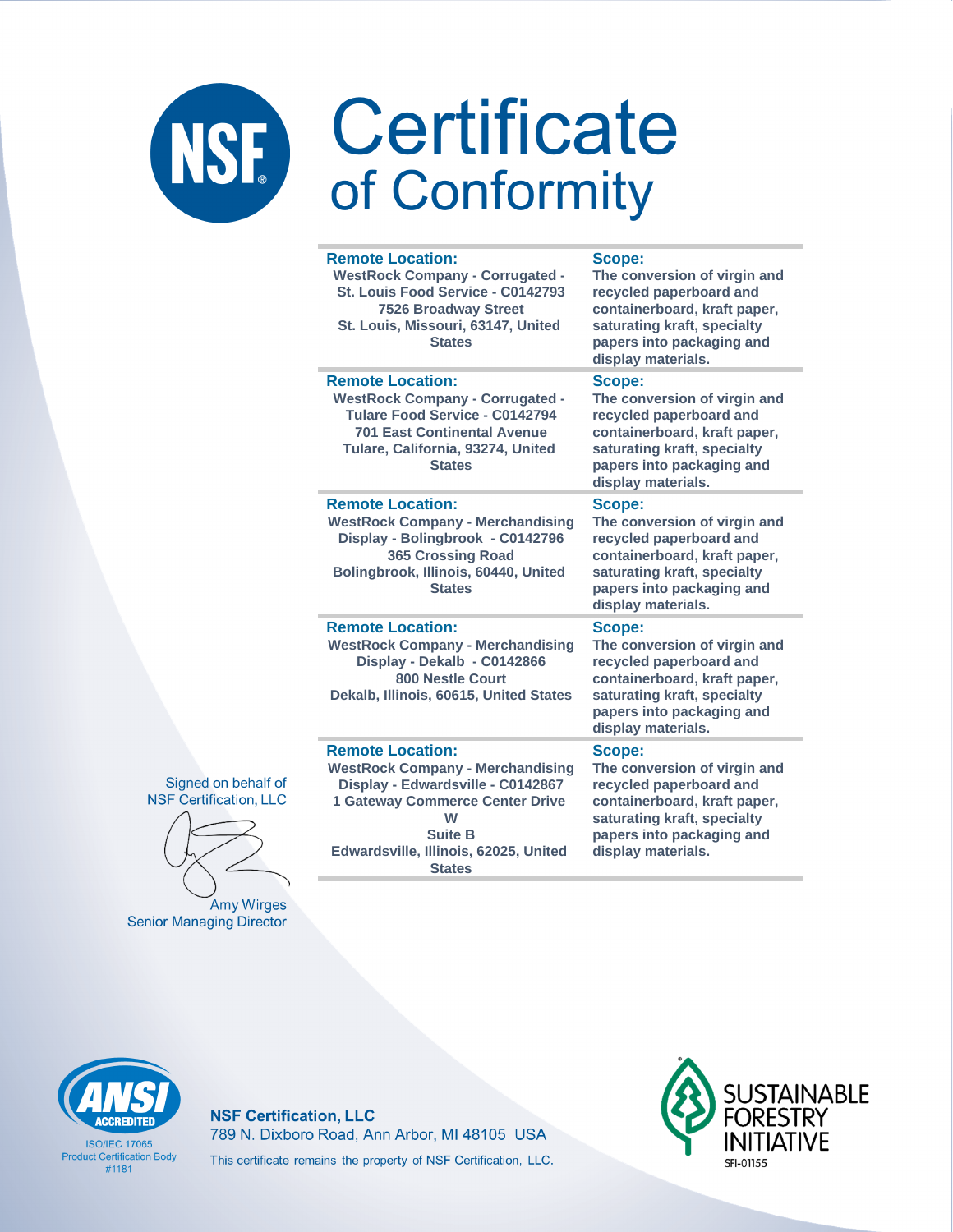#### **Remote Location: WestRock Company - Merchandising Display - Forest City Assembly - C0142868 376 Pine Street Forest City, North Carolina, 28043, United States display materials. Remote Location: WestRock Company - Lowmoor Coating - C0142869 300 Westvaco Road Lowmoor, Virginia, 24457, United States Scope: display materials. Remote Location: WestRock Company - Merchandising Display - Forest City Manufacturing - C0142873 376 Pine Street Forest City, North Carolina, 28043, United States Scope: display materials. Remote Location: WestRock Company - Merchandising Display - Martinsville - C0142874 500 Frith Drive Building A Ridgeway, Virginia, 24148, United States Scope: display materials.**

#### **Remote Location:**

**WestRock Company - Merchandising Display - Toronto - C0142875 755 Passmore Avenue Toronto, Ontario, M1X 0A2, Canada**

#### **Scope:**

**The conversion of virgin and recycled paperboard and containerboard, kraft paper, saturating kraft, specialty papers into packaging and** 

**The conversion of virgin and recycled paperboard and containerboard, kraft paper, saturating kraft, specialty papers into packaging and** 

**The conversion of virgin and recycled paperboard and containerboard, kraft paper, saturating kraft, specialty papers into packaging and** 

**The conversion of virgin and recycled paperboard and containerboard, kraft paper, saturating kraft, specialty papers into packaging and** 

#### **Scope:**

**The conversion of virgin and recycled paperboard and containerboard, kraft paper, saturating kraft, specialty papers into packaging and display materials.**



**Amy Wirges Senior Managing Director** 



**ISO/IFC 17065 Product Certification Body** #1181

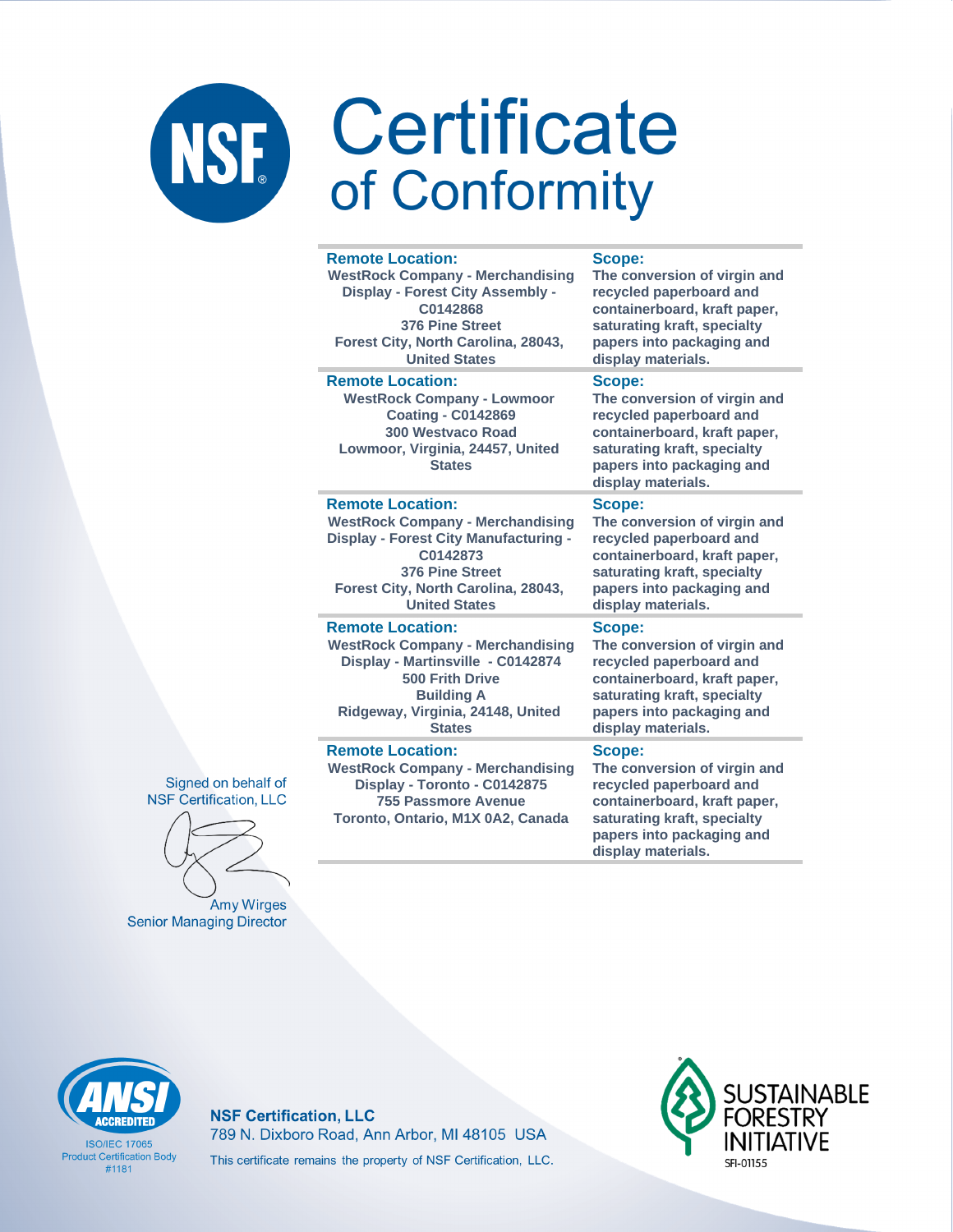#### **Remote Location:**

**WestRock Company - Merchandising Display - Winston-Salem Temporary Display - C0142876 5940 Grassy Creek Boulevard Winston-Salem, North Carolina, 27105, United States**

### **Remote Location:**

**WestRock Company - Merchandising Display - Winston-Salem Permanent Display - C0142878 5900 Grassy Creek Boulevard Winston-Salem, North Carolina, 27105, United States**

#### **Remote Location:**

**WestRock Company - Corrugated - Dayton Box Plant - C0142978 1 Corn Road Dayton, New Jersey, 08810, United States**

#### **Remote Location:**

**WestRock Company - Corrugated - Kennesaw Sheet Plant - C0170400 8165 Cobb Center Drive NW Kennesaw, Georgia, 30152, United States**

#### **Remote Location:**

**WestRock Company - Merchandising Display - Knoxville - C0170401 440 Goody's Lane Knoxville, Tennessee, 37922, United States**

#### **Scope:**

**The conversion of virgin and recycled paperboard and containerboard, kraft paper, saturating kraft, specialty papers into packaging and display materials.**

### **Scope:**

**The conversion of virgin and recycled paperboard and containerboard, kraft paper, saturating kraft, specialty papers into packaging and display materials.**

#### **Scope:**

**The conversion of virgin and recycled paperboard and containerboard, kraft paper, saturating kraft, specialty papers into packaging and display materials.**

#### **Scope:**

**The conversion of virgin and recycled paperboard and containerboard, kraft paper, saturating kraft, specialty papers into packaging and display materials.**

#### **Scope:**

**The conversion of virgin and recycled paperboard and containerboard, kraft paper, saturating kraft, specialty papers into packaging and display materials.**



**Amy Wirges Senior Managing Director** 



**ISO/IFC 17065 Product Certification Body** #1181

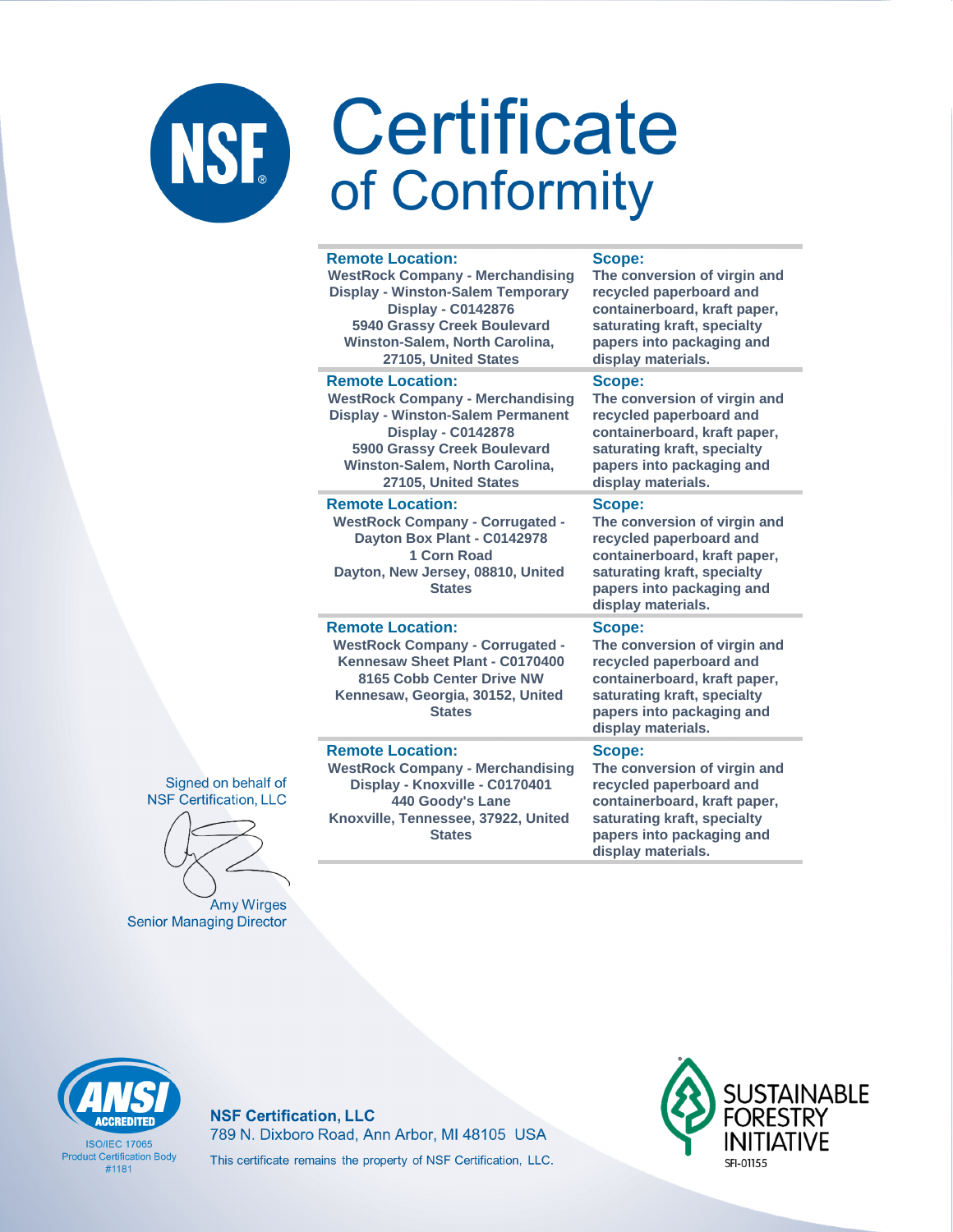| <b>Remote Location:</b><br><b>WestRock Company - Evadale Paper</b><br>Mill - C0292115<br>1913 Highway 105<br>Evadale, Texas, 77615, United States                                                | <b>Scope:</b><br>The manufacture of virgin and<br>recycled paperboard and<br>containerboard, kraft paper,<br>saturating kraft, specialty<br>papers and pulp.                               |
|--------------------------------------------------------------------------------------------------------------------------------------------------------------------------------------------------|--------------------------------------------------------------------------------------------------------------------------------------------------------------------------------------------|
| <b>Remote Location:</b><br><b>WestRock Company - Covington</b><br><b>Paper Mill - C0292116</b><br><b>104 East Riverside Street</b><br>Covington, Virginia, 24426, United<br><b>States</b>        | Scope:<br>The manufacture of virgin and<br>recycled paperboard and<br>containerboard, kraft paper,<br>saturating kraft, specialty<br>papers and pulp.                                      |
| <b>Remote Location:</b><br><b>WestRock Company - Corrugated -</b><br>Aurora Plant - C0466411<br>2759 North Eola Road<br>Aurora, Illinois, 60502, United States                                   | Scope:<br>The conversion of virgin and<br>recycled paperboard and<br>containerboard, kraft paper,<br>saturating kraft, specialty<br>papers into packaging and<br>display materials.        |
| <b>Remote Location:</b><br><b>WestRock Company - Corrugated -</b><br><b>Bowling Green Plant - C0466412</b><br>225 Mitch McConnell Way<br>Bowling Green, Kentucky, 42101,<br><b>United States</b> | <b>Scope:</b><br>The conversion of virgin and<br>recycled paperboard and<br>containerboard, kraft paper,<br>saturating kraft, specialty<br>papers into packaging and<br>display materials. |
| <b>Remote Location:</b><br><b>WestRock Company - Corrugated -</b><br>Cedar Rapids Plant - C0466413<br><b>1601 Blairs Ferry Road</b><br>Cedar Rapids, Iowa, 52402, United<br><b>States</b>        | Scope:<br>The conversion of virgin and<br>recycled paperboard and<br>containerboard, kraft paper,<br>saturating kraft, specialty<br>papers into packaging and<br>display materials.        |
| <b>Remote Location:</b><br><b>WestRock Company - Corrugated -</b><br>College Park Plant - C0466414<br>2370 Sullivan Road<br>College Park, Georgia, 30337, United<br><b>States</b>                | Scope:<br>The conversion of virgin and<br>recycled paperboard and<br>containerboard, kraft paper,<br>saturating kraft, specialty<br>papers into packaging and<br>display materials.        |



**ISO/IFC 17065 Product Certification Body**  $#1181$ 

### **NSF Certification, LLC** 789 N. Dixboro Road, Ann Arbor, MI 48105 USA This certificate remains the property of NSF Certification, LLC.



Signed on behalf of **NSF Certification, LLC** 



**Amy Wirges Senior Managing Director**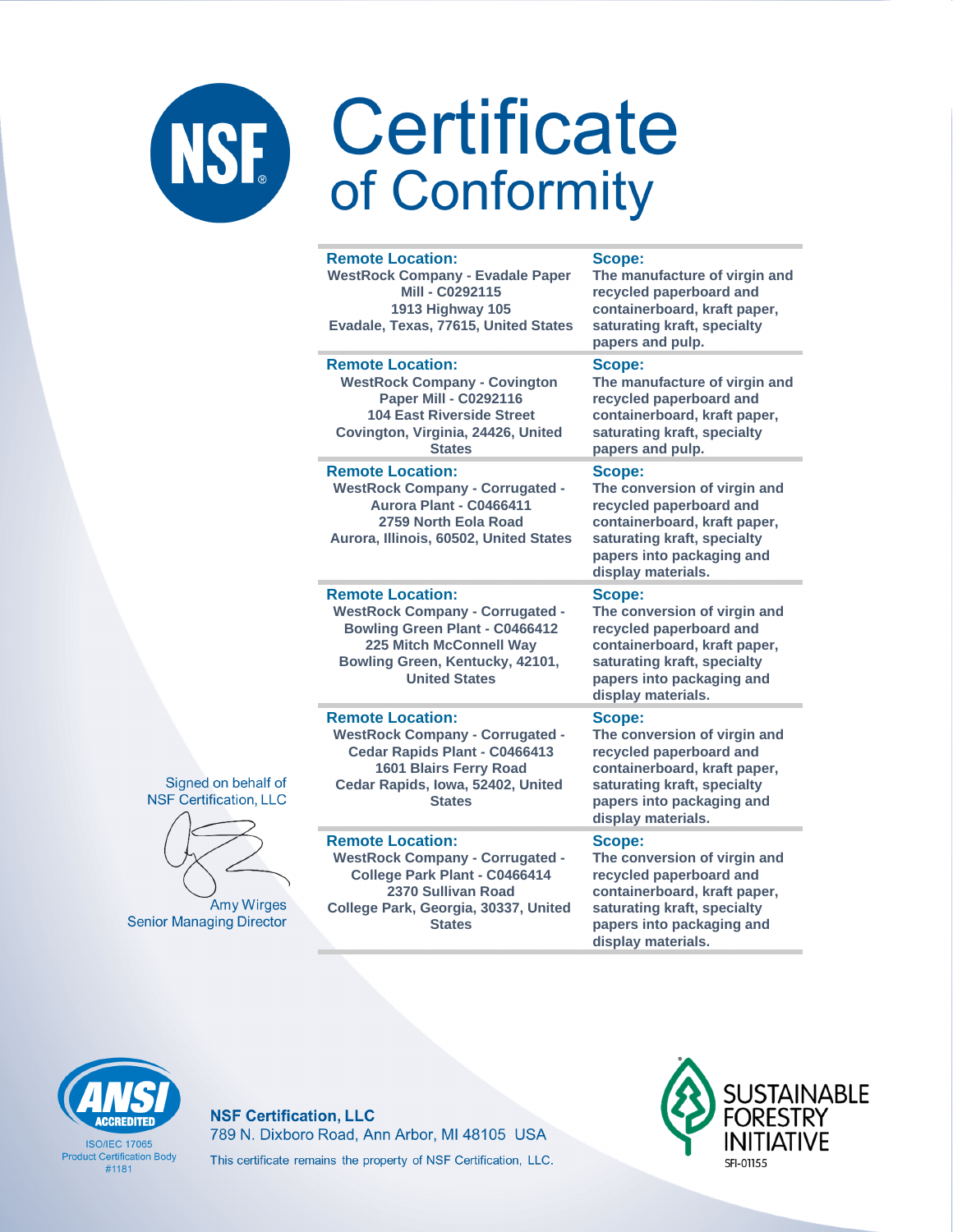i.

i.

| <b>Remote Location:</b><br><b>WestRock Company - Corrugated -</b><br>Longview Plant - C0466415<br>300 Fibre Way<br>Longview, Washington, 98632,<br><b>United States</b>                | Scope:<br>The conversion of virgin and<br>recycled paperboard and<br>containerboard, kraft paper,<br>saturating kraft, specialty<br>papers into packaging and<br>display materials. |
|----------------------------------------------------------------------------------------------------------------------------------------------------------------------------------------|-------------------------------------------------------------------------------------------------------------------------------------------------------------------------------------|
| <b>Remote Location:</b><br><b>WestRock Company - Corrugated -</b><br><b>Mesquite Plant - C0466416</b><br>700 N. Sam Houston Road<br>Mesquite, Texas, 75149, United<br><b>States</b>    | Scope:<br>The conversion of virgin and<br>recycled paperboard and<br>containerboard, kraft paper,<br>saturating kraft, specialty<br>papers into packaging and<br>display materials. |
| <b>Remote Location:</b><br><b>WestRock Company - Corrugated -</b><br>Seattle Plant - C0466417<br>5901 East Marginal Way South<br>Seattle, Washington, 98134, United<br><b>States</b>   | Scope:<br>The conversion of virgin and<br>recycled paperboard and<br>containerboard, kraft paper,<br>saturating kraft, specialty<br>papers into packaging and<br>display materials. |
| <b>Remote Location:</b><br><b>WestRock Company - Corrugated -</b><br>Spanish Fork Plant - C0466418<br>2200 N. Main Street<br>Spanish Fork, Utah, 84660, United<br><b>States</b>        | Scope:<br>The conversion of virgin and<br>recycled paperboard and<br>containerboard, kraft paper,<br>saturating kraft, specialty<br>papers into packaging and<br>display materials. |
| <b>Remote Location:</b><br><b>WestRock Company - Corrugated -</b><br>Twin Cities Plant - C0466419<br>5851 East River Road<br>Twin Cities - Fridley, Minnesota,<br>55432, United States | Scope:<br>The conversion of virgin and<br>recycled paperboard and<br>containerboard, kraft paper,<br>saturating kraft, specialty<br>papers into packaging and                       |

display materials.

Signed on behalf of **NSF Certification, LLC** 

Amy Wirges **Senior Managing Director**  z, united states



**ISO/IFC 17065 Product Certification Body**  $#1181$ 

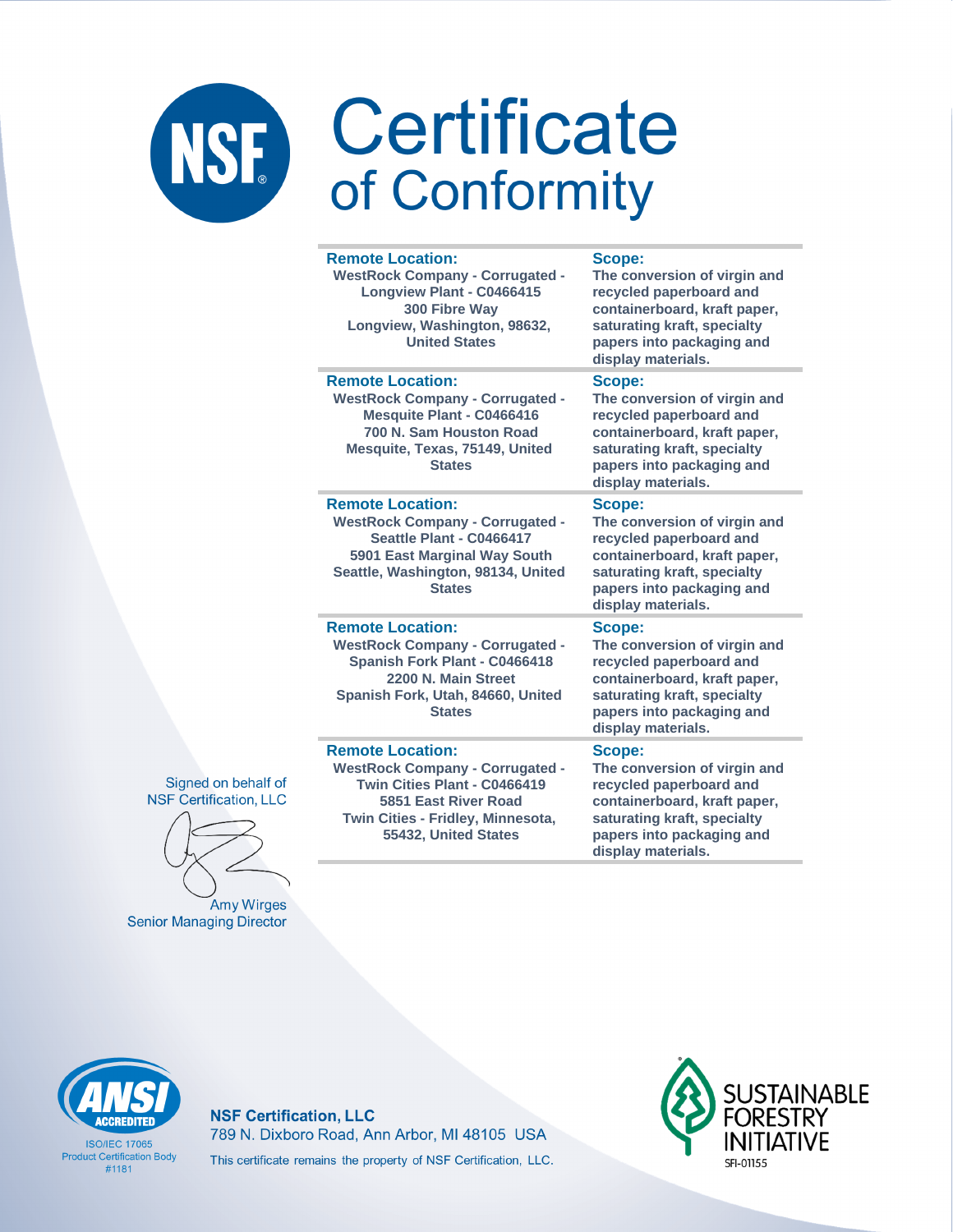|  | <b>Remote Location:</b><br><b>WestRock Company - Corrugated -</b><br>Twin Falls Plant - C0466421<br>348 S. Park Avenue<br>Twin Falls, Idaho, 83301, United<br><b>States</b>                     | Scope:<br>The conversion of virgin and<br>recycled paperboard and<br>containerboard, kraft paper,<br>saturating kraft, specialty<br>papers into packaging and<br>display materials. |
|--|-------------------------------------------------------------------------------------------------------------------------------------------------------------------------------------------------|-------------------------------------------------------------------------------------------------------------------------------------------------------------------------------------|
|  | <b>Remote Location:</b><br><b>WestRock Company - Corrugated -</b><br>Yakima Plant - C0466423<br>2001 Longfibre Avenue<br>Yakima, Washington, 98903, United<br><b>States</b>                     | Scope:<br>The manufacture of virgin and<br>recycled paperboard and<br>containerboard and<br>conversion into packaging<br>and display materials.                                     |
|  | <b>Remote Location:</b><br><b>WestRock Company - Corrugated -</b><br><b>Atlanta-Gwaltney Plant - C0466424</b><br><b>5560 Gwaltney Drive</b><br>Atlanta, Georgia, 30336, United<br><b>States</b> | Scope:<br>The conversion of virgin and<br>recycled paperboard and<br>containerboard, kraft paper,<br>saturating kraft, specialty<br>papers into packaging and<br>display materials. |
|  | <b>Remote Location:</b><br><b>WestRock Company - Corrugated -</b><br>Atlanta-Selig Plant - C0466425<br><b>655A Selig Drive</b><br>Atlanta, Georgia, 30336, United<br><b>States</b>              | Scope:<br>The conversion of virgin and<br>recycled paperboard and<br>containerboard, kraft paper,<br>saturating kraft, specialty<br>papers into packaging and<br>display materials. |
|  | <b>Remote Location:</b><br><b>WestRock Company - Corrugated -</b><br>Cedar City Plant - C0466426                                                                                                | Scope:<br>The conversion of virgin and<br>recycled paperboard and                                                                                                                   |

Signed on behalf of **NSF Certification, LLC** 

Amy Wirges **Senior Managing Director** 

**4780 W. Highway 56 Cedar City, Utah, 84660, United States**

**The conversion of virgin and containerboard, kraft paper, saturating kraft, specialty papers into packaging and display materials.**



**ISO/IFC 17065 Product Certification Body** #1181

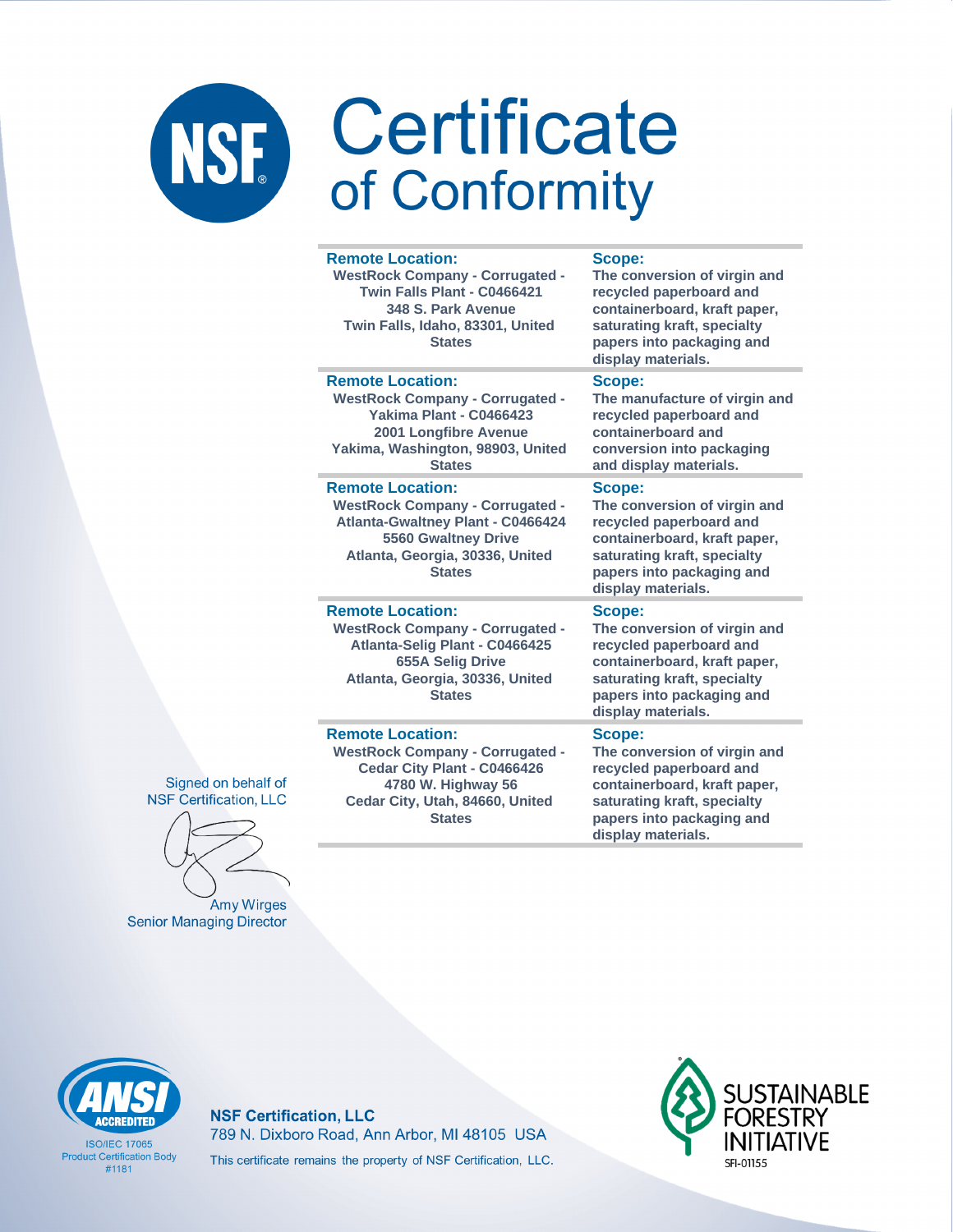|  | <b>Remote Location:</b><br><b>WestRock Company - Corrugated -</b><br><b>Greer Plant - C0466427</b><br>306 S. Buncombe Road<br>Greer, South Carolina, 29650, United<br><b>States</b> | Scope:<br>The conversion of virgin and<br>recycled paperboard and<br>containerboard, kraft paper,<br>saturating kraft, specialty<br>papers into packaging and<br>display materials. |
|--|-------------------------------------------------------------------------------------------------------------------------------------------------------------------------------------|-------------------------------------------------------------------------------------------------------------------------------------------------------------------------------------|
|  | <b>Remote Location:</b><br><b>WestRock Company - Corrugated -</b><br>Lake Mary Plant - C0466428<br>2950 Lake Emma Road<br>Lake Mary, Florida, 32746, United<br><b>States</b>        | Scope:<br>The conversion of virgin and<br>recycled paperboard and<br>containerboard, kraft paper,<br>saturating kraft, specialty<br>papers into packaging and<br>display materials. |
|  | <b>Remote Location:</b><br><b>WestRock Company - Corrugated -</b><br>Ontario Plant - C0466429<br>1790 Champagne Avenue<br>Ontario, California, 91761, United<br><b>States</b>       | Scope:<br>The conversion of virgin and<br>recycled paperboard and<br>containerboard, kraft paper,<br>saturating kraft, specialty<br>papers into packaging and<br>display materials. |
|  | <b>Remote Location:</b><br><b>WestRock Company - Corrugated -</b><br><b>Seward Plant - C0466430</b><br>1469 294th Road<br>Seward, Nebraska, 68434, United<br><b>States</b>          | Scope:<br>The conversion of virgin and<br>recycled paperboard and<br>containerboard, kraft paper,<br>saturating kraft, specialty<br>papers into packaging and<br>display materials. |
|  | <b>Remote Location:</b><br><b>WestRock Company - Corrugated -</b><br>Dallas-Fort Worth Plant - C0466434<br>4200 Cambridge Road<br>Fort Worth, Texas, 76155, United                  | Scope:<br>The conversion of virgin and<br>recycled paperboard and<br>containerboard, kraft paper,<br>saturating kraft, specialty                                                    |

Signed on behalf of **NSF Certification, LLC** 

**Amy Wirges Senior Managing Director** 

# **CCREDITEI**

**ISO/IFC 17065 Product Certification Body**  $#1181$ 

### **NSF Certification, LLC** 789 N. Dixboro Road, Ann Arbor, MI 48105 USA This certificate remains the property of NSF Certification, LLC.

**States** 



papers into packaging and

display materials.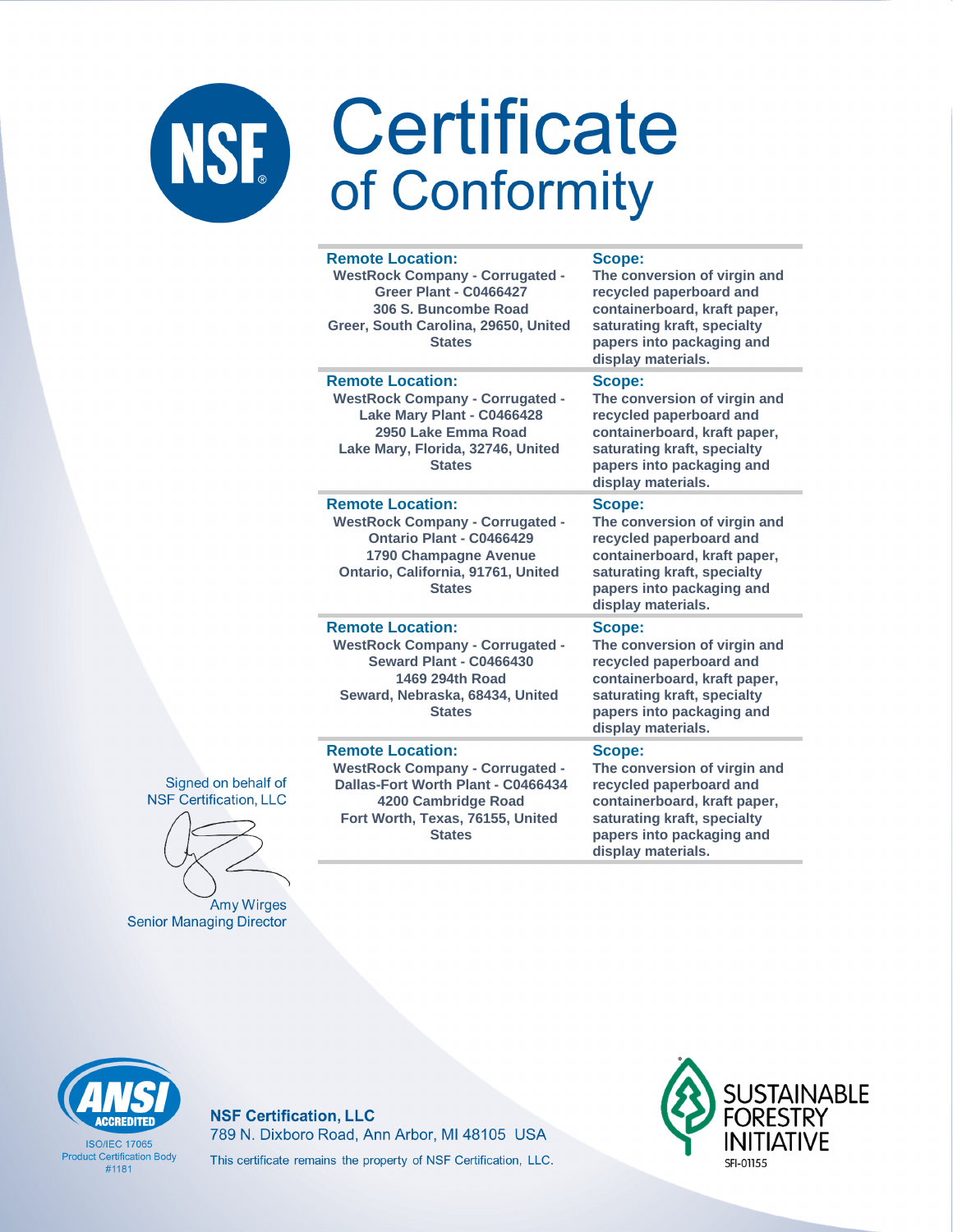|    | <b>Remote Location:</b><br><b>WestRock Company - MPS -</b><br>Patchogue - LI Labels - C0466435<br>217 River Avenue<br>Patchogue, New York, 11772, United<br><b>States</b>             | <b>Scope:</b><br>The conversion of virgin and<br>recycled paperboard and<br>containerboard, kraft paper,<br>saturating kraft, specialty<br>papers into packaging and<br>display materials. |
|----|---------------------------------------------------------------------------------------------------------------------------------------------------------------------------------------|--------------------------------------------------------------------------------------------------------------------------------------------------------------------------------------------|
|    | <b>Remote Location:</b><br><b>WestRock Company - MPS -</b><br>Downers Grove - C0466436<br><b>1500 Center Circle</b><br>Downers Grove, Illinois, 60515,<br><b>United States</b>        | Scope:<br>The conversion of virgin and<br>recycled paperboard and<br>containerboard, kraft paper,<br>saturating kraft, specialty<br>papers into packaging and<br>display materials.        |
|    | <b>Remote Location:</b><br><b>WestRock Company - Elgin Chip Mill</b><br>$-$ C0466437<br><b>707 Whitehead Road</b><br>Elgin, South Carolina, 29045, United<br><b>States</b>            | Scope:<br>The manufacture of pine<br>chips and hardwood chips.                                                                                                                             |
|    | <b>Remote Location:</b><br><b>WestRock Company - Hampton Chip</b><br>Mill - C0466438<br>1382 Elm Street West<br>Hampton, South Carolina, 29924,<br><b>United States</b>               | Scope:<br>The manufacture of pine<br>chips and hardwood chips.                                                                                                                             |
| if | <b>Remote Location:</b><br><b>WestRock Company - Charleston</b><br><b>Paper Mill - C0466439</b><br>5600 Virginia Avenue<br>Charleston, South Carolina, 29406,<br><b>United States</b> | <b>Scope:</b><br>The manufacture of virgin and<br>recycled paperboard and<br>containerboard, kraft paper,<br>saturating kraft, specialty<br>papers and pulp.                               |
|    | <b>Remote Location:</b><br><b>WestRock Company - Longview</b><br>Paper Mill - C0466440<br>300 Fibre Way<br>Longview, Washington, 98632,                                               | Scope:<br>The manufacture of virgin and<br>recycled paperboard and<br>containerboard, kraft paper,<br>saturating kraft, specialty                                                          |





**Amy Wirges Senior Managing Director** 

# **CCREDITEI**

**ISO/IFC 17065 Product Certification Body**  $#1181$ 

**NSF Certification, LLC** 789 N. Dixboro Road, Ann Arbor, MI 48105 USA This certificate remains the property of NSF Certification, LLC.

**United States** 



papers and pulp.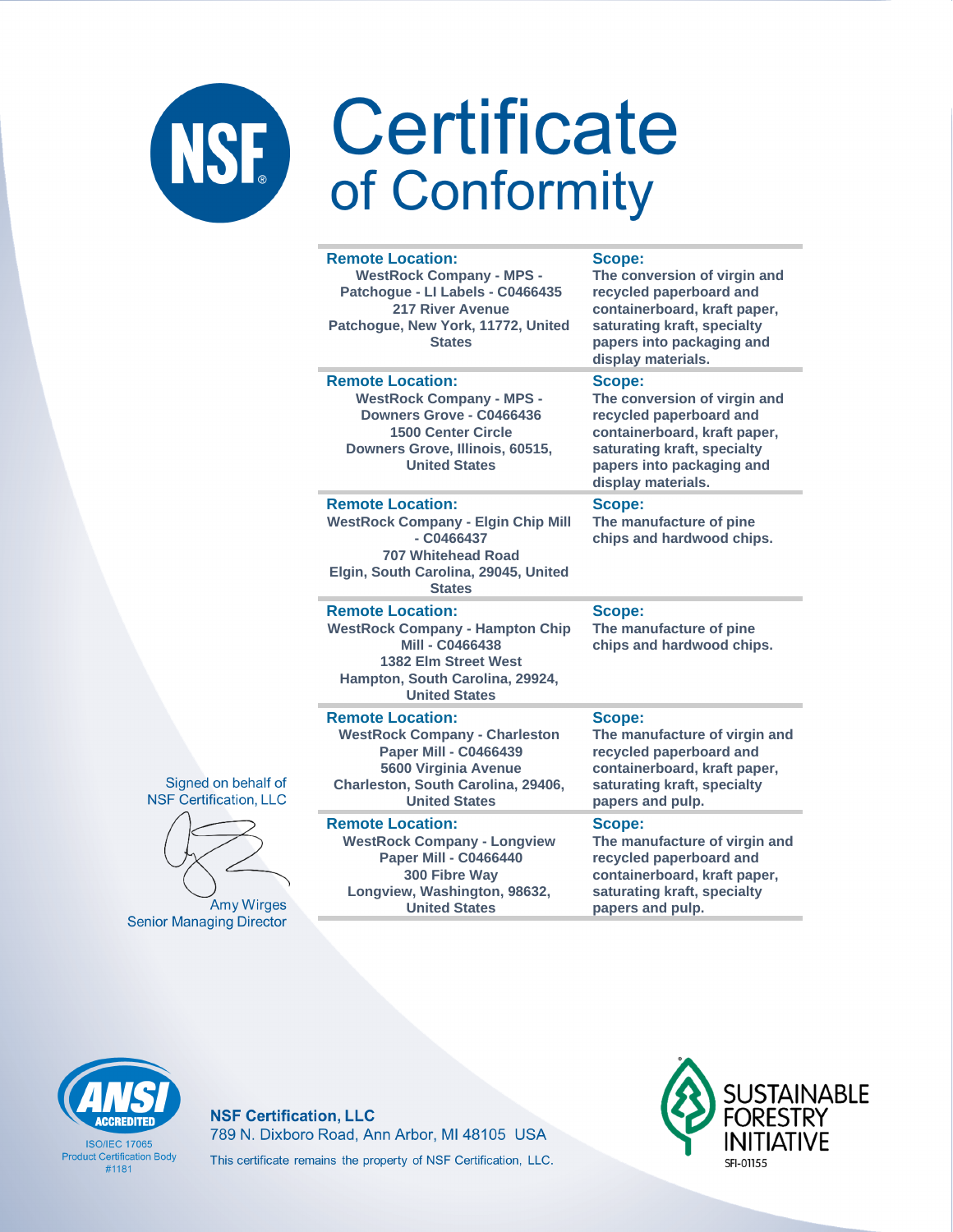#### **Remote Location:**

**WestRock Company - Roanoke Rapids Paper Mill - C0466441 100 Gaston Road Roanoke Rapids, North Carolina, 27870, United States**

#### **Remote Location:**

**WestRock Company - Cowpens Paper Mill - C0466443 139 Price Farm Road Cowpens, South Carolina, 29330, United States**

#### **Remote Location:**

**WestRock Company - MPS - Aguascalientes - C0565585 No.118 Sur. Parque Inustrial del Valle de Ags. Aguascalientes, Aguascalientes, 20358, Mexico**

### **Remote Location:**

**Remote Location:** 

**Remote Location:** 

**WestRock Company - MPS - Allegan - C0565586 504 Eastern Avenue Allegan, Michigan, 49010, United States**

**WestRock Company - MPS - Corona - C0565587 2577 Research Drive Corona, California, 92882, United States**

**WestRock Company - MPS - Dallas Cards - C0565588 1455 Terre Colony Court Dallas, Texas, 75212, United States**

#### **Scope:**

**The manufacture of virgin and recycled paperboard and containerboard, kraft paper, saturating kraft, specialty papers and pulp.**

### **Scope:**

**The manufacture of recycled paperboard and containerboard, kraft paper, saturating kraft, specialty papers and pulp.**

### **Scope:**

**The conversion of virgin and recycled paperboard and containerboard, kraft paper, saturating kraft, specialty papers into packaging and display materials.**

### **Scope:**

**The conversion of virgin and recycled paperboard and containerboard, kraft paper, saturating kraft, specialty papers into packaging and display materials.**

### **Scope:**

**The conversion of virgin and recycled paperboard and containerboard, kraft paper, saturating kraft, specialty papers into packaging and display materials.**

### **Scope:**

**The conversion of virgin and recycled paperboard and containerboard, kraft paper, saturating kraft, specialty papers into packaging and display materials.**

### Signed on behalf of **NSF Certification, LLC**



**Senior Managing Director** 

**NSF Certification, LLC** 789 N. Dixboro Road, Ann Arbor, MI 48105 USA This certificate remains the property of NSF Certification, LLC.



**ISO/IFC 17065 Product Certification Body** #1181



**Amy Wirges**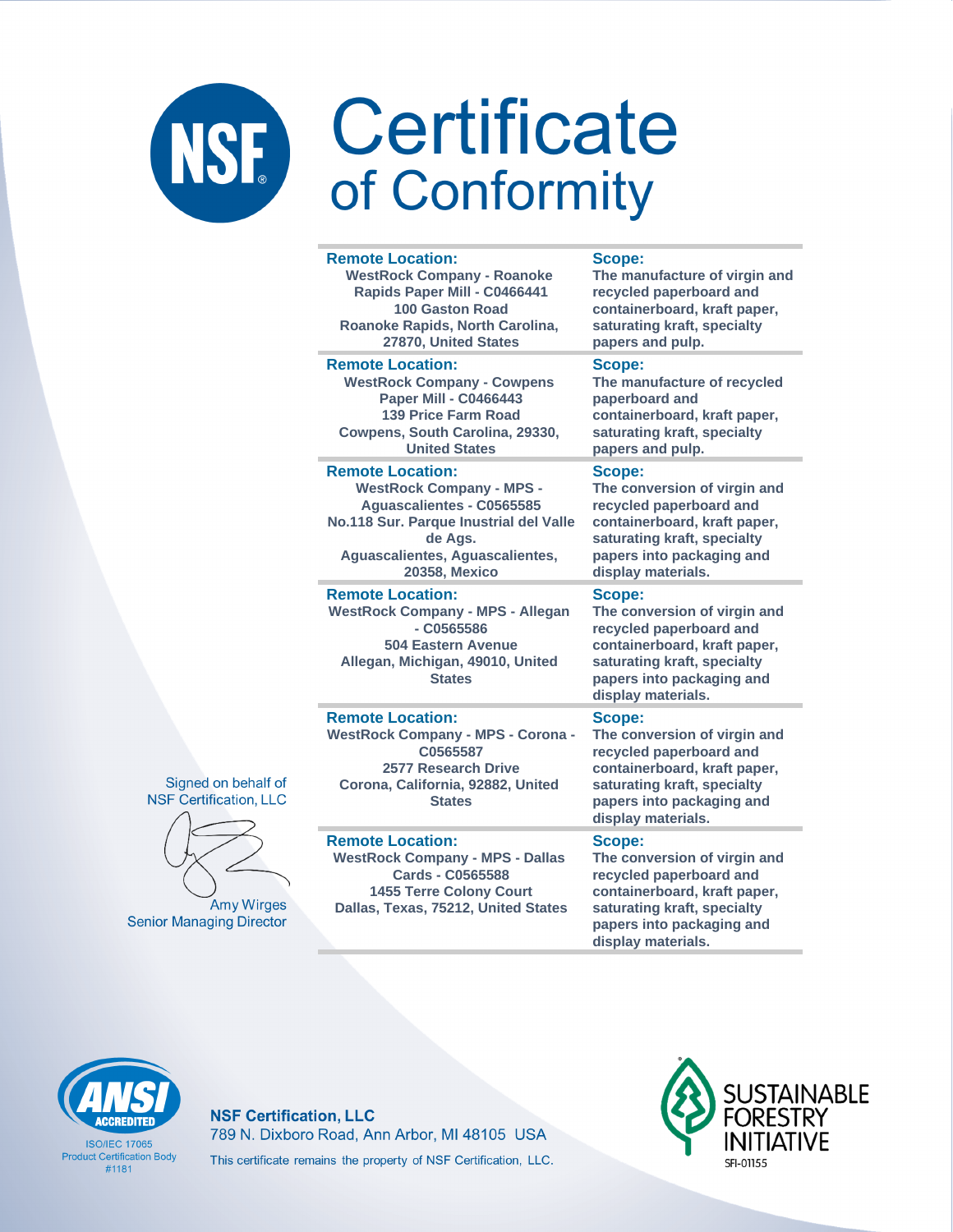#### **Remote Location: WestRock Company - MPS - Dallas Cartons - C0565590 13465 Jupiter Road Dallas, Texas, 75041, United States Scope: The conversion of virgin and recycled paperboard and containerboard, kraft paper, saturating kraft, specialty papers into packaging and display materials. Remote Location: WestRock Company - MPS - Greensboro - C0565591 7915 Industrial Village Road Greensboro, North Carolina, 27409, United States Scope: The conversion of virgin and recycled paperboard and containerboard, kraft paper, saturating kraft, specialty papers into packaging and display materials. Remote Location: WestRock Company - MPS - Hendersonville - C0565592 200 Tabor Road Hendersonville, North Carolina, 28726, United States Scope: The conversion of virgin and recycled paperboard and containerboard, kraft paper, saturating kraft, specialty papers into packaging and display materials. Remote Location: WestRock Company - MPS - Hicksville - C0565593 325 Duffy Avenue Hicksville, New York, 11801, United States Scope: The conversion of virgin and recycled paperboard and display materials.**

**Remote Location:** 

**WestRock Company - MPS - Holland - C0565594 13 West 4th Street Holland, Michigan, 49423, United States**

**containerboard, kraft paper, saturating kraft, specialty papers into packaging and** 

### **Scope:**

**The conversion of virgin and recycled paperboard and containerboard, kraft paper, saturating kraft, specialty papers into packaging and display materials.**





**Senior Managing Director** 



**ISO/IFC 17065 Product Certification Body** #1181

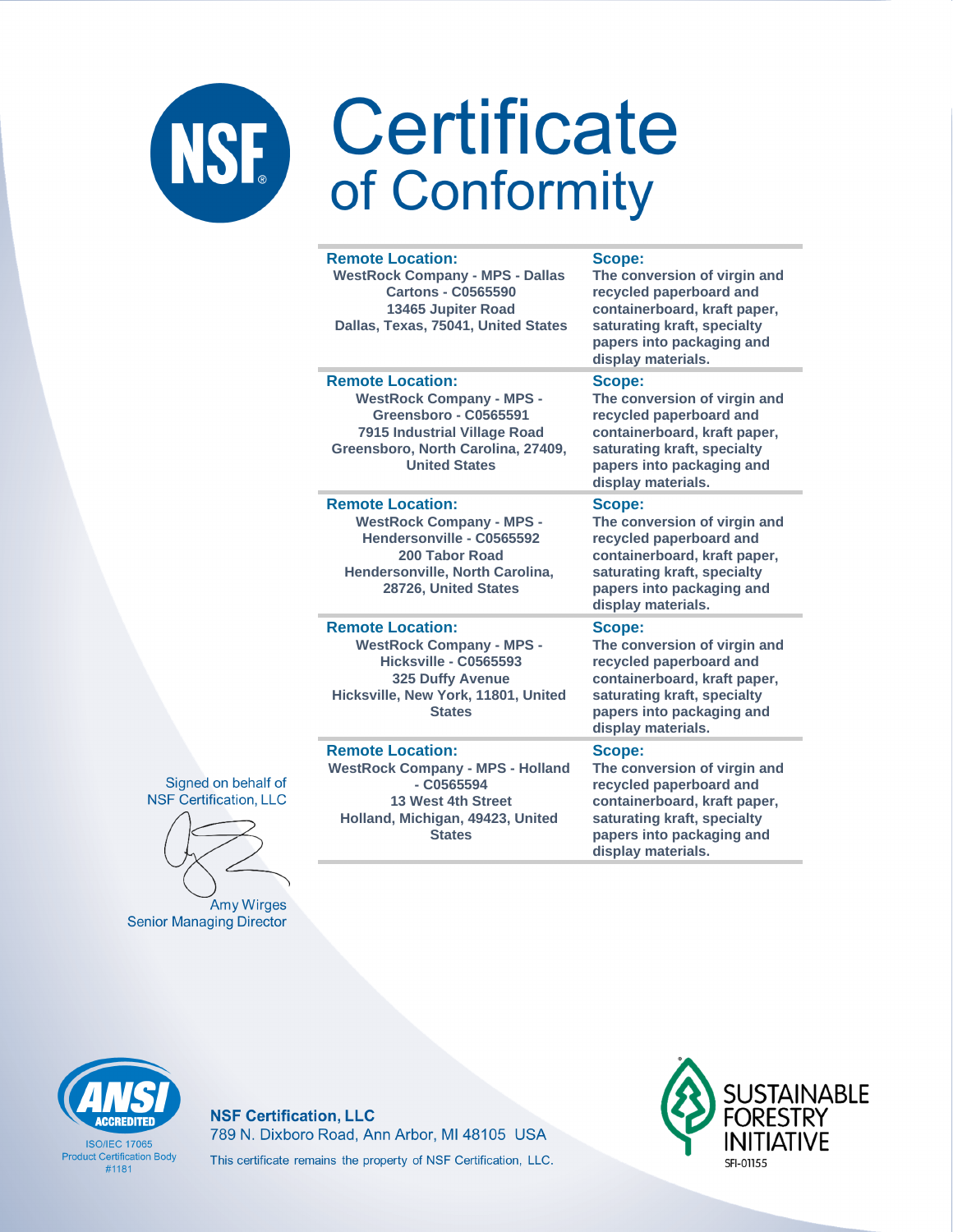| <b>Remote Location:</b><br><b>WestRock Company - MPS - Holland</b><br><b>Printery - C0565595</b><br><b>79 Clover Street</b><br>Holland, Michigan, 49423, United<br><b>States</b>       | Scope:<br>The conversion of virgin and<br>recycled paperboard and<br>containerboard, kraft paper,<br>saturating kraft, specialty<br>papers into packaging and<br>display materials. |
|----------------------------------------------------------------------------------------------------------------------------------------------------------------------------------------|-------------------------------------------------------------------------------------------------------------------------------------------------------------------------------------|
| <b>Remote Location:</b><br><b>WestRock Company - MPS -</b><br>Indianapolis - C0565596<br><b>2020 Production Drive</b><br>Indianapolis, Indiana, 46241, United<br><b>States</b>         | Scope:<br>The conversion of virgin and<br>recycled paperboard and<br>containerboard, kraft paper,<br>saturating kraft, specialty<br>papers into packaging and<br>display materials. |
| <b>Remote Location:</b><br><b>WestRock Company - MPS - Lansing</b><br>$ C0565598$<br>5800 W Grand River Avenue<br>Lansing, Michigan, 48906, United<br><b>States</b>                    | Scope:<br>The conversion of virgin and<br>recycled paperboard and<br>containerboard, kraft paper,<br>saturating kraft, specialty<br>papers into packaging and<br>display materials. |
| <b>Remote Location:</b><br><b>WestRock Company - MPS -</b><br><b>Lexington - C0565599</b><br><b>101 Lexington Parkway</b><br>Lexington, North Carolina, 27295,<br><b>United States</b> | Scope:<br>The conversion of virgin and<br>recycled paperboard and<br>containerboard, kraft paper,<br>saturating kraft, specialty<br>papers into packaging and<br>display materials. |
| <b>Remote Location:</b><br><b>WestRock Company - MPS -</b><br>Louisville - C0565600<br><b>1703 South Brook Street</b><br>Louisville, Kentucky, 40208, United<br><b>States</b>          | Scope:<br>The conversion of virgin and<br>recycled paperboard and<br>containerboard, kraft paper,<br>saturating kraft, specialty<br>papers into packaging and                       |





Amy Wirges **Senior Managing Director** 

**CCREDITED** 

**ISO/IFC 17065 Product Certification Body** 

 $#1181$ 

**NSF Certification, LLC** 789 N. Dixboro Road, Ann Arbor, MI 48105 USA This certificate remains the property of NSF Certification, LLC.



display materials.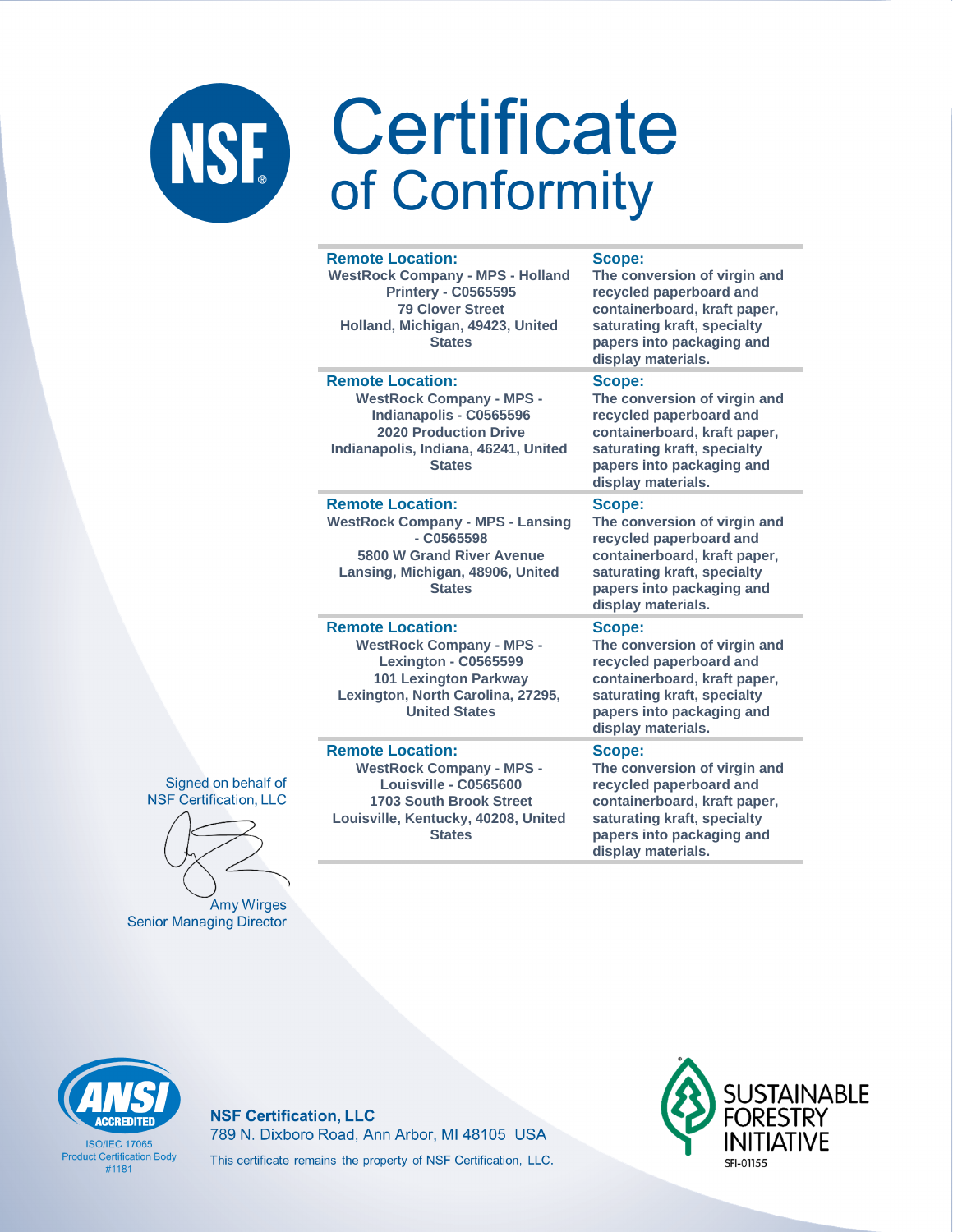**Remote Location:** 

|  | <b>WestRock Company - MPS - South</b><br><b>Plainfield - C0565601</b><br>901 Durham Avenue<br>South Plainfield, New Jersey, 07080,<br><b>United States</b>                                              | The conversion of virgin and<br>recycled paperboard and<br>containerboard, kraft paper,<br>saturating kraft, specialty<br>papers into packaging and<br>display materials.                  |
|--|---------------------------------------------------------------------------------------------------------------------------------------------------------------------------------------------------------|--------------------------------------------------------------------------------------------------------------------------------------------------------------------------------------------|
|  | <b>Remote Location:</b><br><b>WestRock Company - MPS - Toronto</b><br>(Midland) - C0565602<br>2220 Midland Avenue<br><b>50 Administration Isle</b><br>Scarborough, Ontario, M1P 3E6,<br>Canada          | Scope:<br>The conversion of virgin and<br>recycled paperboard and<br>containerboard, kraft paper,<br>saturating kraft, specialty<br>papers into packaging and<br>display materials.        |
|  | <b>Remote Location:</b><br><b>WestRock Company - Corrugated -</b><br>Battle Creek - C0566104<br>4075 West Columbia Avenue<br>Battle Creek, Michigan, 49015, United<br><b>States</b>                     | Scope:<br>The conversion of virgin and<br>recycled paperboard and<br>containerboard, kraft paper,<br>saturating kraft, specialty<br>papers into packaging and<br>display materials.        |
|  | <b>Remote Location:</b><br><b>WestRock Company - Corrugated -</b><br>Brownstown - C0566105<br><b>19661 Brownstown Center Drive</b><br>Suite 600<br>Brownstown, Michigan, 48183,<br><b>United States</b> | <b>Scope:</b><br>The conversion of virgin and<br>recycled paperboard and<br>containerboard, kraft paper,<br>saturating kraft, specialty<br>papers into packaging and<br>display materials. |
|  | <b>Remote Location:</b><br><b>WestRock Company - Corrugated -</b><br>Mechanicsburg - C0566106<br><b>53 Commerce Drive</b><br>Mechanicsburg, Pennsylvania,<br>17050, United States                       | Scope:<br>The conversion of virgin and<br>recycled paperboard and<br>containerboard, kraft paper,<br>saturating kraft, specialty<br>papers into packaging and                              |

Scope:

display materials.

Signed on behalf of **NSF Certification, LLC** 

Amy Wirges **Senior Managing Director** 

**ISO/IEC 17065 Product Certification Body**  $#1181$ 

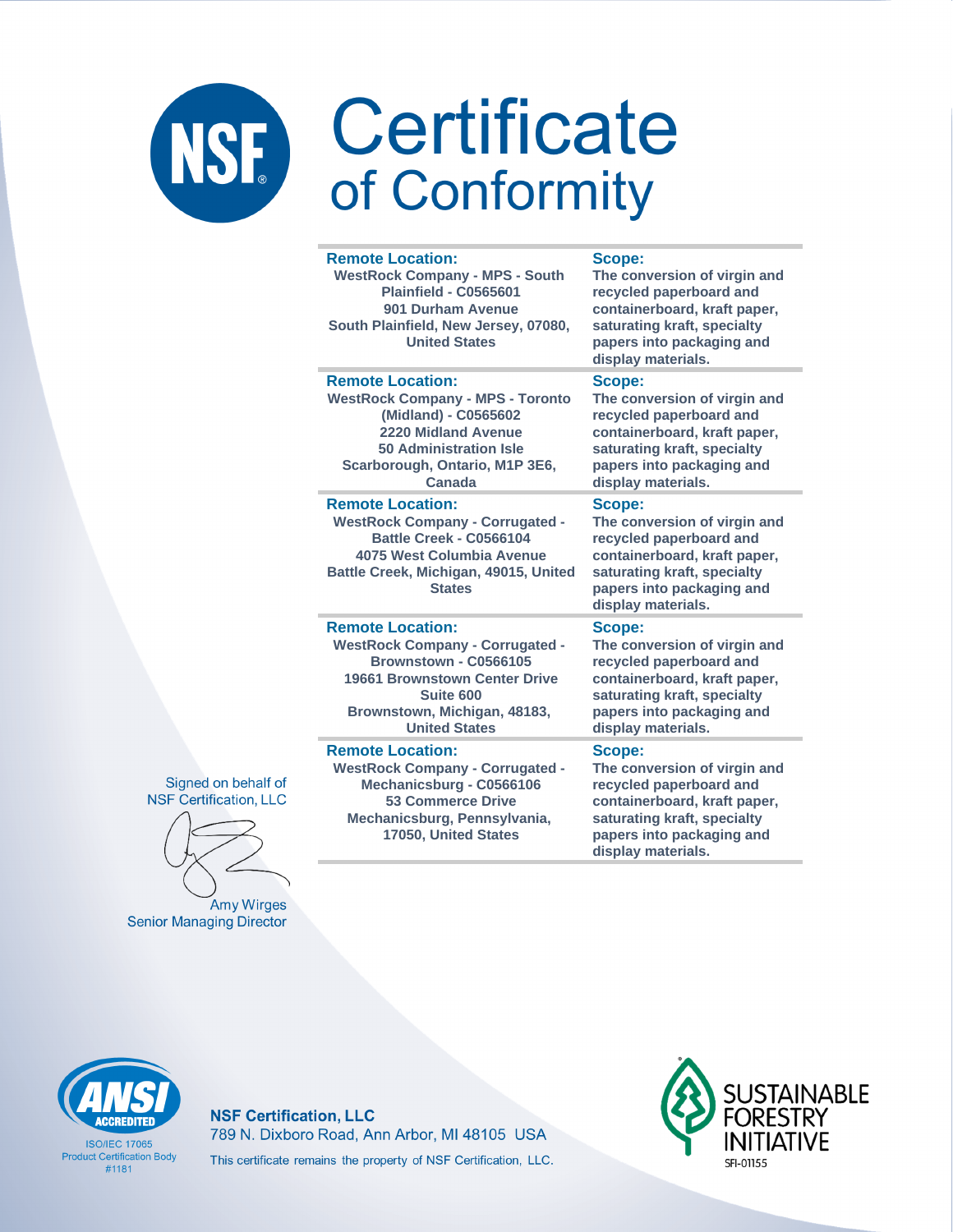| <b>Remote Location:</b><br><b>WestRock Company - Corrugated -</b><br>Star Pizza Arizona - C0566107<br>4002 W Turney Avenue #2<br>Phoenix, Arizona, 85019, United<br><b>States</b>   | Scope:<br>The conversion of virgin and<br>recycled paperboard and<br>containerboard, kraft paper,<br>saturating kraft, specialty<br>papers into packaging and<br>display materials. |
|-------------------------------------------------------------------------------------------------------------------------------------------------------------------------------------|-------------------------------------------------------------------------------------------------------------------------------------------------------------------------------------|
| <b>Remote Location:</b><br><b>WestRock Company - Corrugated -</b><br>Star Pizza Florida - C0566108<br>6094 US Highway 98 S<br>Lakeland, Florida, 33812, United<br><b>States</b>     | Scope:<br>The conversion of virgin and<br>recycled paperboard and<br>containerboard, kraft paper,<br>saturating kraft, specialty<br>papers into packaging and<br>display materials. |
| <b>Remote Location:</b><br><b>WestRock Company - Corrugated -</b><br>Star Pizza Ohio - C0566109<br><b>495 E Coshocton Street</b><br>Johnstown, Ohio, 43031, United<br><b>States</b> | Scope:<br>The conversion of virgin and<br>recycled paperboard and<br>containerboard, kraft paper,<br>saturating kraft, specialty<br>papers into packaging and<br>display materials. |
| <b>Remote Location:</b><br><b>WestRock Company - Corrugated -</b><br>Star Pizza Texas - C0566110<br>3920 Highway US 80<br>Mesquite, Texas, 75149, United<br><b>States</b>           | Scope:<br>The conversion of virgin and<br>recycled paperboard and<br>containerboard, kraft paper,<br>saturating kraft, specialty<br>papers into packaging and<br>display materials. |
| <b>Remote Location:</b><br><b>WestRock Company - Corrugated -</b><br><b>Bethesda - C0566111</b><br>41298 Brown Road<br>Bethesda, Ohio, 54956, United States                         | <b>Scope:</b><br>The conversion of virgin and<br>recycled paperboard and<br>containerboard, kraft paper,<br>saturating kraft, specialty<br>papers into packaging and                |

display materials.

Signed on behalf of **NSF Certification, LLC** 

Amy Wirges **Senior Managing Director** 



**ISO/IFC 17065 Product Certification Body** #1181